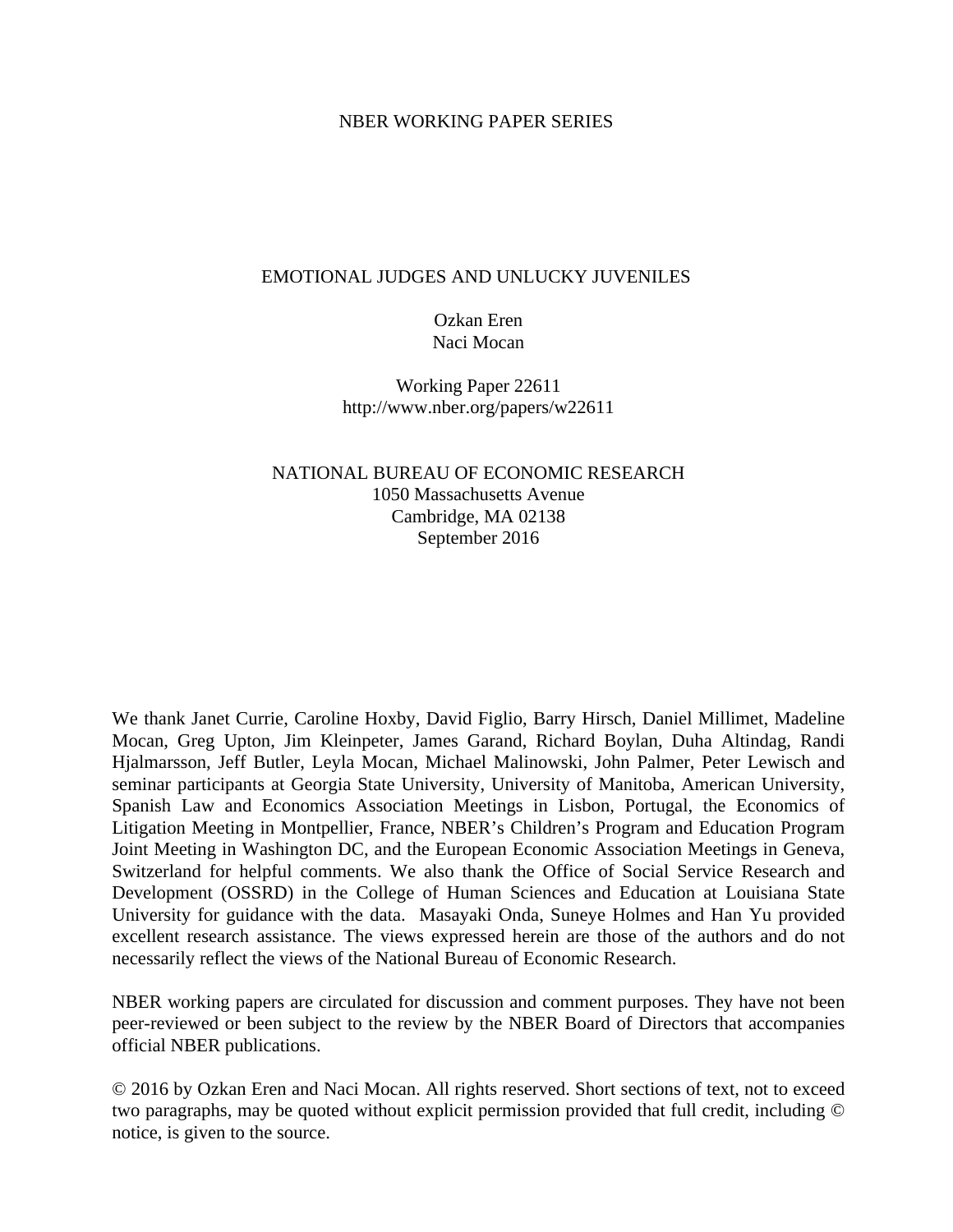Emotional Judges and Unlucky Juveniles Ozkan Eren and Naci Mocan NBER Working Paper No. 22611 September 2016 JEL No. D02,D03,J15,J71,K4,K41

#### **ABSTRACT**

Employing the universe of juvenile court decisions in a U.S. state between 1996 and 2012, we analyze the effects of emotional shocks associated with unexpected outcomes of football games played by a prominent college team in the state. We investigate the behavior of judges, the conduct of whom should, by law, be free of personal biases and emotions. We find that unexpected losses increase disposition (sentence) lengths assigned by judges during the week following the game. Unexpected wins, or losses that were expected to be close contests ex-ante, have no impact. The effects of these emotional shocks are asymmetrically borne by black defendants. We present evidence that the results are not influenced by defendant or attorney behavior or by defendants' economic background. Importantly, the results are driven by judges who have received their bachelor's degrees from the university with which the football team is affiliated. Different falsification tests and a number of auxiliary analyses demonstrate the robustness of the findings. These results provide evidence for the impact of emotions in one domain on a behavior in a completely unrelated domain among a uniformly highly-educated group of individuals (judges), with decisions involving high stakes (sentence lengths). They also point to the existence of a subtle and previously-unnoticed capricious application of sentencing.

Ozkan Eren Department of Economics Louisiana State University 2305 Business Education Complex Baton Rouge, LA, 70803 oeren@lsu.edu

Naci Mocan Department of Economics Louisiana State University 3039 BEC Baton Rouge, LA 70803-6306 and NBER mocan@lsu.edu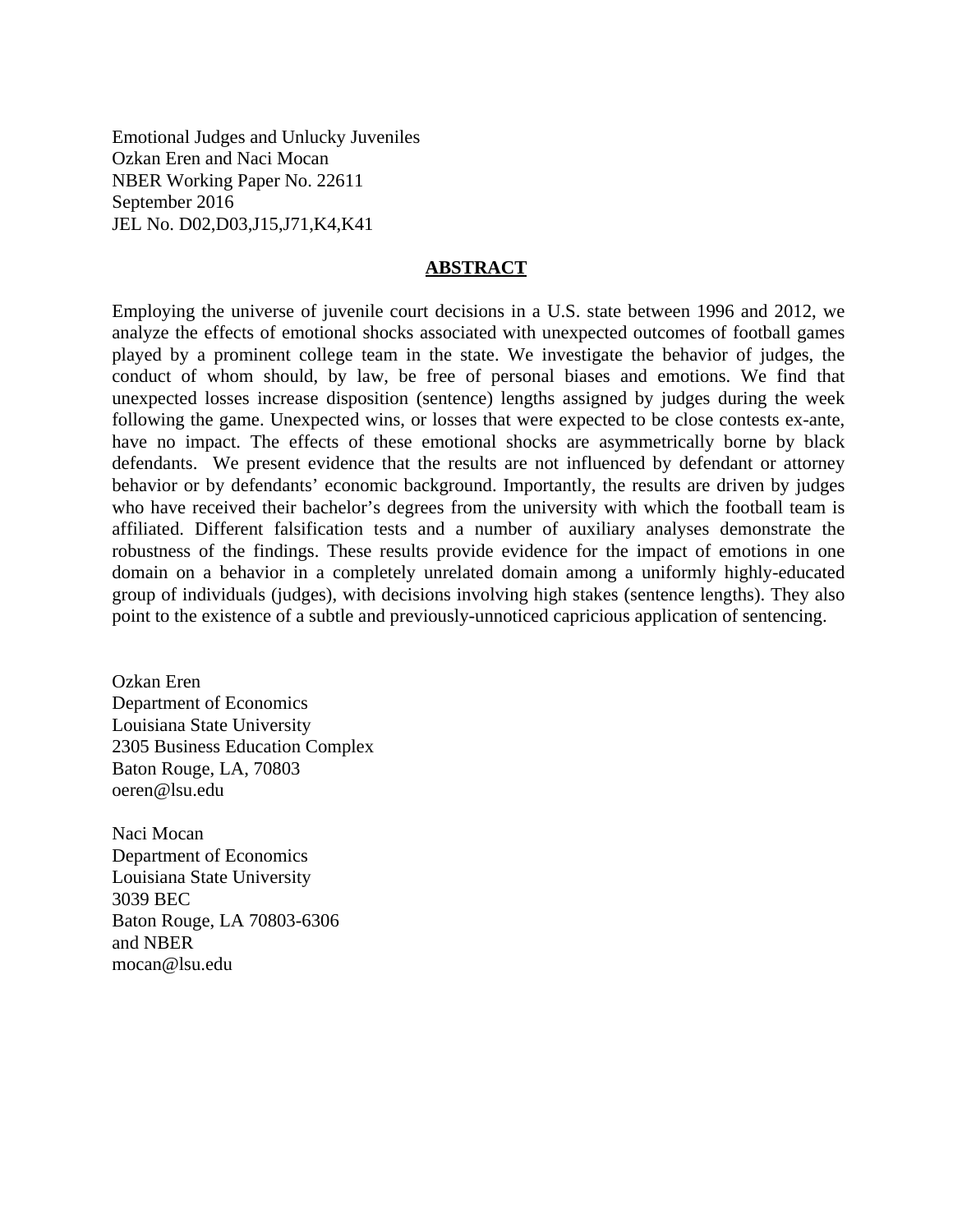# Emotional Judges and Unlucky Juveniles

#### **1. Introduction**

 It has been documented that emotions in one domain influence decisions in a completely unrelated domain. For example, sunshine improves mood (e.g. Schwarz and Clore 1983), and there is a positive relationship between sunshine and stock market performance (Kamstra et al. 2003, Hirshleifer and Shumway 2003). Edmans et al. (2007) show that controlling for pre-game expected outcome, there is a short-lived but significant stock market decline after a loss of an international soccer games (e.g. a World Cup game) in the country of the national team that lost the game, presumably because the results of such important games drive the moods of the residents of the country. More generally, it has been shown that emotions have powerful impacts on judgments, decisions and choices. Anger and sadness can influence judgments (Bodenhausen et al. 1994, Keltner et al. 1993). When one's sense of well-being is low, one spends more time focusing on negative attributes of others (Forgas 1995), and feelings of disgust can intensify the extent of moral condemnation (Schnall et al, 2008). As summarized by Lerner et al. (2015), "incidental anger triggered in one situation automatically elicits a motive to blame individuals in another situation even though the targets of such anger have nothing to do with the source of the anger (Quigley & Tedeschi 1996). Moreover, carryover of incidental emotions occurs without awareness."

In this paper we test the impact of emotional influences using naturally-occurring micro data. We investigate whether emotional shocks, experienced by a highly-educated group of individuals, have any impact on these individuals' professional behavior which, by law, should be free of personal feelings and biases. Specifically, we examine the effects of emotional shocks associated with unexpected outcomes of football games played by a prominent college team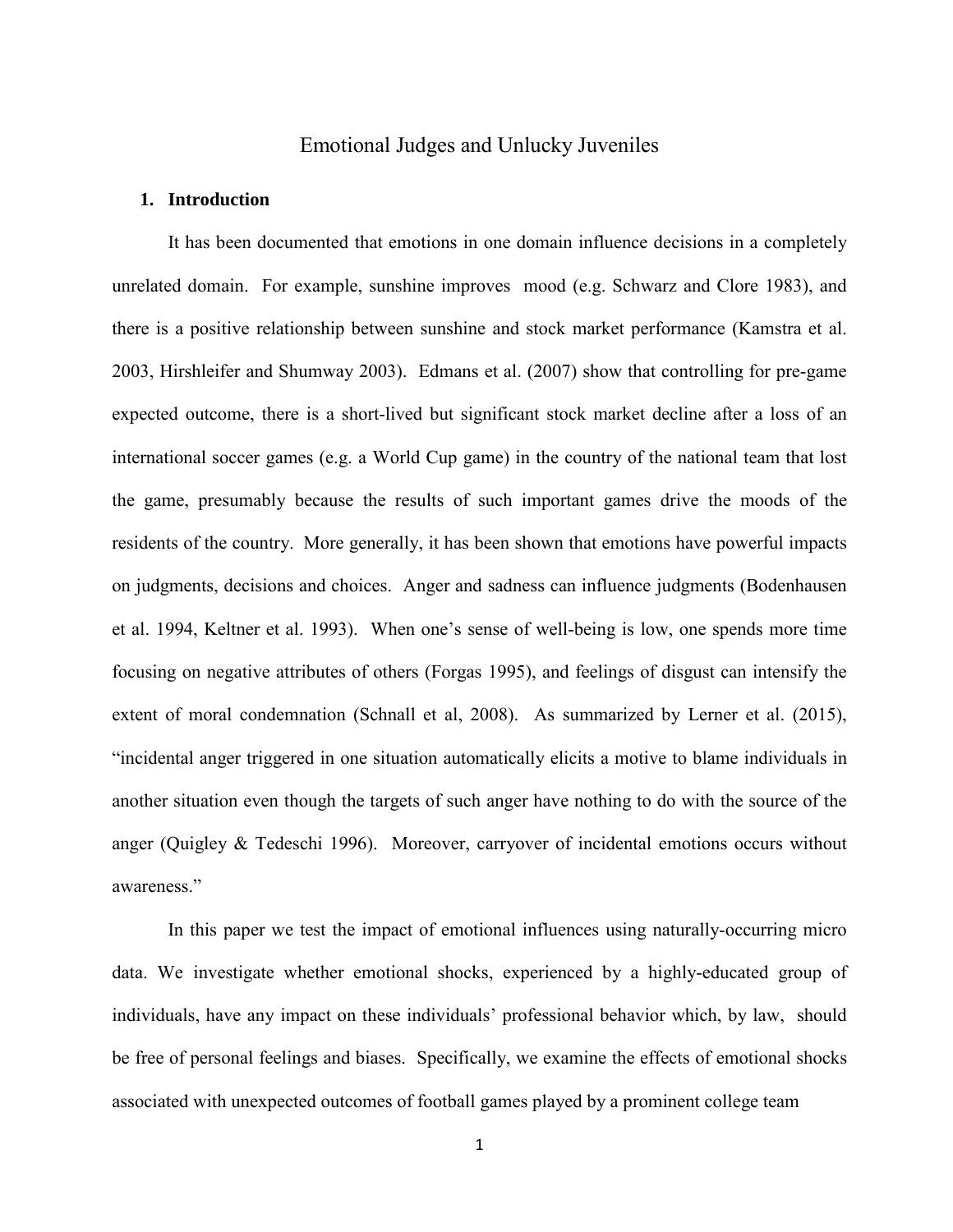- Louisiana State University (LSU) - on all judicial decisions handed down by judges in Louisiana's juvenile courts between 1996 and 2012.

We employ the Las-Vegas pregame point spread as fans' (judges in our case) rational expectations about the outcome of the game. To the extent that pregame point spread provides efficient prediction of game outcomes, controlling for the spread allows us to interpret any differential impact between a win and a loss as the causal impact of the game outcome (Card and Dahl 2011). A key background to our analysis is the fact that LSU football team, with its long and successful history in college football, has an enormous group of loyal followers. The fan base of the team goes well beyond the student body of the university: average attendance to home games was around 9[2](#page-4-0),500 between 1996 and 2012.<sup>2</sup> Clotfelter (2015) details the extent of fans' devotions and their emotional ties to college teams.

By special permission from Louisiana Department of Public Safety and Corrections, Youth Services, Office of Juvenile Justice, we obtained access to the universe of defendant files from 1996 to 2012. For each file, we have basic demographic information on the defendants, details of the offense committed, as well as information on the disposition (sentence) length and disposition type (i.e., custody or probation). The files also contain identifiers that allow us to gather information on the race, gender, age, and party affiliation of judges who adjudicated these cases, as well the law school and the undergraduate institution from which they graduated. We

 $\overline{\phantom{a}}$ 

 $2$  Describing LSU football just as an event would be a huge understatement for the residents of the state of Louisiana. Devotion to LSU football is deeply ingrained into the culture of the state. Weddings are scheduled based on LSU games, convention halls and similar organizations are besieged by phone calls the moment LSU schedule for the following football season is finalized, and charitable organizations have their fund-raising events scheduled on the nongame weeks (Feinswog 2013). Note that the popularity of college football in the U.S. is not limited to Louisiana. Average attendance to college football games among all Division I teams was around 45,000 in 2012. Average attendance among the top-20 teams was more than 75,000. Moreover, around 216 million viewers tuned in to watch the regular college football season with another 126 million watching the bowl games (National Football Foundation 2013).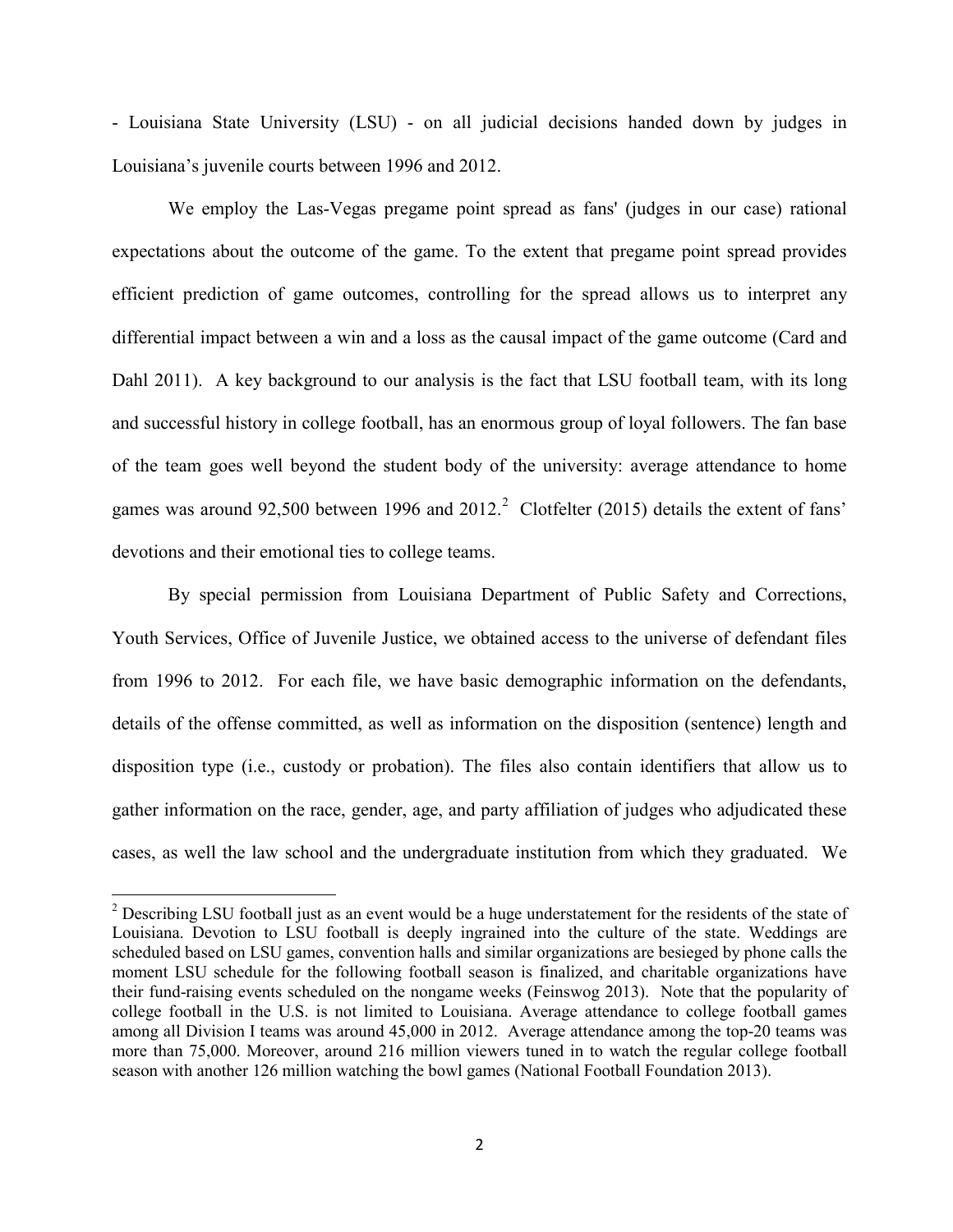link our defendant-judge paired data to the record of the LSU football team over the same time period to analyze the impact of *unexpected* game outcomes on judicial decision.

Our results provide important insights. First, we find that upset losses (i.e., losses by LSU football team when they were expected to win) increase the disposition length imposed by judges on juvenile defendants. In contrast, upset wins (i.e., games won by LSU when they were expected to lose) have no significant impact on the disposition length set by judges. Similarly, close losses (games lost by LSU when the outcome was uncertain ex-ante) have no impact. A number of robustness analyses confirm our results. A placebo test based on unexpected game results of other prominent college football teams shows that non-LSU games have no impact on judge behavior. Similarly, judicial decisions in a given week are not impacted by LSU games played the following week. Further examination of the data suggests that these results are unlikely to be driven by emotional reactions of prosecutors or defense attorneys, by defendant socio-economic background, or by potential courtroom misconduct of juveniles that could have prompted judges' agitation. Most importantly, we find that the results are driven entirely by those judges who have received their bachelor's degrees from LSU.

Second, analyses based on juvenile defendants' race provide information pertaining to disparity of treatment and sheds light on the application of the equal protection clause of the law. Our results suggest that the brunt of the burden of judges' reaction is borne by black defendants.<sup>[3](#page-6-0)</sup> We also find that the impact is larger for trials that take place after an upset loss in an important game (when LSU was ranked in the top 10 of the Associated Press Rankings).

<span id="page-4-0"></span>The results are important for a number of reasons. First, they provide evidence for the impact of emotions on decisions in an environment where the decision-makers are uniformly

l

<sup>&</sup>lt;sup>3</sup> Adjusting for observable defendant attributes and judge fixed effects, there is no difference in sentence lengths between black and white defendants in the absence of an unexpected LSU loss.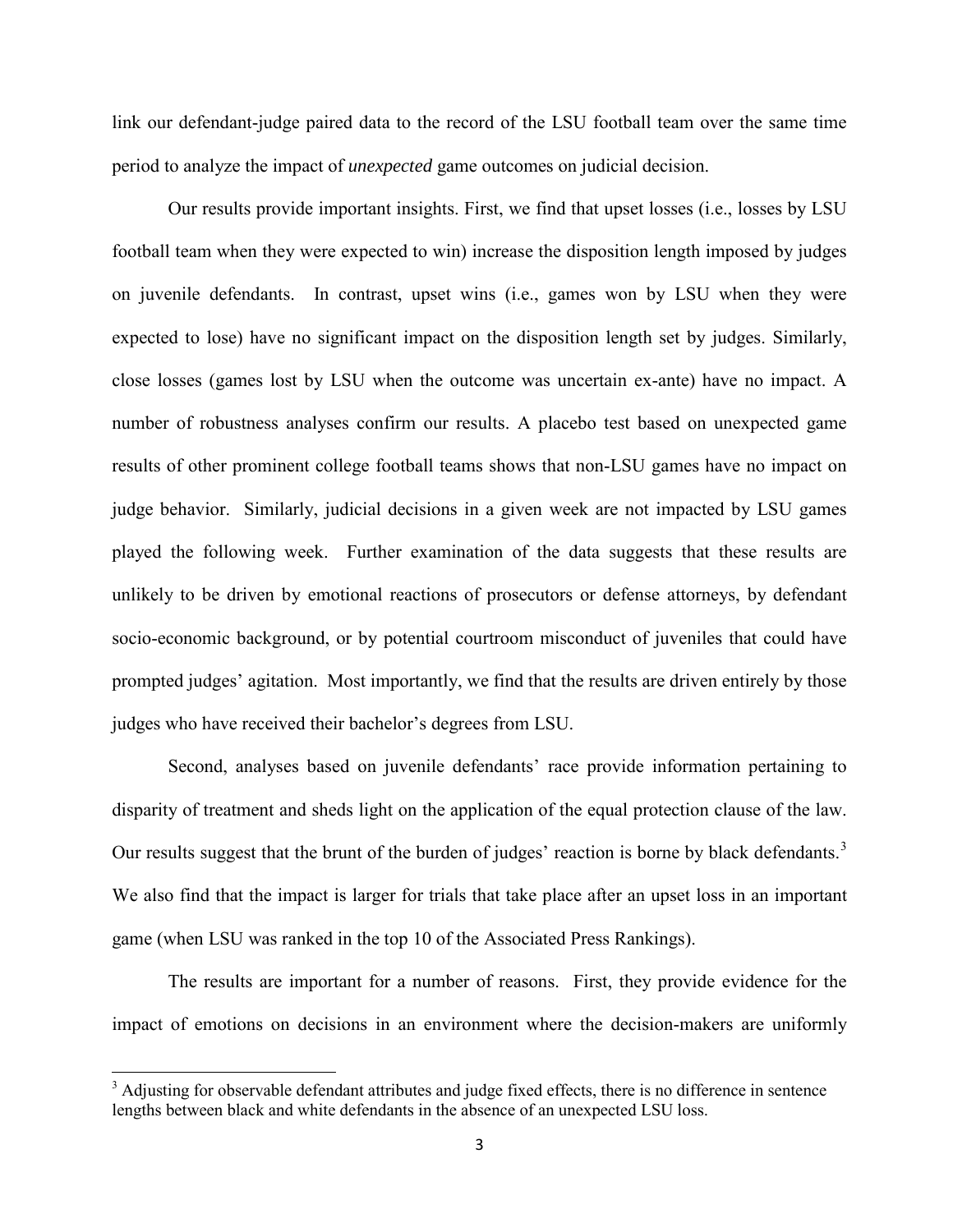highly educated, and when the decisions in question should have been bound by institutional restrictions and ethics. Specifically, application of the relevant legal principles to the facts of the case is expected to eliminate arbitrary and capricious decisions by judges. Yet, we find that the severity of sentences handed down by judges are impacted by the results of a football game for those judges who are more likely to be emotionally attached to the team. This finding underscores the importance of emotions in decision making even in a high-stake environment. The results are also consistent with models of expectation-based, reference-dependent preferences which postulate that economic agents assess the outcome of a choice by its departure from a reference point that is determined by the probabilistic beliefs about that outcome held in the past (Kahneman and Tversky 1979; Koszegi and Rabin 2006).

The second contribution of the paper is related to the investigation of whether the judicial process is unbiased. It is well-documented that inequalities exist in the application of the law to different groups of individuals (e.g., Argys and Mocan 2004; Shayo and Zussman 2011; Abrams et al. 2012; Alesina and La Ferrara 2015). A different layer of complication arises in the application of the law because some of the capricious judicial decisions seem arguably unintentional. For example, Danziger et al. (2011a) show that the propensity of judges to make favorable parole decisions goes down significantly as they adjudicate the cases sequentially; and that judges' propensity to be lenient jumps up after a food break. Their finding suggests a "decision fatigue' of judges that results in differential treatment of defendants based on the time of day their case is adjudicated.<sup>[4](#page-7-0)</sup> In this paper we find that the impact of an upset loss is observed

 $\overline{\phantom{a}}$ 

<sup>4</sup> Weinshall-Margel and Shaphard (2010) raised issues about the randomness of the order in which the cases are seen by judges and the timing of the meal breaks. Also see the response of Danziger et al. (2011b). Similarly, but in a different domain, Linder et al. (2014) find that primary care physicians' propensity to prescribe antibiotics for acute respiratory infections (an inappropriate decision) goes up as the clinic session gets longer, indicating that cognitive fatigue impairs judgment. Chen et al. (2015) find negative autocorrelation in the decisions of judges, loan officers and baseball umpires that is unrelated to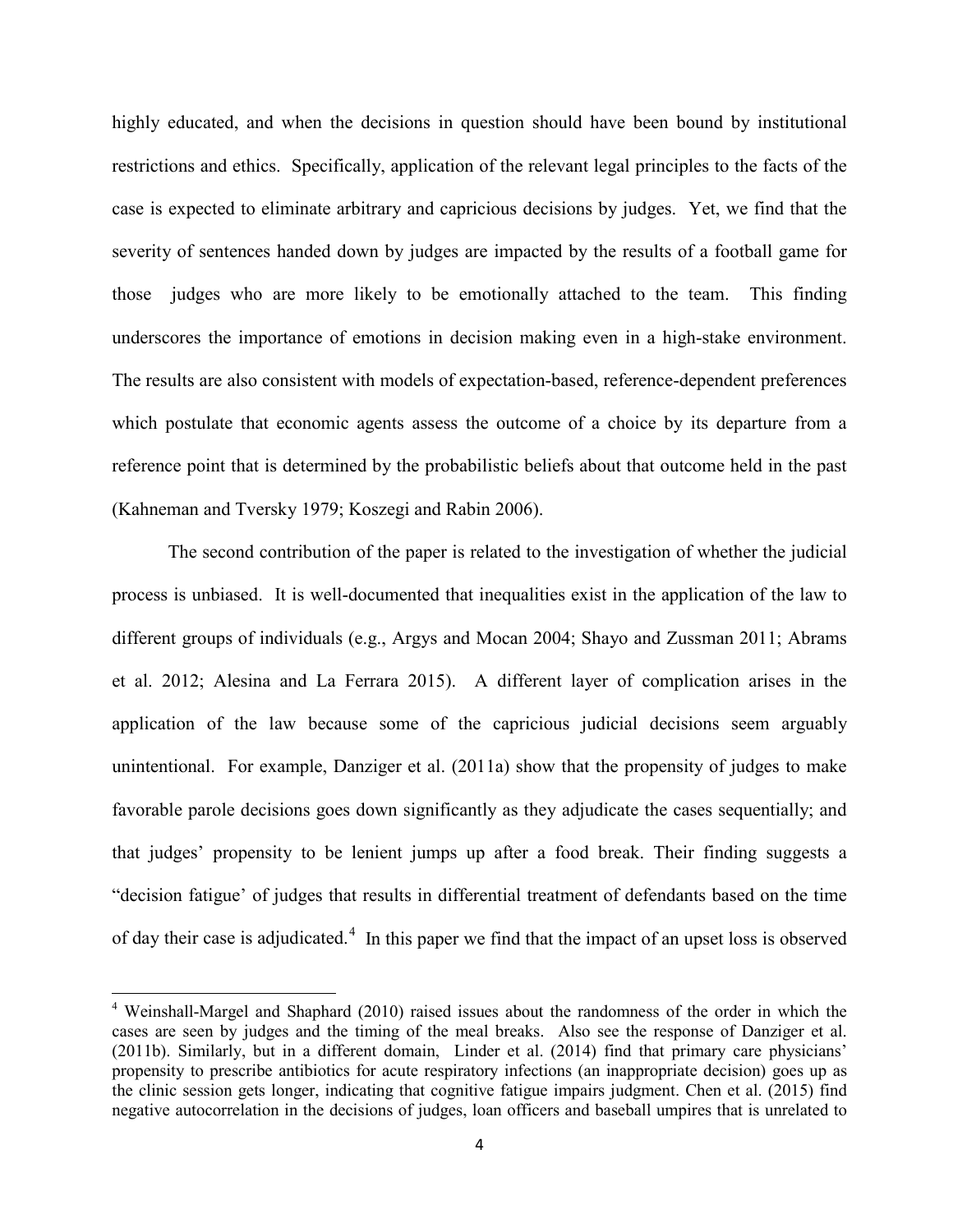immediately after the game (on Monday), and it lasts for one work-week. Thus, it cannot be attributed to decision fatigue of judges. It is, however, consistent with the hypothesis that emotional stress is responsible for judges' behavior. Our finding that the results are driven entirely by those judges who have received their bachelor's degrees from LSU indicates that emotional shocks are in fact the driver of this behavior.<sup>[5](#page-7-1)</sup>

Although harsher punishment handed down by judges is not deliberate (because it is triggered by an emotional shock), we find some evidence that black defendants bear much of the burden of judges' wrath due to this emotional shock, which hints at a negative predisposition towards black defendants. This result, coupled with the fact that there are no race related differences in the disposition length in the absence of judges' emotional stress, is suggestive of the existence of a subtle, and previously-unnoticed, bias in sentencing.<sup>[6](#page-8-0)</sup>

The remainder of the paper is organized as follows. Section 2 discusses the institutional settings. Section 3 presents the data. Section 4 describes the econometric methodology. Section 5

 $\overline{\phantom{a}}$ 

the merits of the cases. They report that this behavior is consistent with decision-makers suffering from gambler's fallacy, i.e., underestimation of the likelihood of streaks occurring by chance (Rabin and Vayanos 2010; Tversky and Kahneman 1974).

<sup>&</sup>lt;sup>5</sup> The impact of mood changes, triggered by unexpected losses of sports teams, has been documented in other domains. For example, Edmans et al. (2007) show that there is a short-lived stock market decline after the national soccer team loses an international soccer game. The authors show that this result cannot be explained by economic factors and stock market dynamics, and attribute it to the change in investor mood due to the loss of the national team. Card and Dahl (2011) find that unexpected losses of home teams in the National Football League (NFL) increase the domestic violence rates by men in the city in which the team is located. Chen and Spamann (2014) show that asylum grant rates in U.S. immigration courts differ by the success of the court city's NFL team. Healy et al. (2010) investigate the electoral impact of local college football games and show that a win during the 10 day window before the election day causes the incumbent to receive a higher percentage of the vote in the Senate, gubernatorial and presidential elections. In a related, but different domain, Lindo et al. (2012) find that the grade point average of male students declines in relation to the grade point average of female students at the University of Oregon during the football seasons when the university's football team is successful, which is attributed to increased alcohol consumption of male students in response to the team's success.

<span id="page-6-0"></span><sup>&</sup>lt;sup>6</sup> There are a variety of other outside factors, identified by previous research, that are unrelated to the merits of the case but ends up affecting sentencing decisions. See, for example, Lim et al. (2015) and Philippe and Ouss (2015) for the relationship between media and sentencing decisions.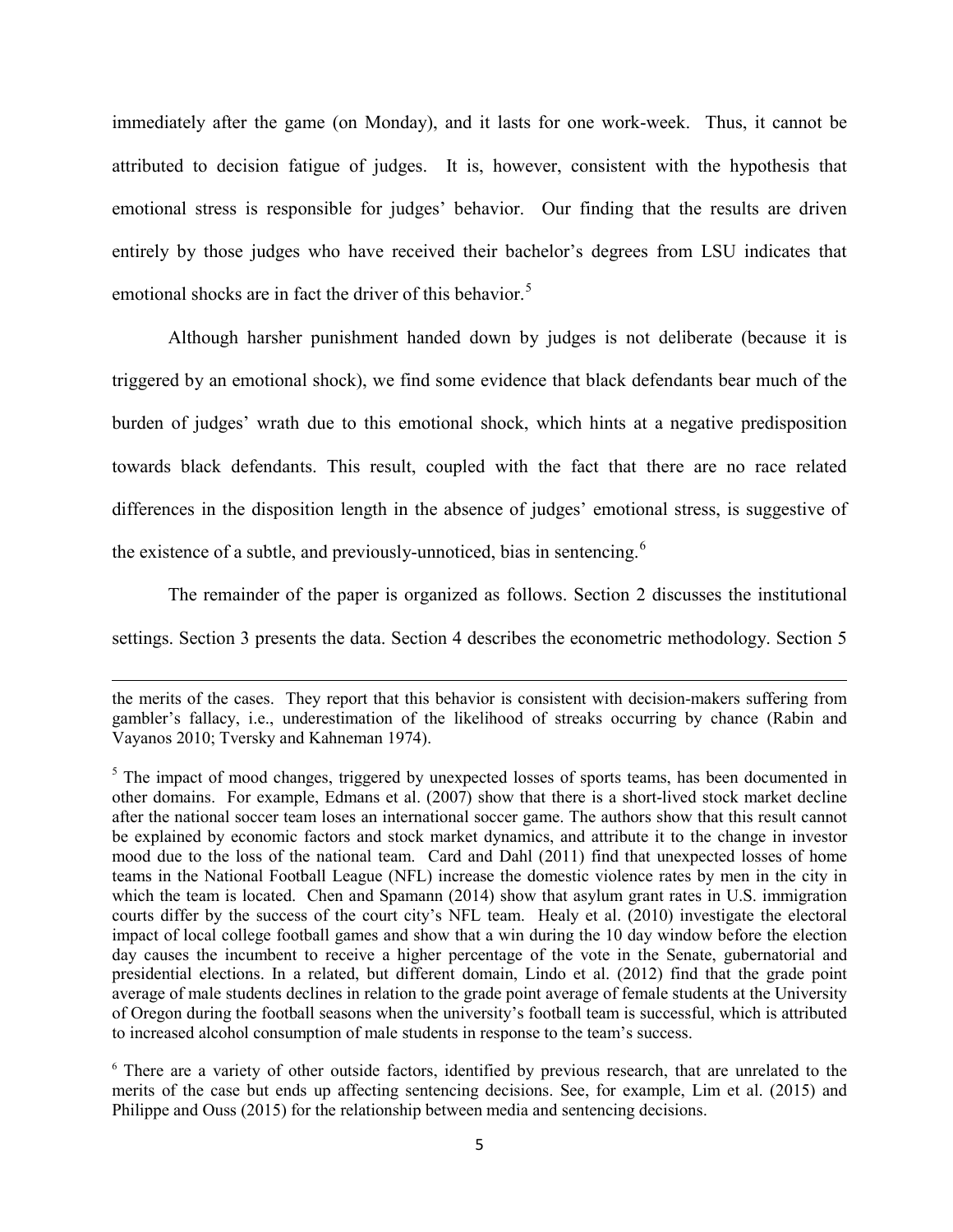presents the results. Conclusions are provided in Section 6.

# **2. Institutional Setting**

l

In Louisiana, youth through age 17 may enter the juvenile justice system when they are accused of committing a crime and arrested or referred by the police to a juvenile court.<sup>[7](#page-9-0)</sup> Having received a formal complaint from a local law officer, the District Attorney's (DA) Office must decide whether or not to petition the case to the court. Prosecutors may choose not to do so because of lack of sufficient evidence. The DA's Office may also choose to enter into an informal agreement (diversion program) with the juvenile and the parents to prevent incarceration. This occasionally entails the child participating in community service, restitution, or treatment and complying with certain behavioral requirements such as satisfactory school attendance (Louisiana Children's Code CHC 631). Alternatively, prosecutors may proceed with a petition to the court. In this situation the case moves to adjudication, and the disposition, which is similar to a sentence in the adult courts, must be determined by a juvenile court judge (Louisiana Children's Code CHC 650-675). Under the provisions of the Louisiana juvenile justice system, a computer generated random allotment (open to public) is implemented on a daily basis by the Clerk's office for all cases filed in each district court (Rules for Louisiana District Courts, Chapter 14, Appendix 14.0A, various years). Thus, cases are randomly assigned to judges within each district court.<sup>[8](#page-9-1)</sup>

<span id="page-7-0"></span>A judge may simply dismiss the case if the prosecutor is unable to provide evidence to find the youth delinquent. The juvenile would then be found not guilty and does not enter into the

<span id="page-7-1"></span><sup>&</sup>lt;sup>7</sup> Children under age 10 are addressed through the Families in Need of Service programs.

<sup>&</sup>lt;sup>8</sup> Random assignment of judges to cases excludes charges involving heinous crimes such as first-degree murder.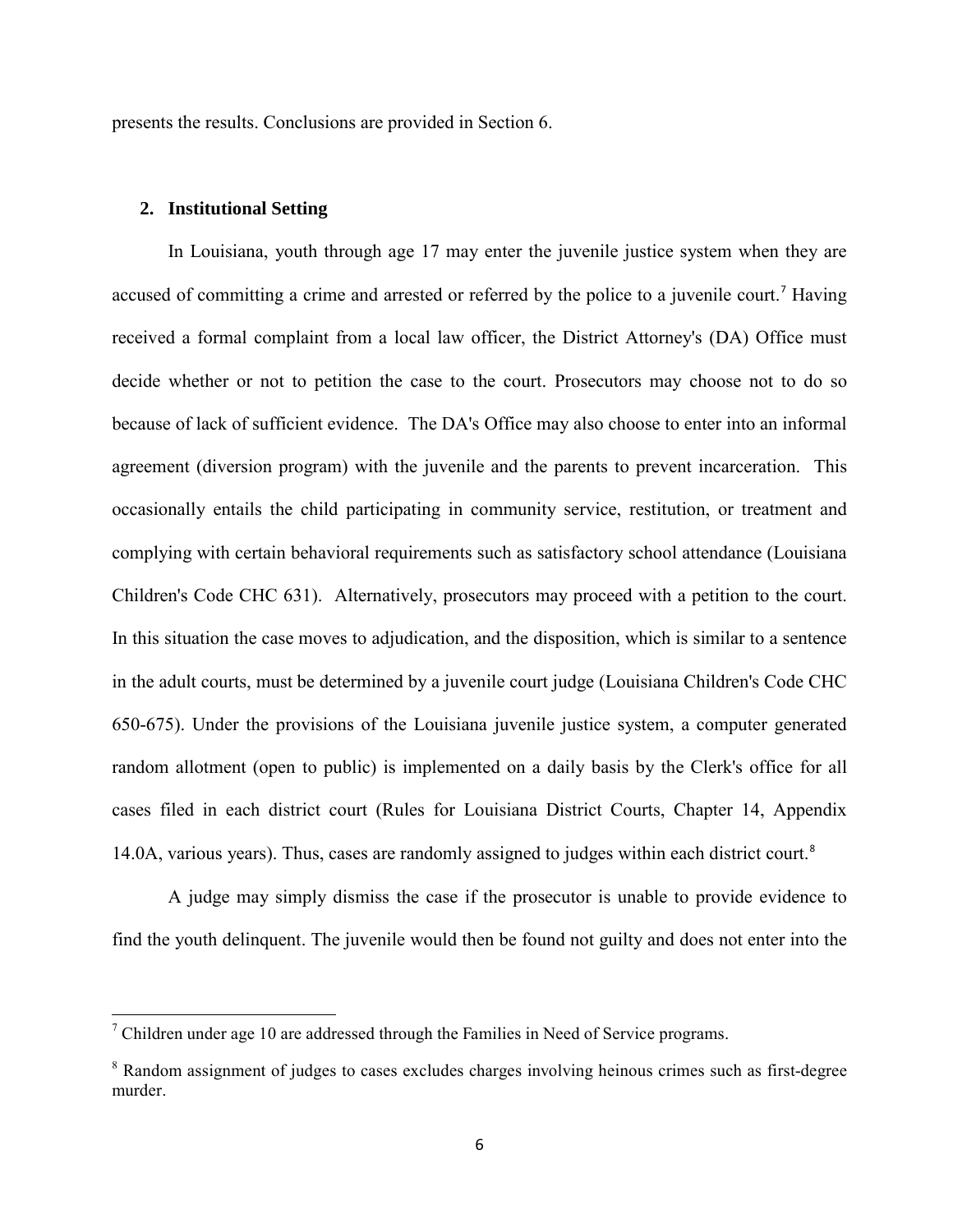juvenile justice system.<sup>[9](#page-9-2)</sup> If the judge finds the defendant guilty, the judge has to then make a disposition decision. This involves placing the juvenile in custody (secure or non-secure) or on probation. In either case, the judge also has to assign the disposition length (sentence length). Judges are responsible for weighing the severity of the offense committed and the prior offense history of the youth. Louisiana Children's Code requires that crimes of first degree murder, second degree murder, aggravated or first degree rape and aggravated kidnapping receive a mandatory disposition of secure custody until the age of twenty-one years without the benefit of parole, probation, suspension of imposition or execution of sentence, or modification of sentence (Louisiana Children's Code CHC 897.1).<sup>[10](#page-10-0)</sup> In general, the judge will impose the least restrictive disposition consistent with the circumstances of the case, the health and safety of the child, and the best interest of the society (Louisiana Children's Code CHC  $683$ ).<sup>[11](#page-10-1)</sup> Judges can set a maximum duration of disposition up to the youth's  $21<sup>st</sup>$  birthday.<sup>[12](#page-10-2)</sup>

## **3. Data**

 $\overline{\phantom{a}}$ 

# *3.1 Defendant Data and LSU College Football Team Records*

The defendant data for this study are obtained from the Louisiana Department of Public Safety and Corrections, Youth Services, Office of Juvenile Justice (OJJ) and include all case records from 1996 to 2012 in which juvenile was found to be delinquent. For each case record,

 $9$ <sup>9</sup> We will return to this point later in the paper.

 $10$  There are only 32 of such cases during the sample period. Because a guilty verdict in these cases requires mandatory sentencing, they are excluded from the analysis.

 $11$  In setting the appropriate disposition, judges may also consider the predisposition investigation report prepared by probation officers involving information about youth, their risk to public safety and their needs (Louisiana Children's Code CHC 680).

<span id="page-8-0"></span> $12$  Statutory exclusion laws apply to certain offenses to youth over 14 in the state of Louisiana.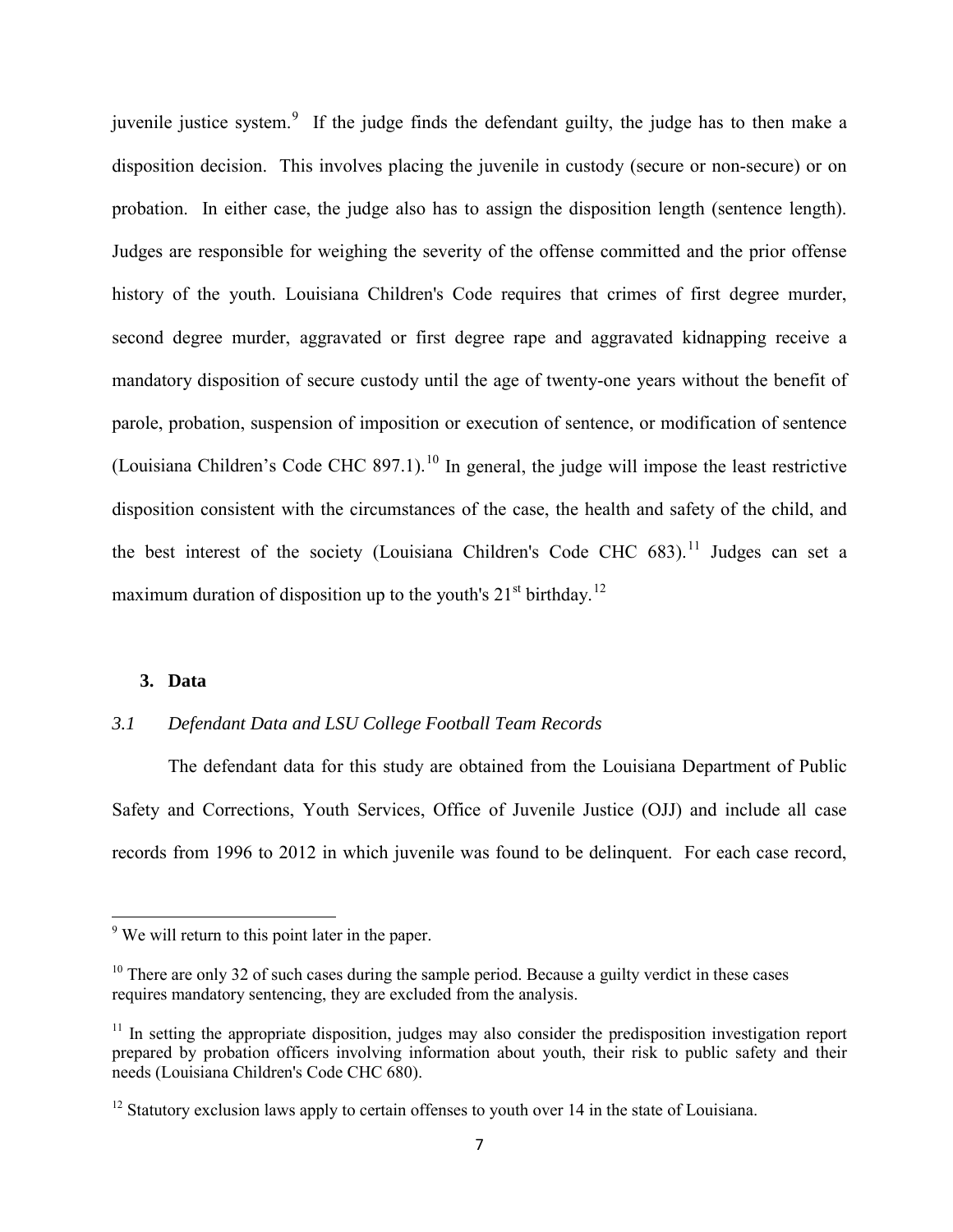we have information on both the juvenile defendant and the case itself. Information on the defendants include the race, gender, age, parish of residence, parish of offense, the exact statute offense committed, the date the individual was admitted into the juvenile system and a unique individual identifier. The case data include information on the date the juvenile was disposed before the judge, the judge's decision on the case (the disposition type and disposition length), the court in which the disposition was held, and the identifier of the judge. In order to circumvent any potential confounding effects that may arise from multiple offenses and/or criminal history of the juvenile, we limit our attention to first-time delinquents ages 10 through 17 who were convicted for only one statute offense. Using the judge identifiers provided in the OJJ administrative data, we also gathered information on judges' race, gender, political party affiliation, age, the law school from which they graduated, and the university from which they have obtained their undergraduate degree.<sup>[18](#page-12-0)</sup>

We link our defendant-judge data to LSU college football team records. Specifically, we analyze all dispositions handed down by judges during the work week following a Saturday game throughout the college football season and post season (i.e., bowl games). We analyze the decisions during the 5-day work week (Monday through Friday) following the game, although later in the paper we also investigate whether the impact of the game outcome lasts longer than a week. Having imposed these restrictions and excluding 32 cases involving first and second degree murder and aggravated rape, we end up with a sample of 8,228 unique case (juvenile) records from a total of 207 judges. $19$ 

 $\overline{\phantom{a}}$ 

<span id="page-9-1"></span><span id="page-9-0"></span><sup>&</sup>lt;sup>18</sup> Information on judges is based on data from Louisiana District Judges Association Periodicals (1956-2000), as well as phone conversations with the relevant parish clerk's office.

<span id="page-9-2"></span> $19$  To minimize any potential confounding effects that may arise due to measurement error and outliers, we also exclude defendants whose disposition length is more than the 99<sup>th</sup> percentile of the disposition length distribution. This restriction applies to sentence lengths longer than 1,857 days and to 83 defendants. The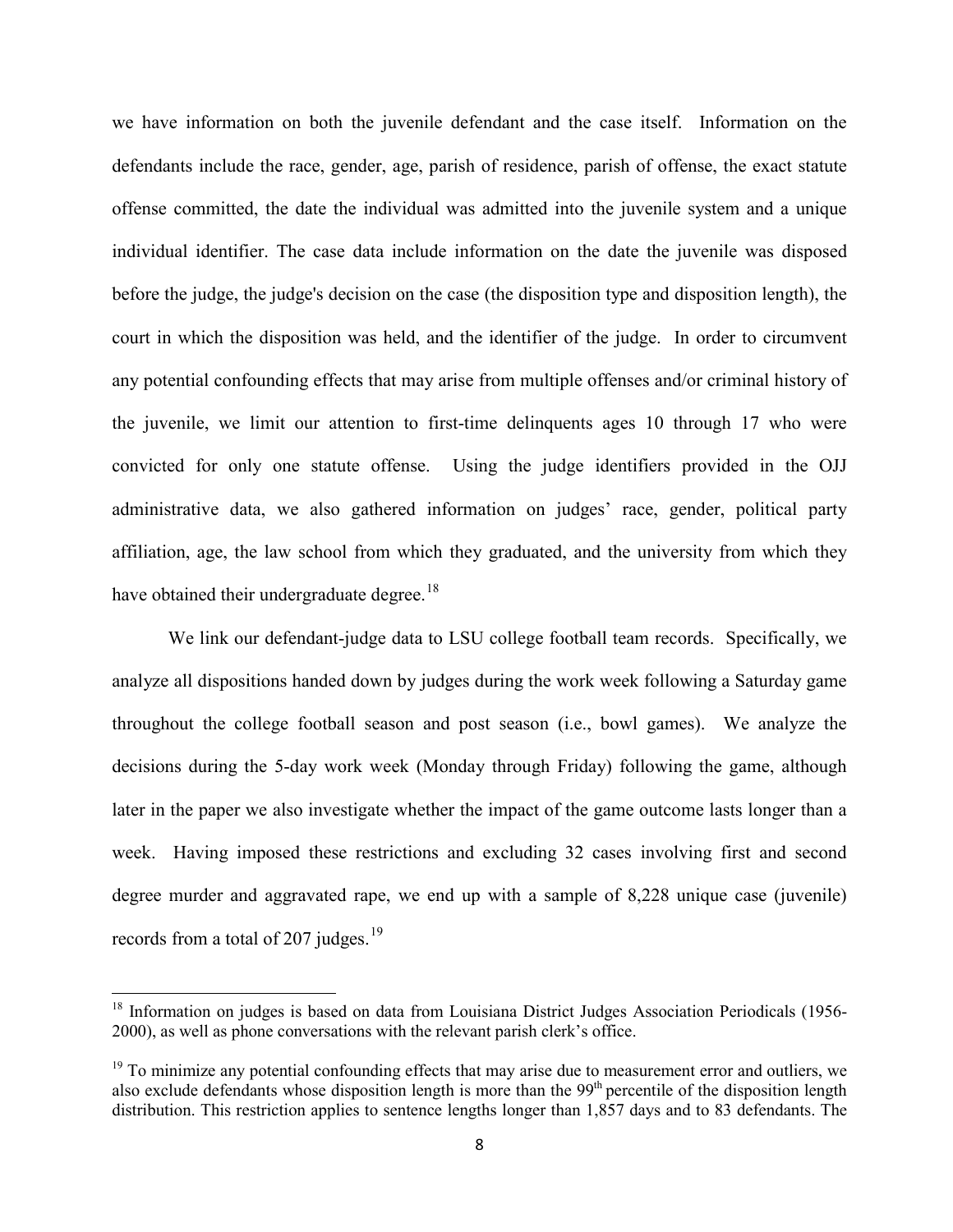Table 1 presents the descriptive statistics for juveniles and judges. Panel A displays juvenile attributes while Panel B presents judge characteristics. The average disposition length is about 513 days. Figure 1 displays the distribution of disposition length. There is bunching at about half-year thresholds (i.e., half a year, one year and one and a half year) with a median of 366 days. The spikes in disposition length are driven by judges commonly choosing disposition lengths at half-year intervals for high frequency offenses such as simple burglary, possession of drugs, simple battery, and disturbing the peace. <sup>20</sup>However, it should be noted that there is no mandatory sentencing guidelines and judges exercise considerable discretion in sentencing. For example, the average disposition length of disturbing the peace is 307 days, with a standard deviation of 228, and the mean (standard deviation) disposition length of simple battery is 348 (193) days.

 The average incarceration rate is 26 percent. Put differently, 26 percent of those who are found guilty of the charge are placed on (secure or non-secure) custody. This is similar to the national average (25 percent in 2011) among all adjudicated delinquent cases (Hockenberry and Puzzanchera 2014).<sup>[21](#page-14-0)</sup> Sixty-two percent of the convicted juveniles are black, while 36 percent are white.

l

results of the paper remain intact if we drop this restriction and use all observations in the data, or if we impose a symmetric restriction and drop defendants whose disposition length is less than the  $1<sup>st</sup>$  percentile of the disposition length distribution as well. See Section 5.6 for several different robustness checks.

<span id="page-10-0"></span> $20$  While the football season spans late-August to December, there is nothing different about this time of year in comparison to the rest of the year in terms of the composition of offenses. The five most frequent offenses between the beginning of September and the end of December, in descending order, are ungovernable (10.3%), simple burglary (8.9%), simple battery (8.4%), possession, manufacturing and distribution of drugs (6.8%), and disturbing the peace (5.0%). The five most frequent offenses during January-August, in descending order, are: ungovernable (10.2%), simple battery (8.4%), simple burglary (8.0%), possession, manufacturing and distribution of drugs (7.5%), and disturbing the peace (5.5%).

<span id="page-10-2"></span><span id="page-10-1"></span> $21$  As for non-incarceration disposition options, probation forms the backbone of the Louisiana's juvenile justice system. Our definition of incarceration status (secure and non-secure custody) is standard in the literature (e.g., Aizer and Doyle 2015).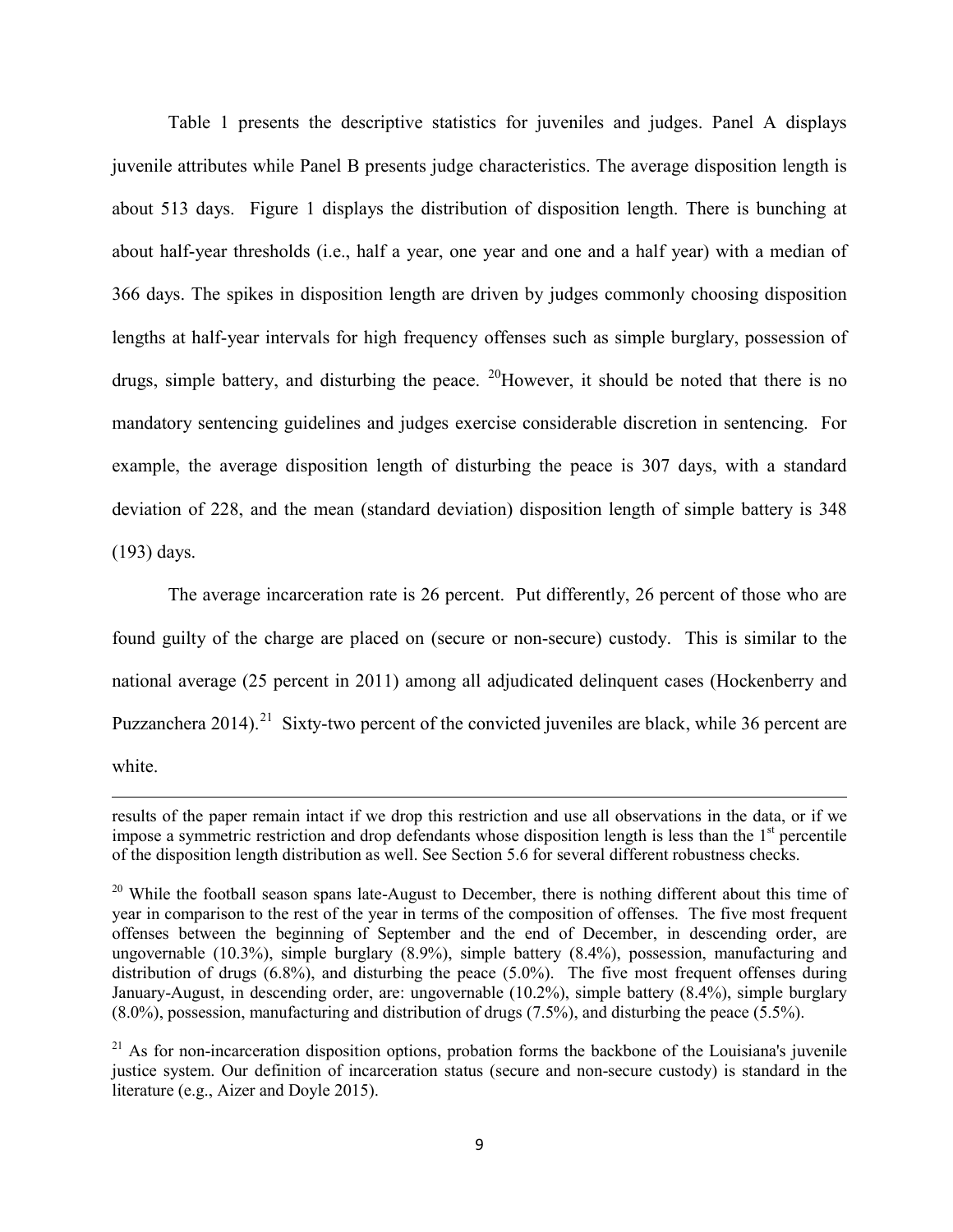The overwhelming majority of judges (88 percent) are white, and only about 23 percent are female. Average age of judges is 56, and about 73 percent of judges are affiliated with the Democratic Party.<sup>22</sup> It is interesting that in terms of observable characteristics, the judge sample used in this study is similar to that reported in Abrams et al. (2012) for adult courts in Cook County of the state of Illinois. Note also that 47 percent of the judges graduated from LSU law school, while about one-third have received their bachelor's degree from LSU.<sup>23</sup>

Table 2 reports win-loss record of the LSU football team for the seasons 1996 to 2012. There is non-trivial variation from year to year. For example, LSU had a disappointing season with a 3-8 win-loss record in 1999, while the record in 2000 was 8 wins and 4 losses.

# *3.2 LSU College Football Team's Predicted and Actual Outcomes*

l

Spread betting on professional and college football games is organized through Las Vegas bookmakers. The market assessment of the outcome of a game is assumed to be contained in the closing value of the spread. For example, if the pregame point spread is -5 for LSU against another team, this means that LSU is predicted to win by 5 points or more. Card and Dahl (2011) provide credible evidence on efficient prediction of the pregame point spread on game outcomes in the NFL. To build upon this evidence, we collected data on pregame point spreads and final scores of all LSU college football games for seasons from 1996 to 2012 and ran a simple regression of the actual spread on the predicted spread (closing value of the pregame point

 $22$  In empirical analyses, we use the age of the judge at the disposition date. For summary statistics, we report the judge's age at the last observed disposition date.

<span id="page-11-0"></span> $^{23}$  The undergraduate institutions from which the judges have graduated could be determined in case of 180 judges.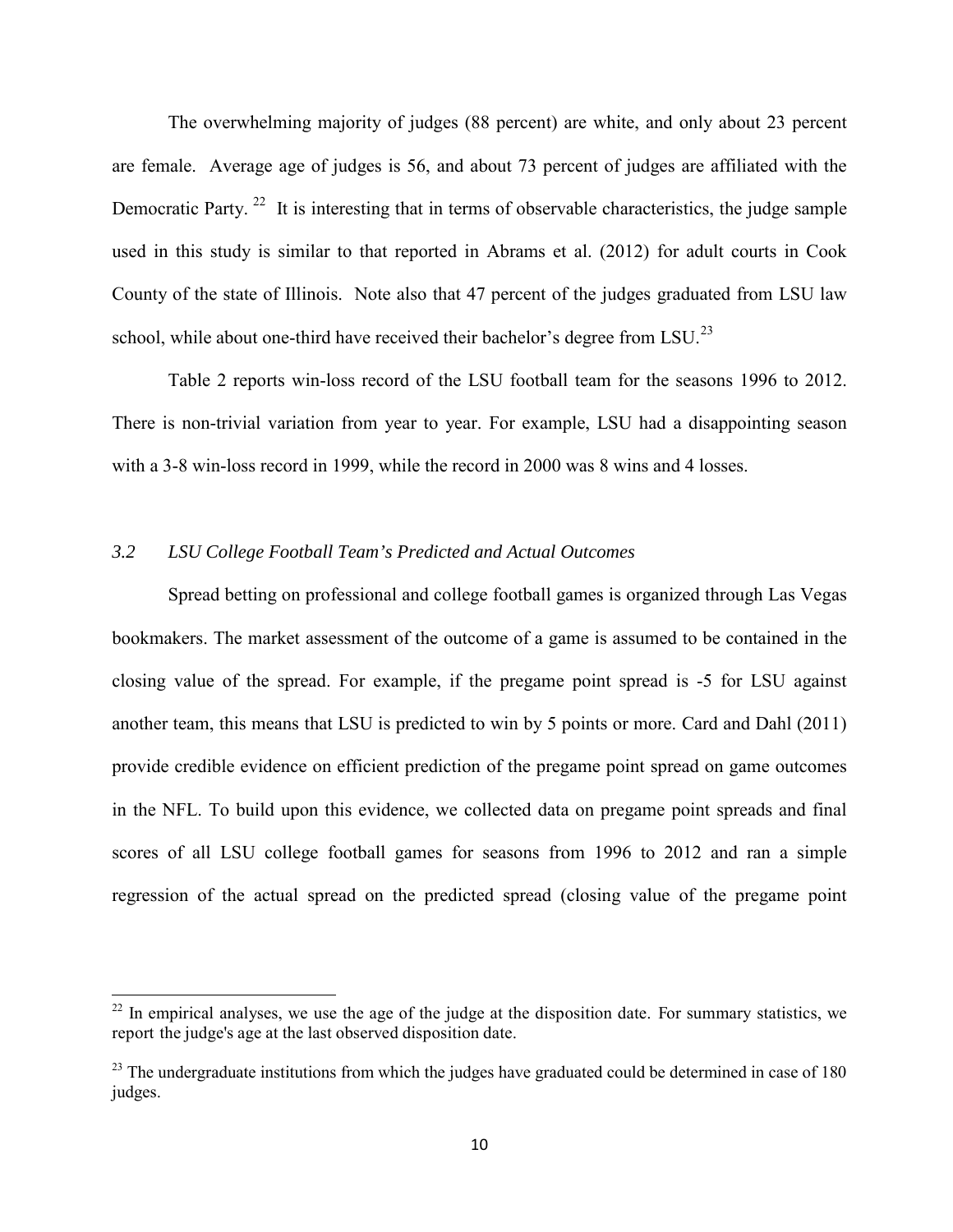spread).<sup>[24](#page-15-0)</sup> The coefficient estimate (standard error) from this exercise is 0.98 (0.07) with a  $\mathbb{R}^2$ value of 0.49. Figure 2 plots the relationship between actual and predicted point spread. It is important to note that the estimated effect on the predicted spread for LSU football games is almost identical to that reported in Card and Dahl (2011) for the games played by six NFL teams during the 1995-2006 seasons.

Having shown support for efficient prediction hypothesis of the point spread on game outcomes in college football, our next step is to divide the point spread into segments. Following Card and Dahl (2011), we define ex ante classification of LSU college football games as (i) predicted win if point spread is -4 or less, (ii) predicted close if point spread is between -4 and 4, and (iii) predicted loss if point spread is 4 or more. Our results, however, are robust to using different spread value cutoffs (discussed in section 5.6).

Our sample includes all dispositions during the weekdays following a Saturday game of the regular college football season between 1996 and 2012, as well as post-season bowl games that are played on Saturdays. LSU has played 184 Saturday games during this time span, but betting information is not available for five of these games. Thus, we utilize the remaining 179 games -- or about 85 percent of all games played by LSU over 16 years (Table 3, Panel A). As shown in Panel B, LSU football team won 133 of these 179 Saturday games, which translates into a win rate of 74 percent. Of these 179 games, 122 (68 percent) were predicted wins, 29 (16 percent) were predicted close games and 28 (16 percent) were predicted losses. As displayed at the lower section of Panel B of Table 3, LSU lost 14 of the 122 games in which it was favored to win by four or more points: these are upset losses. LSU lost about 48 percent of the games that were predicted to be close contests: these are c1ose losses; and LSU won 10 of the 28 games

 $\overline{\phantom{a}}$ 

<span id="page-12-0"></span><sup>&</sup>lt;sup>24</sup> Pregame point spread data come from an online betting agency (www.goldsheet.com) and game statistics are obtained from LSU athletics department (www.lsusports.net).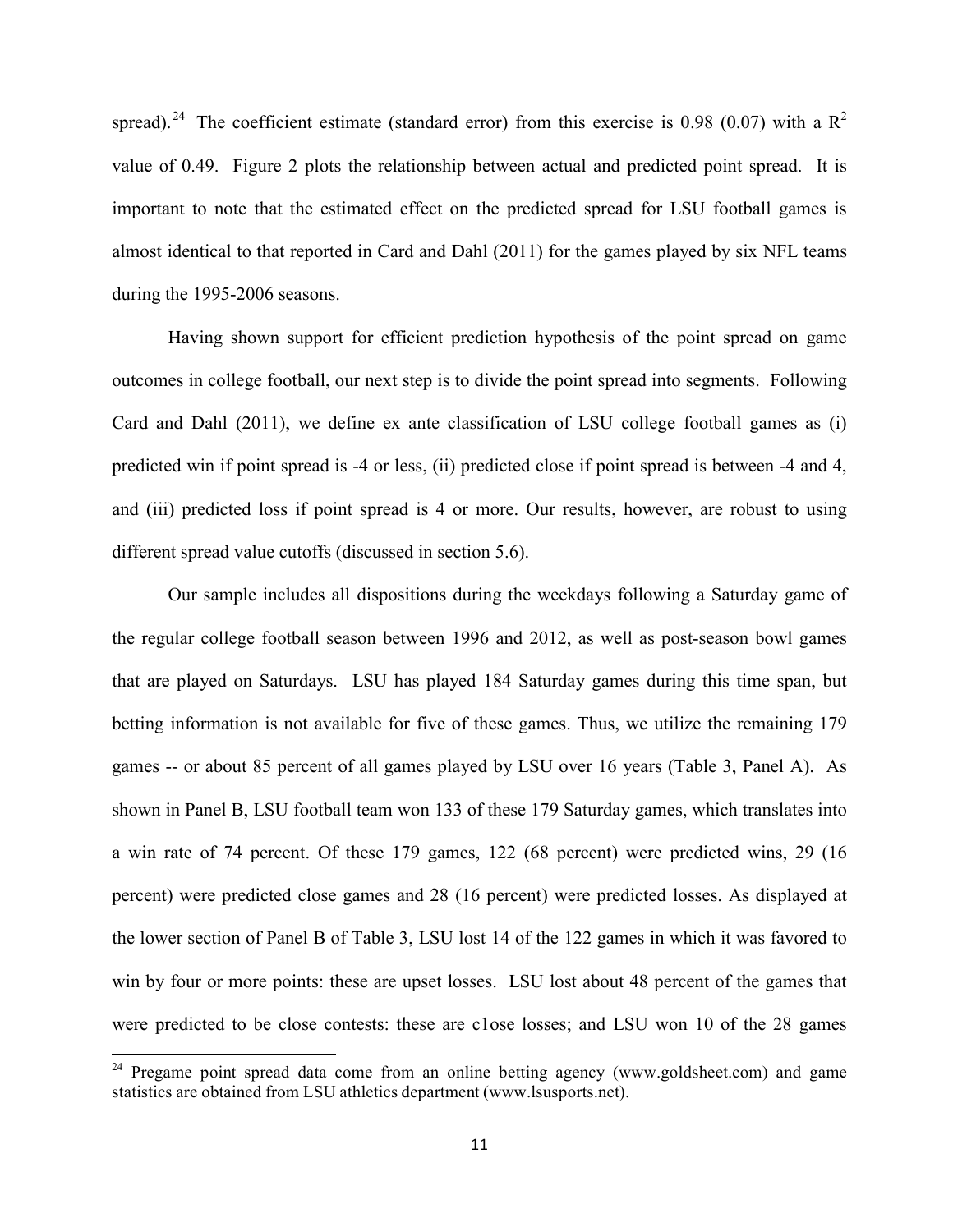(almost 36 percent) in which it was predicted to lose by four or more points: these are upset LSU wins.

The total number of dispositions associated with game outcomes is reported in [brackets] beneath each category in Panel B of Table 3. There were 781 dispositions during the 14 work weeks after upset losses, generating an average of 56 dispositions per week. There were 44 weekly dispositions, on average, associated with close losses (612 total dispositions after 14 close losses), and there were 55 dispositions per week after upset wins. Note that the number of dispositions handled by judges each week is a function of the flow of cases coming in to the docket, and it takes an average of 60 days between the petition hearing (following the motion of the district attorney) and the decision of the judge at the disposition trial. Thus, the alleged crimes committed by these juveniles and the charges filed against them took place at least two months before the relevant LSU game. Put differently, the difference in weekly average dispositions is not a function of any potential concurrent local criminal activity at the time of judge's decision.

<span id="page-13-0"></span>Figures 3-5 display the frequency distribution of opponent teams for all Saturday games disaggregated by predicted spreads and actual outcomes of the games. Unexpected game outcomes generally involve opponent teams that are known to be LSU's historical rivals such as the University of Alabama and University of Florida. Finally, LSU college football team was ranked in the top 10 based on Associated Press rankings for 86 games (48 percent) played on Saturdays over the sample period.

# **4. Empirical Methodology**

<span id="page-13-1"></span>To estimate the impact of emotional shocks generated by unexpected wins or losses on disposition length imposed by judges, we specify the following equation: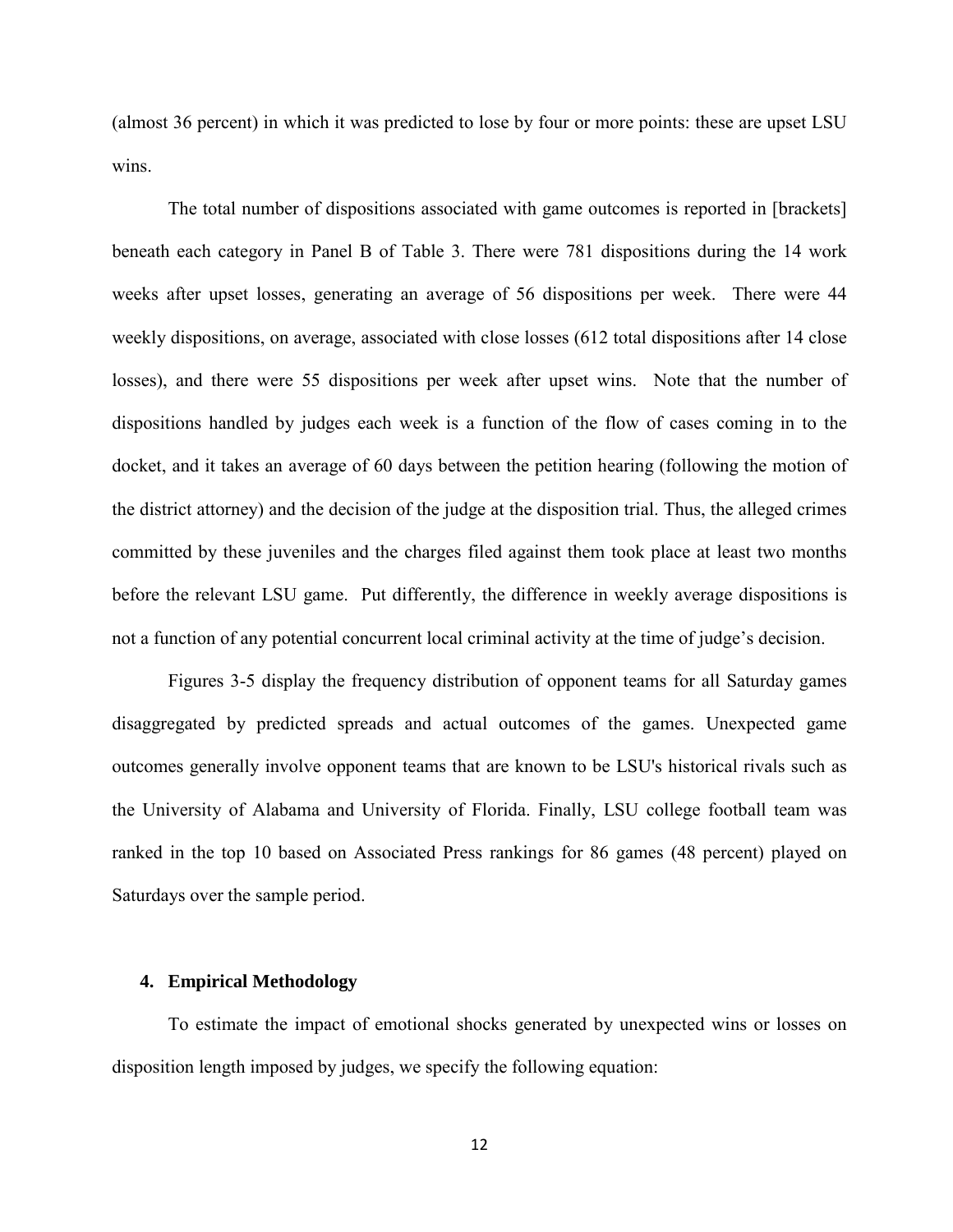$$
D_{ijdks} = \lambda_0 + \lambda_1 1(S_{k-1s} \le -4) + \lambda_2 1(S_{k-1s} \le -4) 1(y_{k-1s} = 0) + \lambda_3 1(-4 < S_{k-1s} < 4) \\
+ \lambda_4 1(-4 < S_{k-1s} < 4) 1(y_{k-1s} = 0) + \lambda_5 1(S_{k-1s} \ge 4) \\
+ \lambda_6 1(S_{k-1s} \ge 4) 1(y_{k-1s} = 1) + X_{ijdks} \beta + \eta_j + \gamma_d + \delta_k + \theta_s + \epsilon_{ijdks}
$$

(1)

where  $D_{ijdks}$  is the disposition length for defendant *i* set by judge *j* on day *d* of week *k* in season s;  $S_{k-1s}$  is the observed pregame point spread for a Saturday game and is defined as indicator functions for the three ranges of the spread value. In this set-up, games are classified as close match-ups if the point spread in the betting market is between -4 and +4. Thus,  $1(S_{k-1} s \le -4)$ takes the value of one if LSU was predicted to win the game that was played on the Saturday immediately preceding the work week *k* during season *s* by a margin of at least four points Similarly, if the point spread is 4 or more, the indicator function  $1(S_{k-1,s} \geq 4)$  takes the value of 1, implying that LSU was predicted to lose that game. As detailed in the Section 5.6, using different cutoffs for the point spread did not alter the results.  $y_{k-1,s}$  is another indicator function that takes the value of one for LSU football team's victory.  $X_{ijdks}$  represents the vector of observed juvenile (i.e., gender, race, age and detailed offense type), judge (i.e., gender, race, party affiliation and age) and game (i.e., home/bowl game status) characteristics,  $\eta_i$  is the set of judge fixed effects,  $\gamma_d$ ,  $\delta_k$  and  $\theta_s$  denotes day of the week, week, and season effects, respectively, and  $\epsilon_{ijdks}$  is the error term. Standard errors are clustered at the judge level. The results remain intact if we instead cluster at the season×week or at the season×week×day of the week level.

<span id="page-14-1"></span><span id="page-14-0"></span>The coefficient estimates for  $\lambda_2$ ,  $\lambda_4$  and  $\lambda_6$  measure the effects of an upset loss, a close loss and an upset win on disposition length set by the judges, respectively. In estimations below, we treat predicted win  $1(S_{k-1,s} \leq -4)$  as our base category. As discussed in the robustness section, treating nongame (bye) weeks as the base category produces very similar results.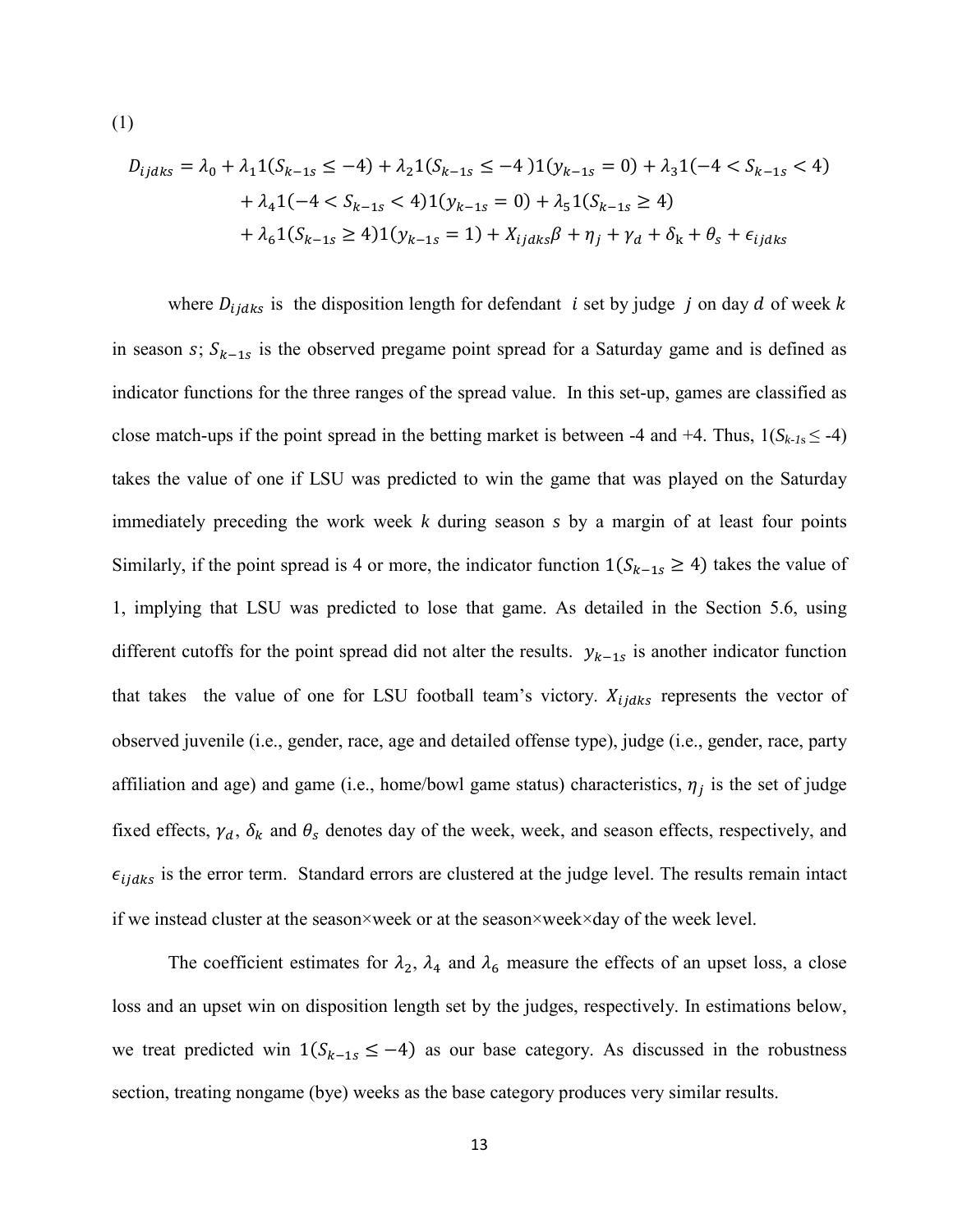The key identifying assumption underlying this framework is that the outcome of a college football game is as good as random, conditional on pregame point spread. Put differently, to the extent that Las Vegas spread provides efficient prediction of the LSU college football game outcomes, controlling for the point spread in Equation (1) allows us to tease out the effects of emotional cues of game outcomes. <sup>[25](#page-18-0)</sup>

#### **5. Results**

#### *5.1 Baseline Results*

l

Table 4 presents the baseline results. Column (1) displays the results of a parsimonious model which includes only spread indicators (treating predicted win as the base category), interactions of spread indicators with win/loss variables and indicators for the day of the week, week and season. The results show that an upset loss leads to a 37 day increase in the disposition length set by the judge. Turning to other coefficient estimates associated with game outcomes (second and third rows), we observe that the estimated effect from a close loss is positive, but it is imprecisely estimated. On the other hand, row (3) shows that an upset win generates a 15 day decrease in disposition length, although this effect is statistically insignificant.

We extend our baseline specification by incrementally adding controls for observable judge (column 2), juvenile (column 3) and game (column 4) characteristics. The coefficient estimates on the effects of upset losses, close losses and upset wins remain intact. Column (5)

<span id="page-15-0"></span><sup>25</sup> It should be noted that random assignment of juveniles to judges is *not necessary* in this design to obtain unbiased estimates of the causal effects of game outcomes. However, because the Louisiana juvenile court system employs random assignment of case files to judges, we investigated whether random assignment holds true in the data; and we found strong evidence for it. For example, controlling for the unit of randomization (year-by-court fixed effects), a regression of black defendant indicator on a black judge indicator yields a coefficient (standard error) estimate of 0.007 (0.022). Similarly, a regression of female defendant indicator on female judge indicator produces a coefficient (standard error) estimate of 0.005  $(0.024)$ .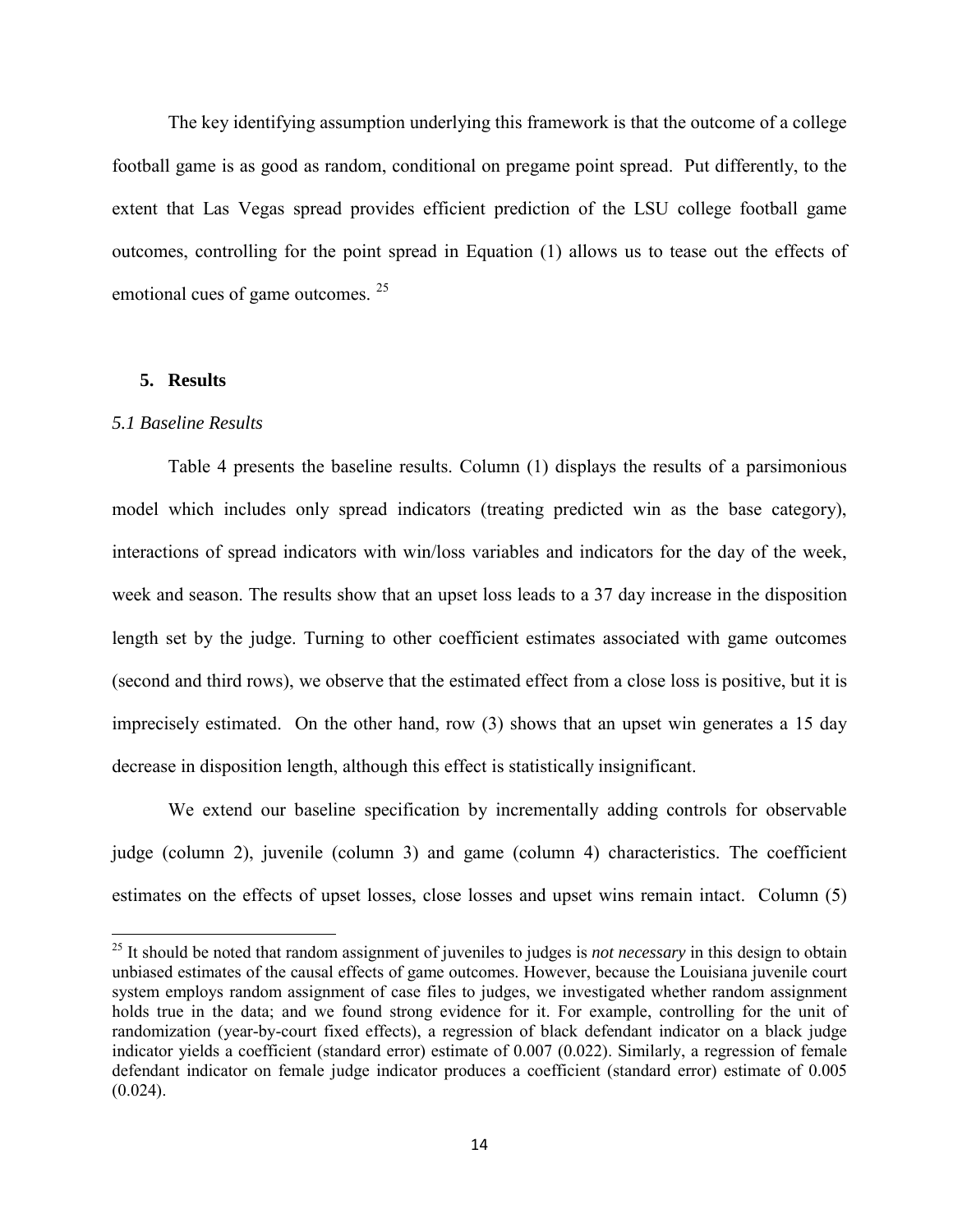demonstrates that adding detailed measures of offense types (171 offense fixed effects) and judge fixed effects to our extended specification in column (4) does not alter our findings either.

A comparison of our most extensive specification in column (5) of Table 4 with our baseline specification in column (1) shows that the estimated effect on an upset loss in row (1) does not change either in magnitude or in statistical significance in any meaningful manner.  $^{26}$  $^{26}$  $^{26}$  Column (5) of Table 4 demonstrates that an upset loss increases disposition length set by the judges by about 35 days. Taking the average disposition length (513 days) as the baseline, this magnitude corresponds to a 7 percent increase. The impact of close losses and upset wins on disposition length are very small in magnitude and they are not statistically different from zero (column 5, Table 4).

Although there exists evidence in the psychology literature pointing out a relatively long lasting (almost over a week) association between emotional shocks following major sporting events (Phillips 1983; Miller et al. 1991), it is conceivable that the emotional impact attributable to an upset loss fades out as judges proceed through the week. To address this potential transitory nature of emotional shocks associated with college football game outcomes, we interact our three key measures of upset loss, close loss and upset win with an *Early Week Day* indicator. Table 5 presents the results from this exercise for our most extensive (and preferred) specification. We treat the *Early Week Day* indicator to only include Monday in the first column, while Monday through Wednesday are considered early weekdays in the second column of Table 5. The interaction term for the effect of an upset loss with early week indicator is negative in the first column and neither one is statistically significant. The effects of a close loss and an upset win continue to be statistically indistinguishable from zero. Thus, the evidence suggests that the

l

<sup>&</sup>lt;sup>26</sup> This is reassuring because college game outcomes, conditional on pregame point spread, are expected to be as good as random.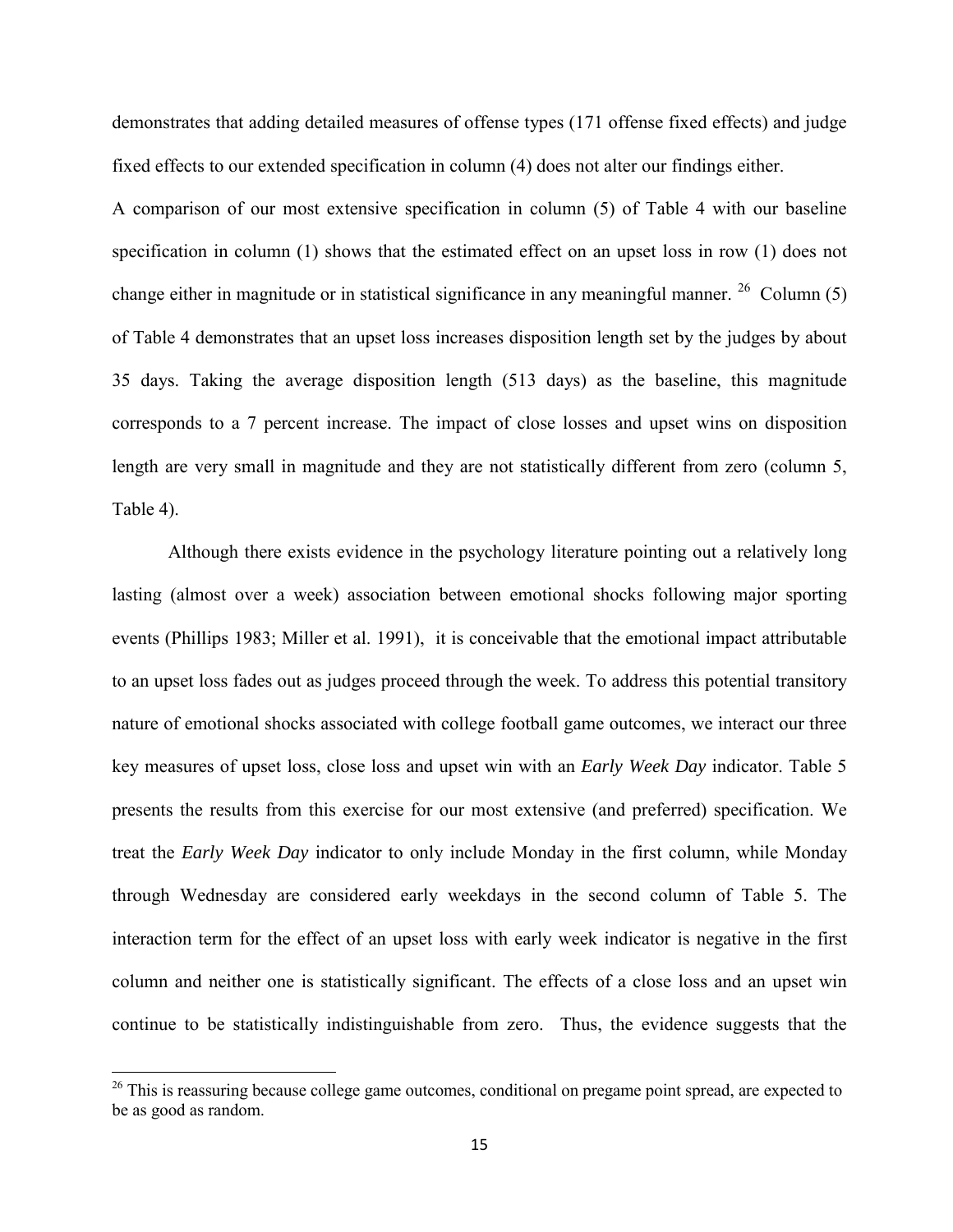causal impact on disposition length (i.e. sentence severity) of judges' negative emotions, triggered by an upset loss of a football game, lasts for an entire week after the game.

 To investigate whether the impact of game outcomes on judges' decisions lasts for two weeks, we modify our model by including spread indicators and their interactions with win/loss variables from the week before ( $S_{k-2s}$  and  $y_{k-2s}$ ). This specification can be estimated using the weeks in which LSU football team has played games in consecutive weeks. The results are provided in Table 6. Column (1) replicates our benchmark regression. This is the same regression reported in column (5) of Table 4, but it is estimated using the sample based on games played in consecutive weeks.<sup>27</sup> Column (2) of Table 6 reports the model where the disposition length assigned by judges is explained by the spread and game outcomes pertaining to the *previous* week's game. No coefficient is statistically different from zero, indicating that the result of a game played on a given Saturday has no impact on judges' decisions during the second week following the game. Finally, the model reported in column (3) investigates the extent to which upset losses have a lingering effect beyond the first week after the game by including both the information about the game played in the immediately preceding Saturday and the previous Saturday. The results show that an upset loss has an impact on the decisions made by judges during the week following the game, but the result of the previous week's game has no impact.<sup>[28](#page-21-1)</sup> The upshot is that, the emotional impact of an upset loss lasts for one week, but no longer.

In summary, our baseline specifications provide three important insights. First, we detect a large and statistically significant effect from an upset loss on disposition length imposed by judges. On the other hand, losses that were expected to be close contests ex ante have no

l

 $27$  That is, the weeks before and after the nongame weeks are omitted.

 $28$  Treating nongame weeks (bye weeks) as the omitted category and including full set of interactions between ex ante classification of games and outcomes of games yield similar results.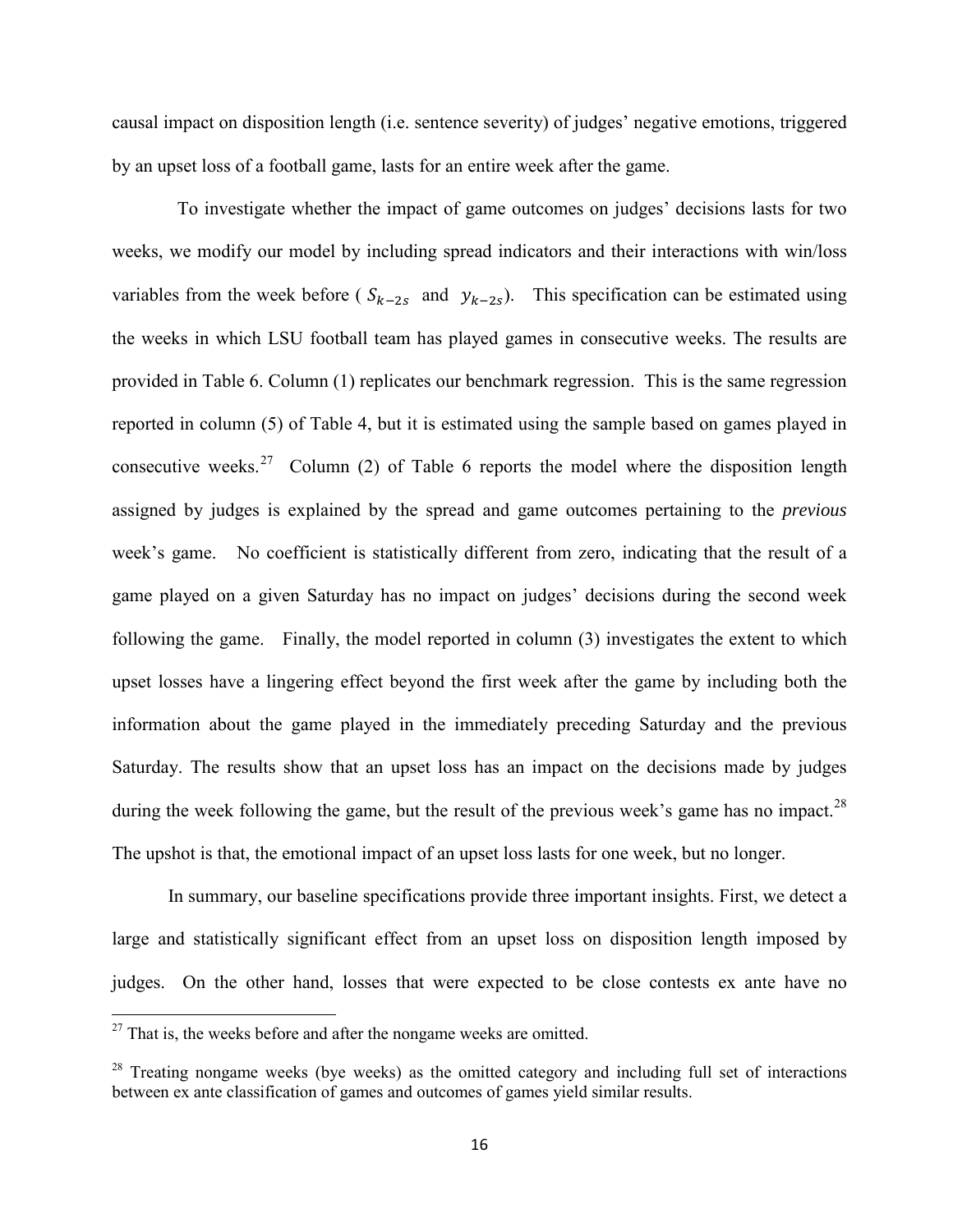statistically significant impact. This implies that less anticipated losses generate stronger negative cues relative to more anticipated ones. A test of equality between the coefficient estimates of the effect of upset loss and that of close loss in Column 5 of Table 4 is rejected (*p-value=*0.04). Second, our results indicate that judges show emotional reactions to an upset loss while they do not do so in case of an upset win. A test of equality between the coefficient estimates of the effect of upset loss and upset win from Column 5 of Table 4 is rejected (*p-value=*0.04).[29](#page-22-0) Finally, we do not find evidence for quick decay of emotional cues associated with college football game outcomes. The effect of an upset loss persists over the entire week, although it does not carry over to the following week. $30$ 

## *5.2 High-Stake Games, Types of Criminal Offenses, and the Race of the Juvenile*

l

To further improve our understanding of behavioral responses, we explore judges' emotional reactions to unexpected college football game outcomes along three dimensions: (i) the impact on disposition length by the importance of the game, (ii) the impact by type of offense: felony vs. non-felony (minor), and (iii) the impact by the defendant's race.

Columns (1) and (2) of Table 7 report the results where the games are classified based on their importance. Specifically, we consider a game to be more important if LSU football team was ranked in the top 10 of the Associated Press rankings in the week prior to the game. The

 $29$  The asymmetry between the impact of negative and positive shocks lends support to loss aversion: agents value losses more than they value commensurate gains (Kahneman and Tversky 1979; Koszegi and Rabin 2006).

<span id="page-18-0"></span><sup>&</sup>lt;sup>30</sup> Using aggregate level county data, Card and Dahl (2011) show that an upset loss leads to around 10 percent increase in the rate of at-home violence by men against their wives or girlfriends. Closes losses and upset wins, on the other hand, have little to no impact on domestic violence. The authors also show that violence is concentrated in a narrow time interval surrounding the end of the game. Comparing our results with Card and Dahl (2011), we find similar but more persistent effects of emotional cues to unexpected game outcomes. Several factors including but not limited to the unit of observation (judge vs. domestic abuser), outcome of interest (disposition vs. domestic violence) and nature of the data (micro vs. aggregate) may all contribute to the divergence in the results of these two natural experiments.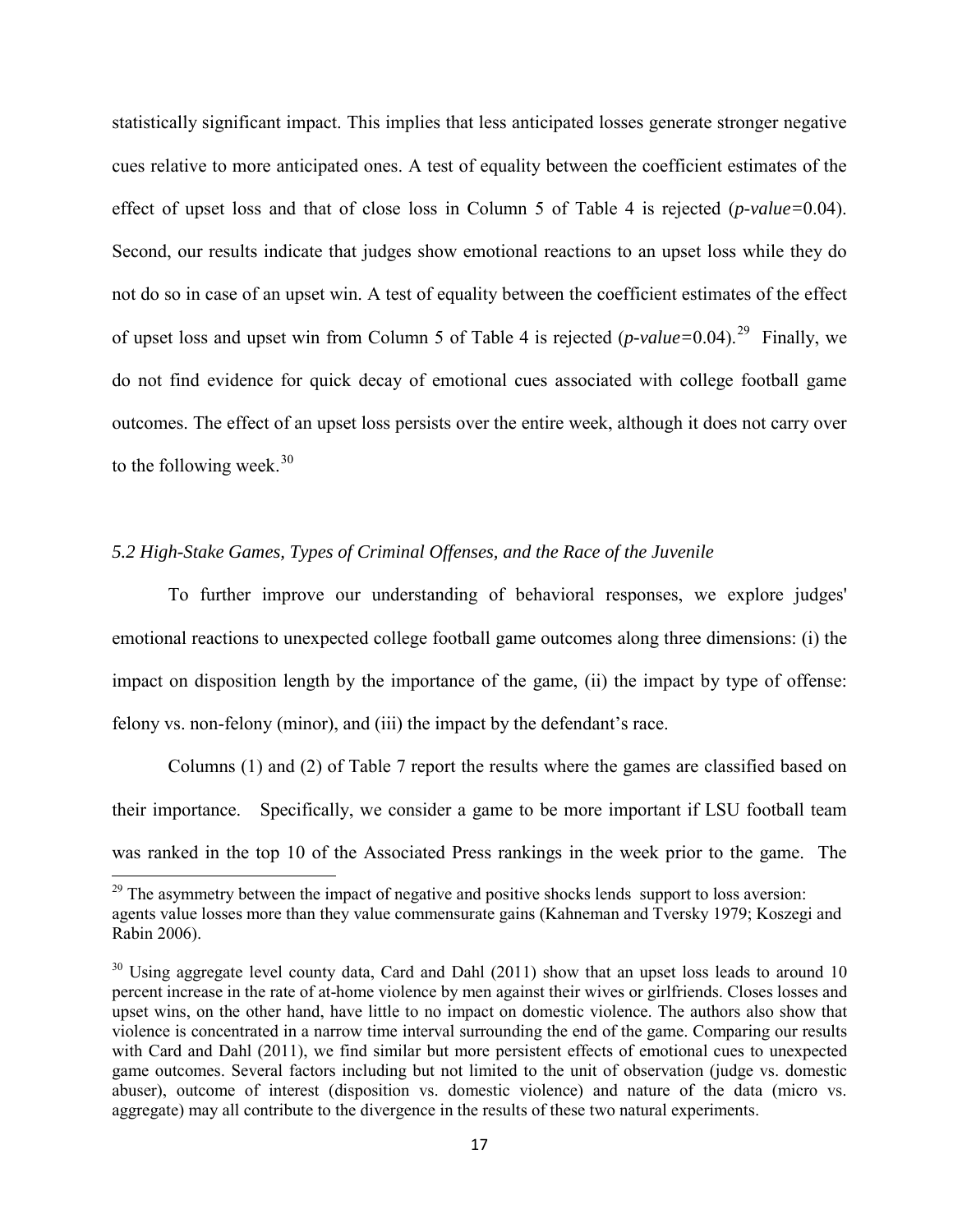results demonstrate that judges' reactions are harsher if the team suffers an unexpected loss when the team was ranked in the top-10 going into the game. This result is not surprising because losing a game is quite consequential towards national championship when the team is ranked in the top 10, and this is even more so if the team loses such a game when it was predicted to win. Such a loss generates 63 additional days longer disposition imposed by judges. On the other hand, the impact of an unexpected loss is 36 days and statistically not different from zero for relatively low-stake games. $31$ 

Columns (3) and (4) of Table 7 display the results where judges' emotional responses to unexpected game outcomes by the severity of the offense are explored. Using the OJJ's own classification system, we grouped the 171 offense types as felony and non-felony crimes. Judges seem to react somewhat similarly following an upset loss for both felony and non-felony offenses. The effect sizes are 5.4 and 7.2 percent, relative to their sample-specific averages, for juveniles who have committed felony and non-felony offenses, respectively. We continue to observe no statistically significant impact from a close loss or an upset win on disposition length set by the judge, irrespective of the offense type.

Looking at the effects by juveniles' race (columns 5 and 6, Table 7), we observe that an upset loss increases the disposition length by about 46 days for black defendants, which translates into an increase in sentence severity by almost 9 percent. The impact of an upset loss for white defendants is about one-sixth as large (about 8 days) and statistically not different from zero. These results suggest that the brunt of judges' emotional reaction is borne mostly by black

 $\overline{\phantom{a}}$ 

<span id="page-19-0"></span><sup>&</sup>lt;sup>31</sup> When we examined the impact of emotional shocks by home game status, we find the effect of an upset loss to be more pronounced for home games. Specifically the coefficient estimates (standard error) are 45.332 (22.557) and 34.781 (39.474) for home and away games, respectively. None of the other coefficient estimates on game outcomes are different from zero.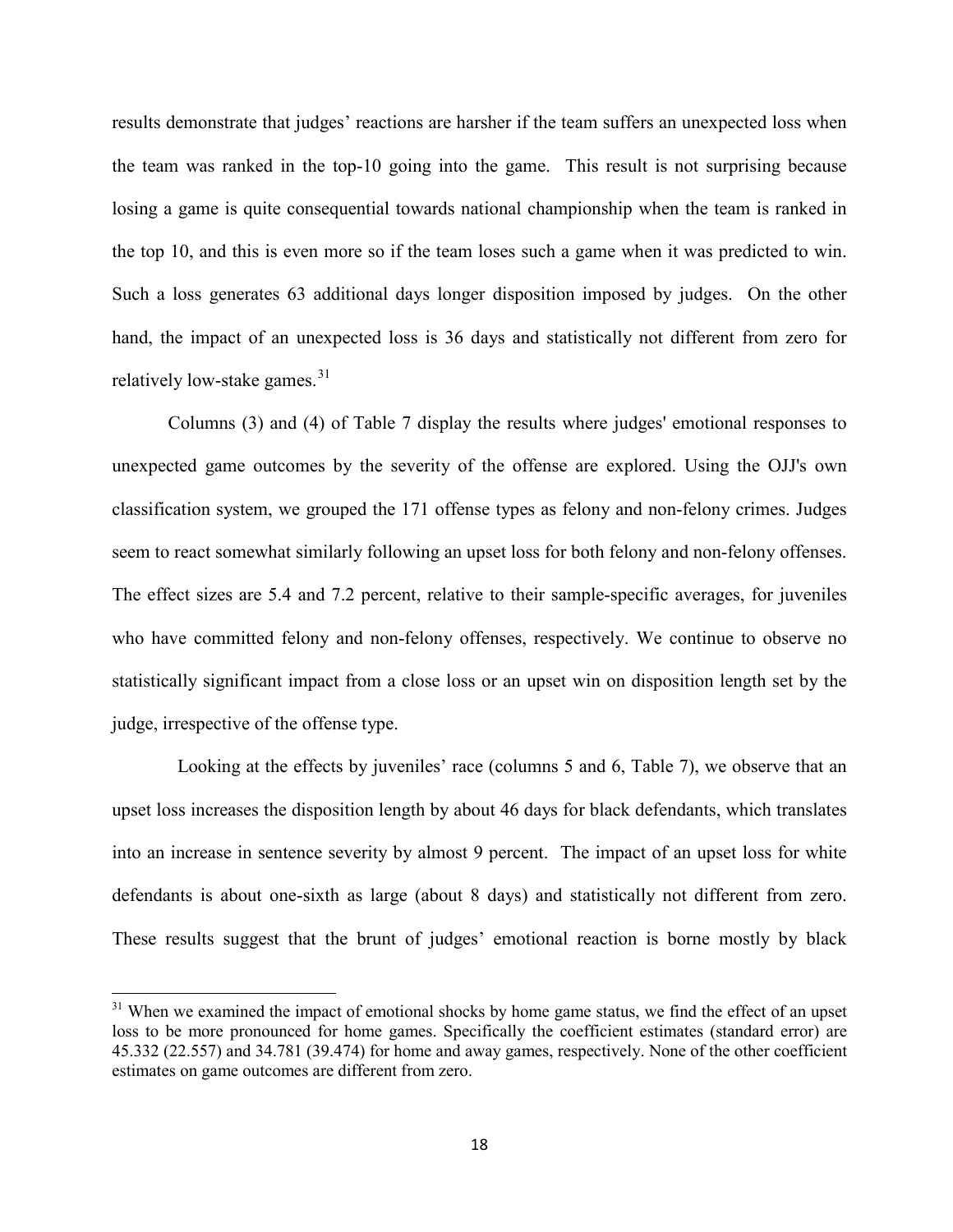defendants. This disparity in sentencing following an upset loss implies unequal treatment of black defendants, triggered by an outside event, unrelated to the merits of the case.

It is important to note that when we run our benchmark regression, accounting for all factors employed in previous regressions (ranging from offense fixed-effects to judge fixedeffects, defender attributes) but omitting the variables related to football, we find that the coefficient of the variable for black defendants is -4.70 with a standard error of 7.87. This specification indicates in the absence of the football effect average disposition lengths are not different between black and white defendants.<sup>[32](#page-24-0)</sup> <sup>[33](#page-24-1)</sup> Yet, the results in columns (5) and (6) of Table 7 suggest that after having been exposed to an upset loss, judges treat black and white defendants differently and that much of the burden of the emotional trauma generated by the upset loss seems to fall on black defendants. $34$ 

#### *5.4 Is this Result because of Other Actors in the Courtroom?*

l

We argue that longer sentences stemming from an upset loss reflect judges' behavior. However, unexpected game outcomes may somehow affect the performance of defense attorneys or prosecutors and therefore the estimated effect of an upset loss may not solely reflect judge's behavior. For example, if the prosecutor recognizes that the judge is upset about the outcome of the football game that was played the previous weekend and that the judge may be harsher on the

 $32$  A simple test of equality of the mean sentence lengths between blacks and whites is rejected at the 5 percent level, underlying the importance of controlling for confounders.

<sup>&</sup>lt;sup>33</sup> We also estimated this benchmark regression by including interaction terms for black defendant indicator with other control variables. The estimated coefficient on black defendant indicator was not different from zero.

<sup>&</sup>lt;sup>34</sup> To further explore the source of racial disparity in sentencing, we interacted our measures of unexpected game outcomes with an indicator for judge's race and re-estimated the models reported in the last two columns of Table 7. In none of these additional specifications the interaction term was statistically different from zero.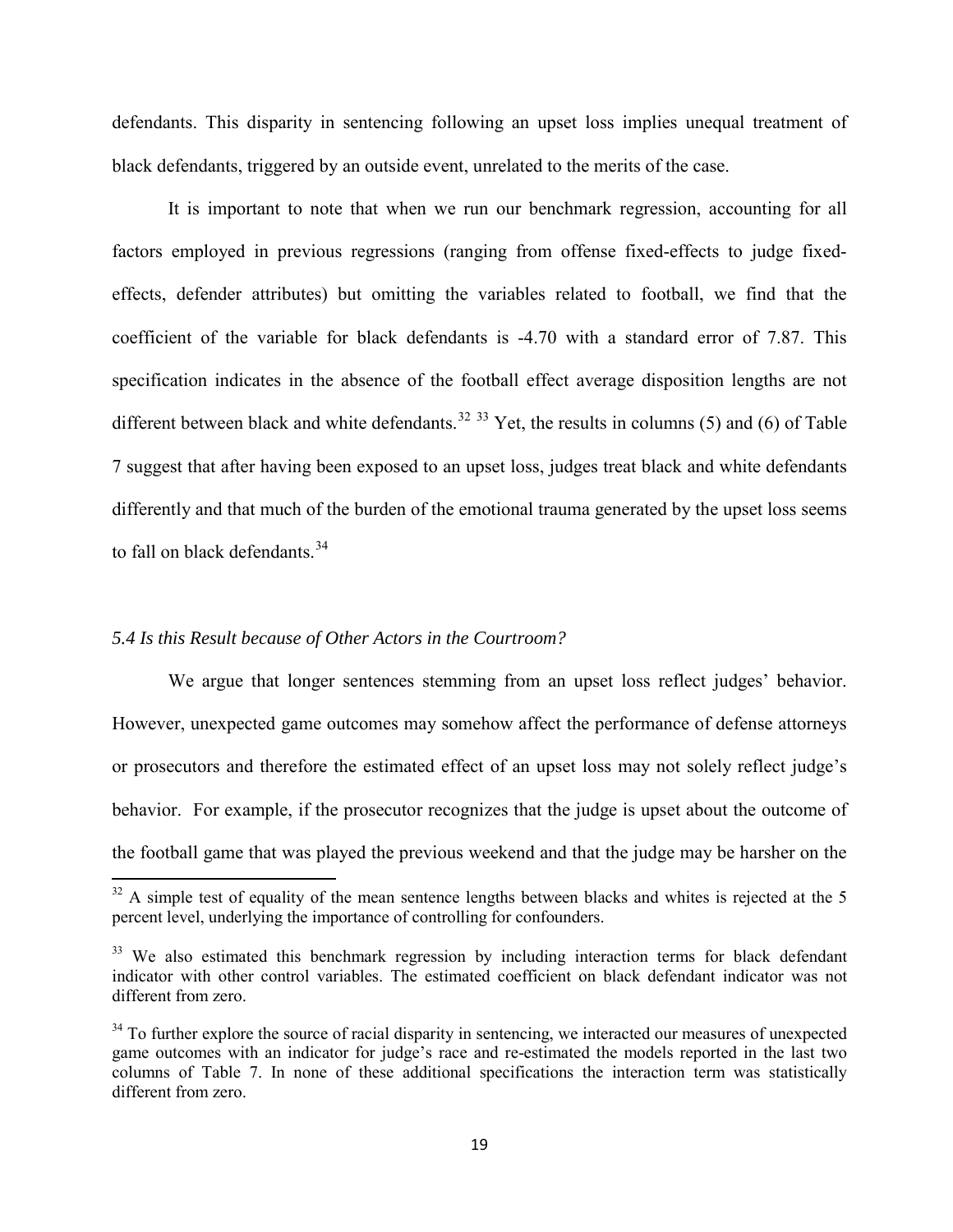defendants as a result, the prosecutor may present the case against the juvenile with a more lenient predisposition. Conversely, prosecutors themselves may be upset about the game outcome and therefore they may be harsher on the defendants as well. To shed light on concerns about potential interventions of the prosecutors or defense attorneys, we examine the sensitivity of the results to the timing of adjudication and disposition (sentencing) trials.

Table 8 presents the results from this exercise. In column (1) we display the results obtained from the sample of defendants for whom the adjudication (guilty v. not guilty) and disposition (sentence length and sentence type) decisions were made during the same week. As before, the estimated impact of an upset loss is positive and statistically significant. In the second column of the table we limit our attention to case files for which the adjudication and disposition trial dates are *at least one week apart*. This sample consists of juveniles whose adjudication decision has been made at least one week before the disposition hearing (i.e., the decision on guilt vs. innocence was made before the football game was played). In other words, any influence the attorneys may have had on the adjudication outcome of this group of defendants took place before the football game, and the judge has made a sentencing decision after the game without the influence of the attorneys. If the game outcome has no impact on judge behavior, the estimated coefficient of an upset loss should be zero in this sample. Although we have a small sample of 1,314 observations that do not permit the coefficient to be estimated with precision, the point estimate of an upset loss on disposition length is far different from zero (column 2, Table 8). Thus, the results reported in columns (1) and (2) of Table 8 are consistent with the explanation that it is the emotional reaction of judges that is the driving force in extended sentencing.

<span id="page-21-1"></span><span id="page-21-0"></span>Could the results be attributable to the attitude of the juvenile defendants in the courtroom? It can be argued that it is not the judges, but the juveniles who are the root cause of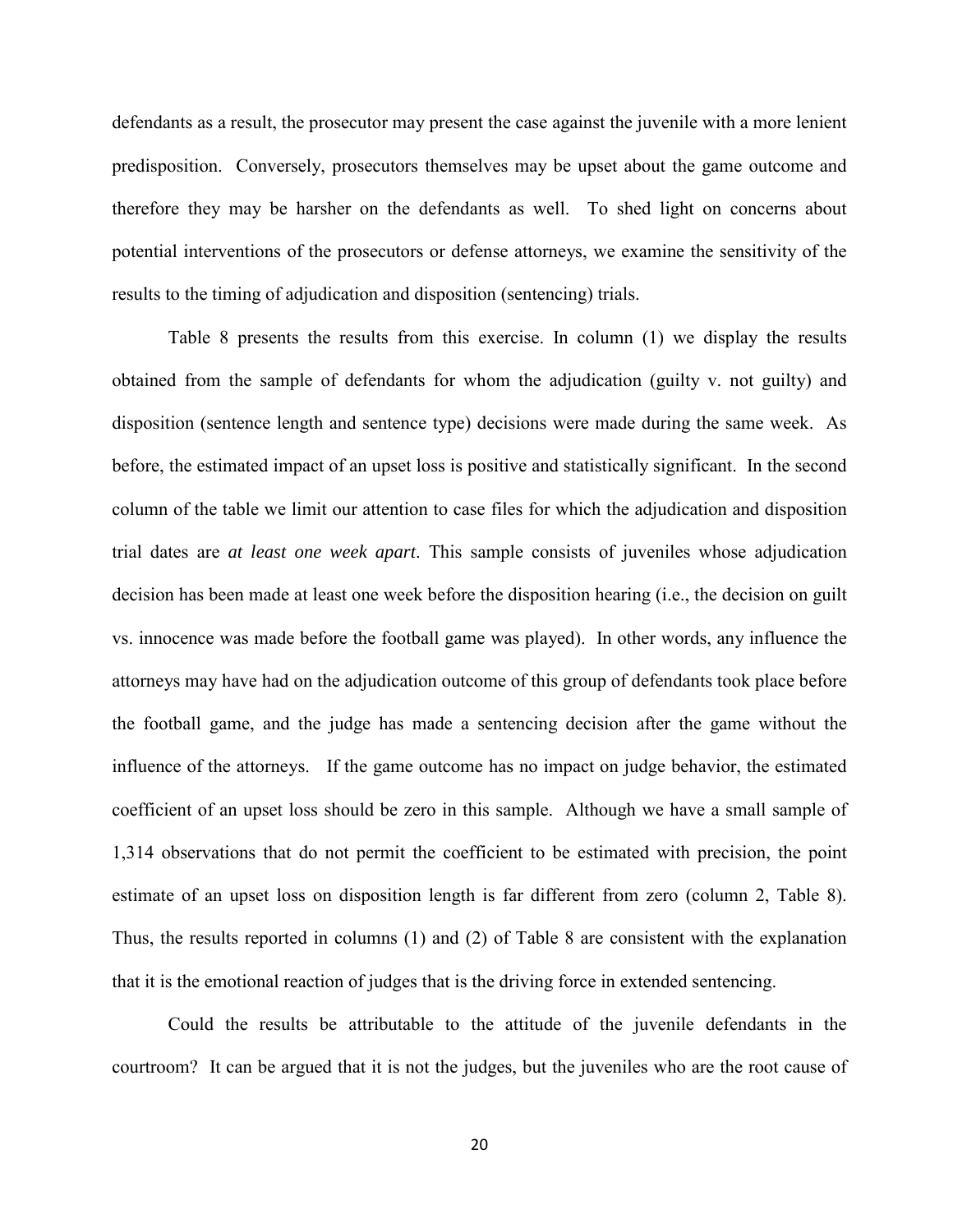<span id="page-22-1"></span><span id="page-22-0"></span>longer sentences they receive after an upset loss. More specifically, it could be the case that juveniles get distraught or depressed after an upset loss of the LSU football team, and as a result, when they appear in the courtroom for the sentencing hearing, they act in manners that would aggravate or irritate judges. Hence, it could be the courtroom behavior of juvenile defendants, due to an upset loss, that prompts judges to impose higher sentencing. We provide two counterarguments to this point. First, if this conjecture is true, one would expect all juveniles, regardless of race, be impacted by an upset loss in the same manner. There is no reason to expect black or white defendants to be more or less distraught about the game outcome to act more or less inappropriately in the court room. Yet, our results show that sentence lengths of black defendants are impacted by an upset loss, while there is no statistically significant impact on white defendants (columns 5 and 6, Table 7). Second, it is plausible that younger defendants might be more timid in the court room in comparison to older juveniles. Note that everybody in our sample is a first-time offender; so they all go through this experience for the first time. Nevertheless, to the extent that the courtroom experience in front of a judge is more intimidating for younger youths than older juveniles, the propensity to misbehave in front of the judge (due to an upset loss) would be lower for younger defendants. Thus, the impact of an upset loss should be zero (or at least smaller) for younger defendants in comparison to older ones. However, when we estimate the model by dividing the sample into two age groups (ages 15 or lower, and ages older than 15), we obtain similar coefficients. The impact of an upset loss is extra 34 days of sentencing for those defendants who are older than 15 (p-value=0.10); and the impact is 42 days among the sample of kids who are 15 or younger (p-value=0.07). To the extent that courtroom misbehavior is correlated with age, this result suggests that our findings are not driven by the behavior of juveniles in front of judges.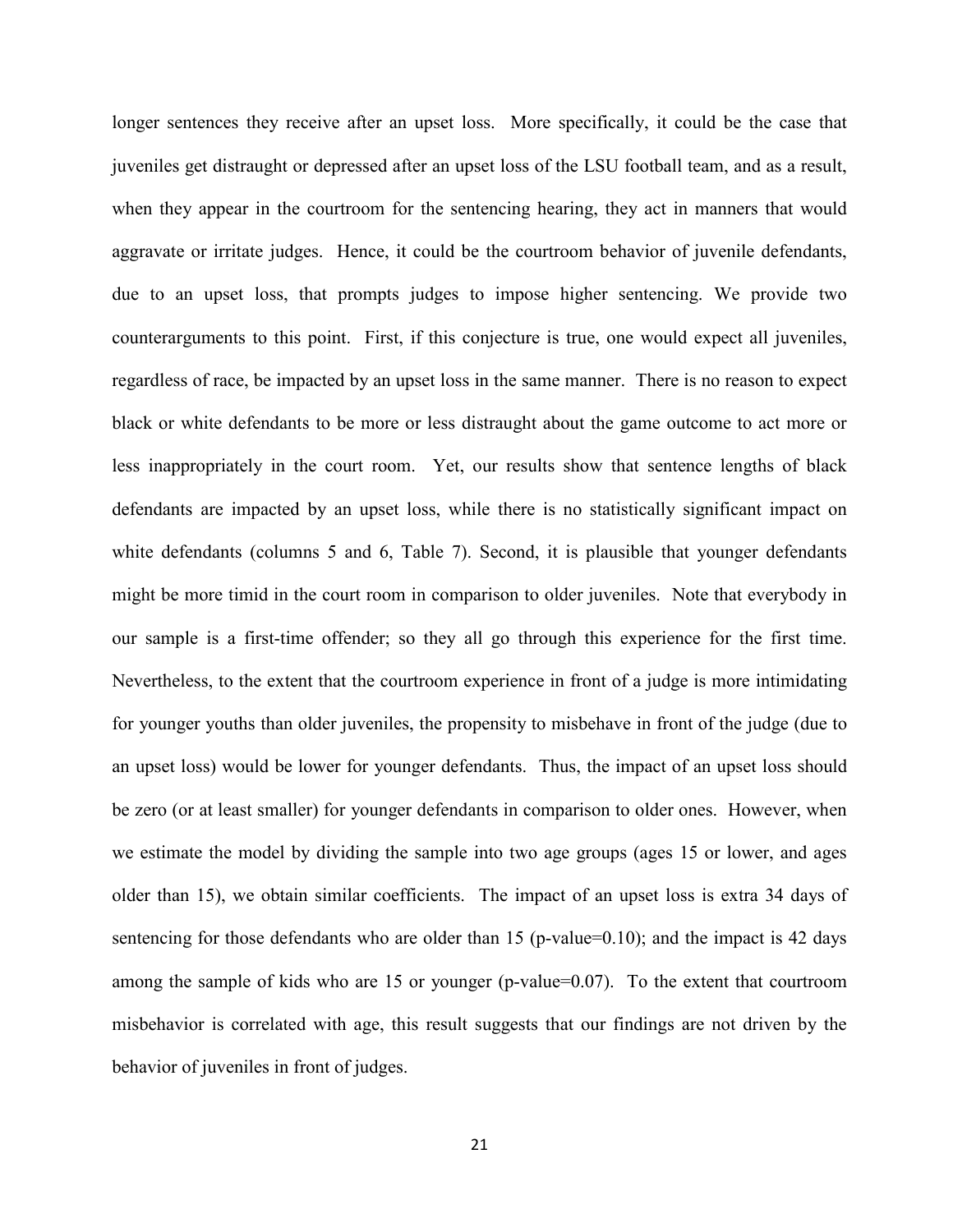It could be the case that juvenile defendants with lower socio-economic status are impacted by an unexpected LSU loss differently in comparison to their economically better-off counterparts. This can happen if, for example, poorer defendants are represented by attorneys who exhibit a lower degree of professionalism in the courtroom. Consequently, the performance of these attorneys may be negatively impacted by an unexpected LSU loss, whereas the attorneys of economically better-off defendants may not be impacted by football game results. Although we have no direct information on the socio-economic status of juvenile defendants, we could identify, for much of the sample, whether or not they were enrolled in school free lunch program. Enrollment in the free lunch program is an indicator of poverty, which enables us to gain some insights into potential differential impacts by defendants' poverty status. The coefficient of unexpected LSU loss in the sample of juveniles who are free school lunch recipients was 35.5 (standard error= 18.2). The estimated coefficient of an unexpected LSU loss was 30.2 (standard error=25.4) in the sample of defendants who are not free school lunch recipients. This result indicates that the identified impact of an upset loss is not a function of the socio-economic status of the defendants.

#### *5.5 Judges who have Bachelor's Degrees from LSU*

<span id="page-23-0"></span>Our final and the most convincing evidence that the results are not driven by anyone other than the judges themselves is provided in columns (3) and (4) of Table 8. In these regressions we divided the sample into two segments: the cases handled by judges who have received their *undergraduate degrees from LSU*, and those judges whose bachelor's degrees have been obtained from a college or university other than LSU. Because we could identify alma maters of 180 of the 207 judges, sample sizes are somewhat smaller, but a striking result emerges. As shown in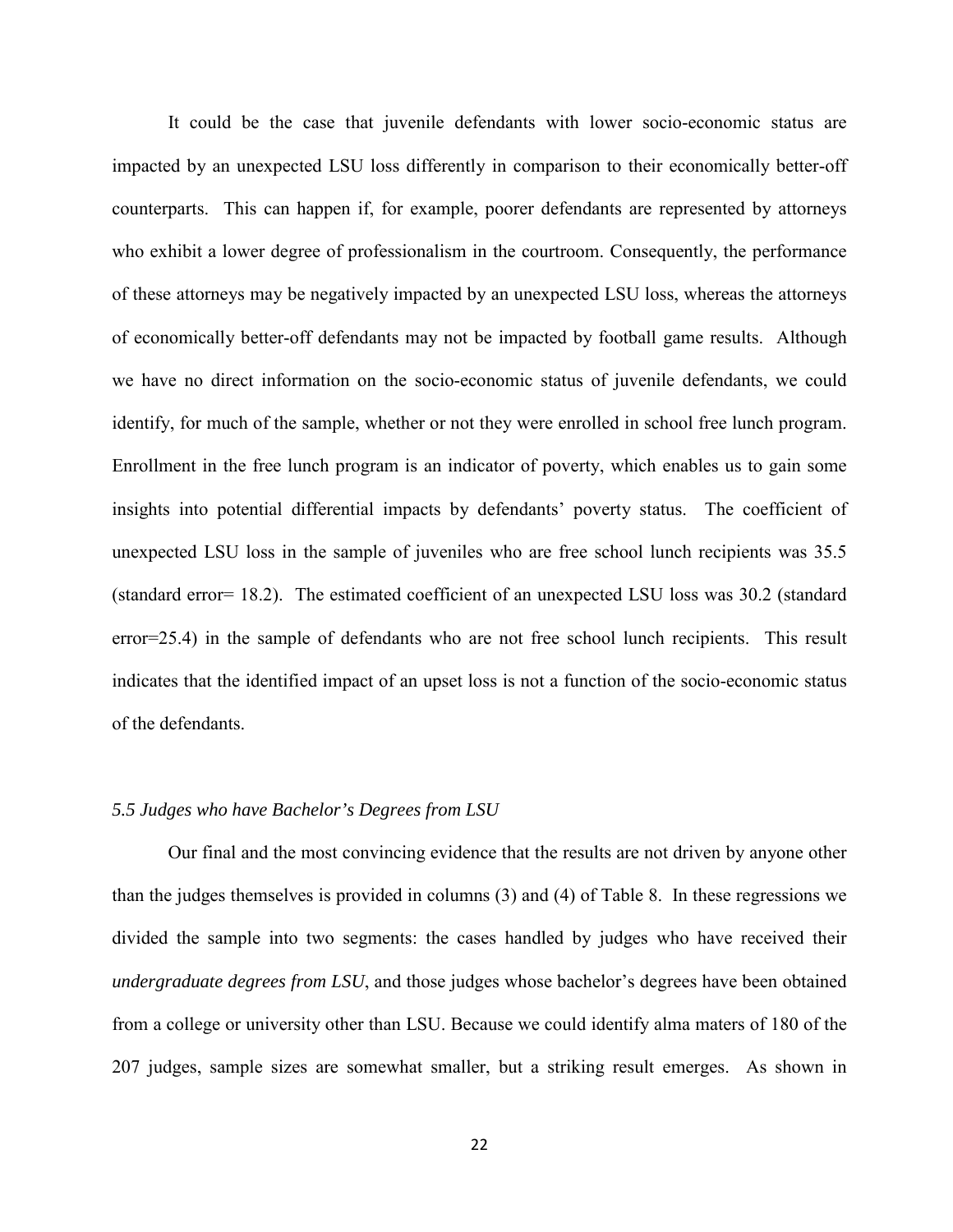column (3) of Table 8, unexpected losses of the LSU football team prompts judges to impose sentences that are 74 days longer if these judges have received their undergraduate degrees from LSU. On the other hand, as displayed in column (4), the results of LSU football games have no impact on sentence lengths in the sample of judges who have received their bachelor's degree from a college/university other than LSU.<sup>[35](#page-28-0)</sup>

To investigate whether judges with bachelors' degrees from LSU are driving all the rest of results, we re-estimated the models presented in Table 7. Recall that the regressions of Table 7 have analyzed the impact of an unexpected loss on sentence lengths by the importance of the football game, by offense type, and by defendant race. We added to these models an interaction term between LSU game results and a dummy variable that indicates if the judge has received his/her undergraduate degree from LSU. The results are displayed in Table 9. Column (1) presents the analysis of judicial decisions following a game when LSU football team was ranked in the top-10 going into the game. The coefficient of the upset loss, reported in the first row, is about 45 but it is not statistically different from zero. On the other hand, if the judge has a bachelor's degree from LSU, the impact of an upset loss on disposition length is 86 days (44.8+41.8), and as reported towards the bottom of the table, this effect is significantly different from zero at the 2-percent level. Column (2) of Table 9 shows that the effect of an upset loss is smaller in magnitude and less precisely estimated when LSU is ranked below top 10. The impact is 57 days and significant at 11 percent for judges who have a bachelor's degree from LSU. Table 9 also shows that if the undergraduate degree of the judge is from LSU, an upset loss triggers an

<span id="page-24-1"></span><span id="page-24-0"></span> $\overline{\phantom{a}}$ 

<span id="page-24-2"></span><sup>&</sup>lt;sup>35</sup> We also examined heterogeneity by the law school judges graduated from, but did not detect any significant discrepancy between the coefficient estimates for judges who graduated from LSU law school versus other law schools. This suggests students' exposure to the culture of LSU football during their undergraduate education is more impactful than during law school education. This is intuitive because the duration of the former is longer (four years) and undergraduates are younger and arguable more impressionable.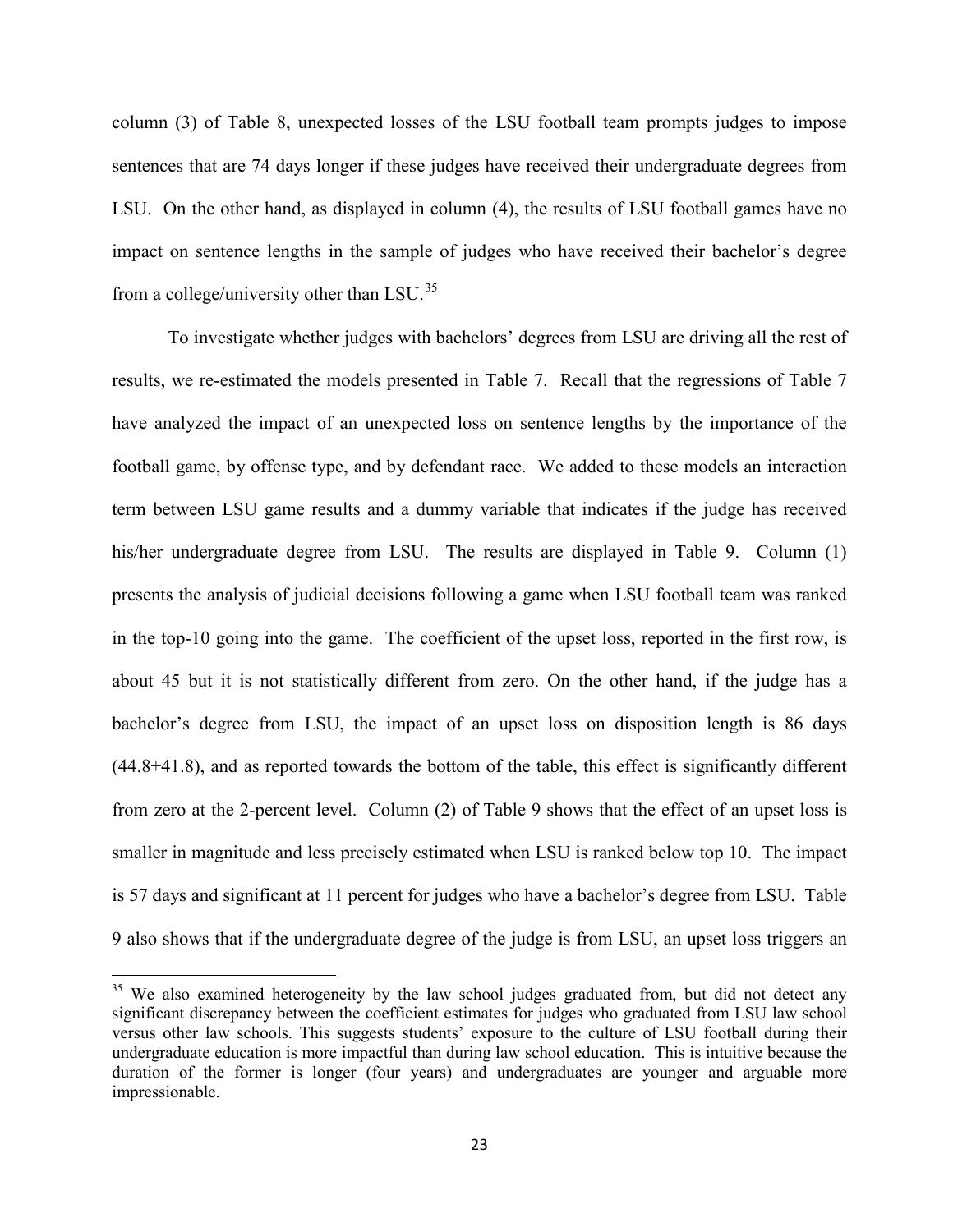increase in sentence lengths for blacks defendants (column 5) as well as for those who are charged with felony crimes (column 3). On the other hand, upset losses have no impact on disposition lengths if LSU is not the undergraduate alma mater of the judge. This regularity implies that judges who have received their undergraduate education from LSU, and were therefore exposed to the LSU football culture, have stronger emotional attachments to the team in comparison to other judges. Thus, it is plausible that an unexpected loss of the LSU football team triggers a stronger emotional reaction among this group of judges, which translates into harsher sentences handed down.<sup>36</sup>

Using the estimated parameters of the model, we calculate that the excess punishment of juvenile defendants in Louisiana associated with each upset loss of the LSU football is about 1,332 days, including time in custody and probation.<sup>[37](#page-29-1)</sup> For defendants convicted of a felony, total additional jail time (secure custody) is 149 extra days due to an upset loss.<sup>[38](#page-30-0)</sup>

## *5.6 Additional Estimates and the Threat of Selection Bias*

l

In addition to their effects on disposition length, emotional cues generated by unexpected wins and losses on college football games may also have an impact on juveniles' propensity to be incarcerated (disposition type). To shed light on this issue, we define an indicator variable that takes the value of one if the disposition set by the judge was to incarcerate (secure/non-secure

 $36$  Strong emotional ties to college teams that last a lifetime have been documented recently by Clotfelter (2015).

 $37$  We observe a weekly average of 56 dispositions following an upset loss, and that 18 of these are handled by judges who have received their bachelor's degrees from LSU. Multiplying the estimated effect from an upset loss using column (3) of Table 8 (74 days) with the number of dispositions yields a total of 1,332 days.

<sup>&</sup>lt;sup>38</sup> Recall that 43 percent of all dispositions in our data are felony crimes. We observe that 18 percent of felony crimes receive dispositions in secure custody by judges who have a bachelor's degree from LSU. Using the average weekly dispositions of 56 as our benchmark, we multiply the number of felonies ending up as secure custody with the estimated effect from Column 3 of Table 9.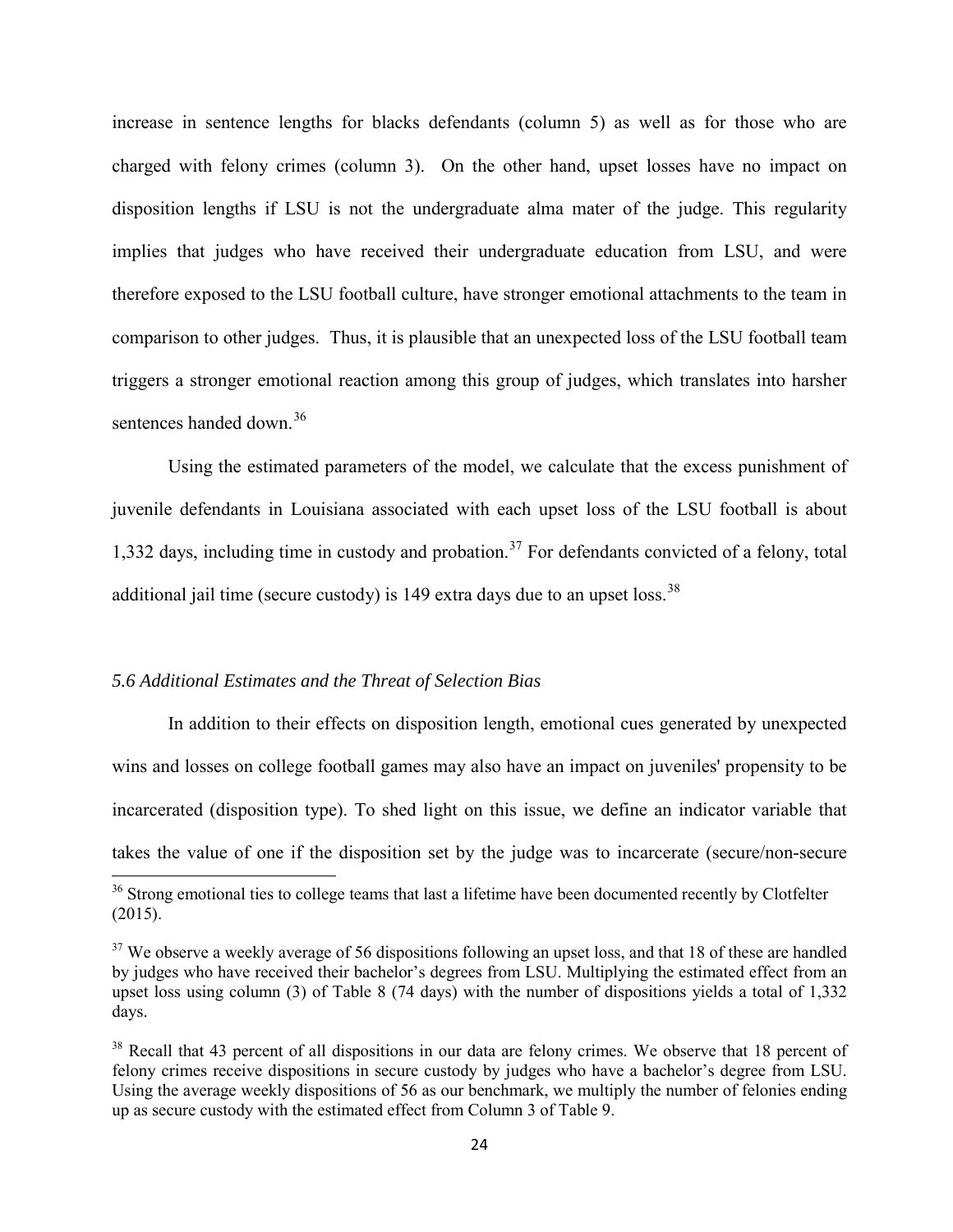custody) the youth. In this analysis, the outcome in Equation (1) is an indicator that takes the value of one for incarceration, and it is zero if the defendant is placed on probation. The results from this specification are provided in Table 10. The results reported in column (1) are based on the entire sample. The regression in column (2) employs the decisions made by judges who have received their undergraduate degrees from LSU, and column (3) reports the results of the regression which uses the sample based on judges whose alma mater is not LSU.<sup>[39](#page-30-1)</sup> None of the coefficient estimates in the table is statistically different from zero.<sup>[40](#page-30-2)</sup> Further examination of the effects of emotional shocks on the probability of incarceration by nature of the game (LSU being in the top-10 vs. below top 10), broad offense types (felony vs. non-felony) and juvenile's race do not alter this result. [41](#page-31-0) [42](#page-31-1)

 So far, we have not addressed the potential bias in the coefficient estimates that may arise due to sample selection. Recall that, if the judge has dismissed the case, the case is not disposed; i.e., no sentence length is assigned. In this situation, the juvenile is treated as if he/she had no contact with the OJJ, and the case is not recorded in the OJJ system. Consequently, our data allow us to observe only those cases that are not dismissed by the judge (see Section 2 for details). This particular selection, which could have been implemented by judges, does not constitute a

 $\overline{\phantom{a}}$ 

<sup>&</sup>lt;sup>39</sup> The sum of the sample sizes in columns (2) and (3) is less than the sample size in column (1) because in some cases we could not identify the undergraduate institution of the judges. Running the regression based on the sample of 6,789 observations (column 2 plus column 3) did not alter the results.

 $40$  Our conclusions remain intact if we instead classify the incarceration dummy to only include securecustody.

 $41$  These results, which are not reported in the interest of space, are available upon request.

 $42$  Given that judges make decisions on two margins (disposition type and disposition length), it is inappropriate econometrically to divide the sample by disposition type and analyze whether the impact of an unexpected loss is different between types of disposition. Nevertheless, when we ran the models for those who were assigned to secure custody and for those who were placed on probation, we found that the point estimates of an unexpected loss were similar in both regressions, although imprecisely estimated in the former case because of the small sample size  $(n=1,225)$ .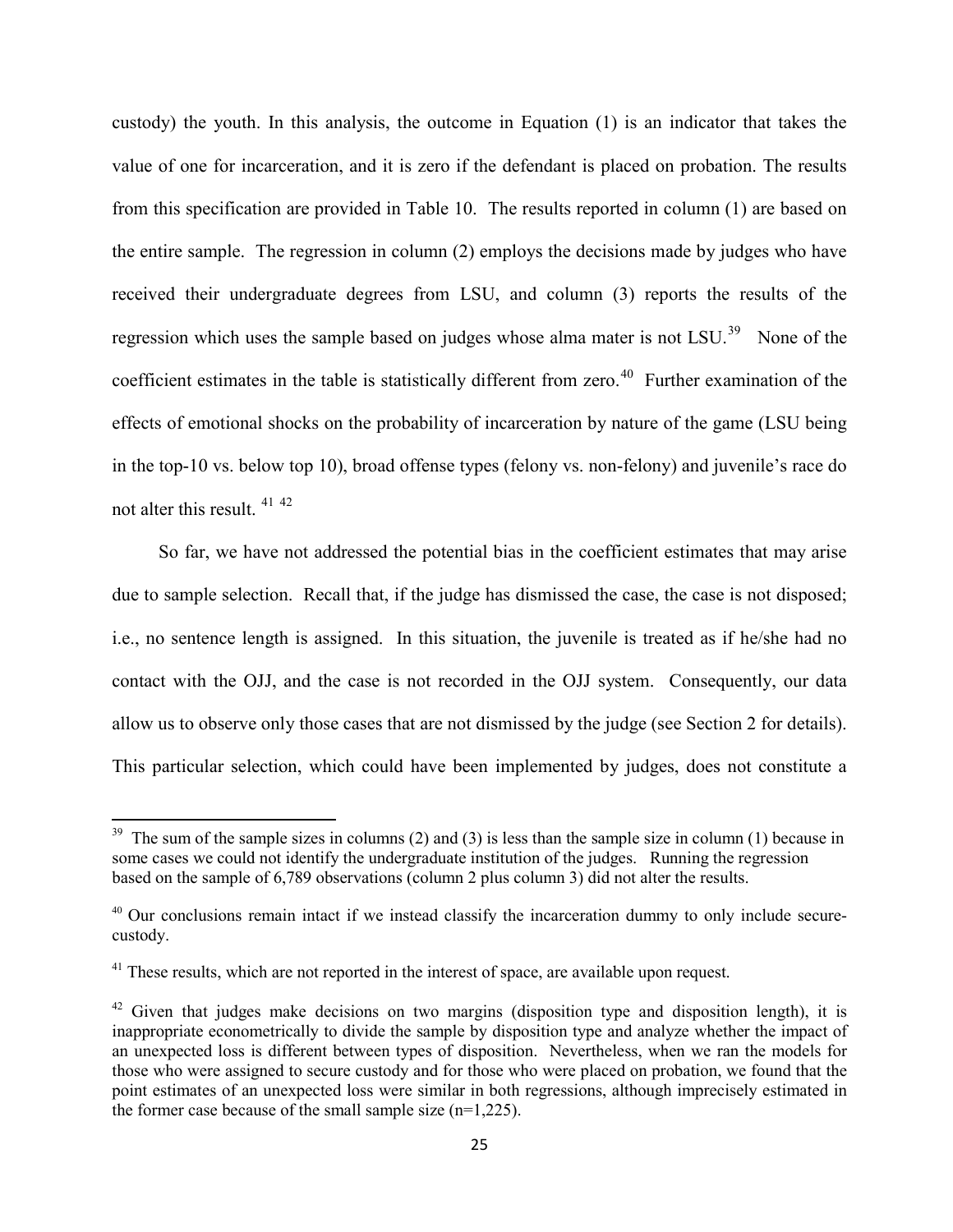problem for our results to the extent that emotional cues from game outcomes impact the propensity of dismissal in the same direction as the severity of the sentence length. More specifically, if judges have a lower propensity to dismiss a case after an upset loss, this implies that borderline cases (e.g. those with weak evidence and probably involving petty offenses) will end up at the docket during the week following an upset loss, rather than being dismissed (Robinson 2000; Bowers and Robinson 2012). This, in turn, implies that, selection would generate a sample which would include "less-guilty" defendants who are brought to trial after an upset loss. Thus, the impact we identify could be an underestimate of the true effect of an upset  $loss.<sup>43</sup>$  $loss.<sup>43</sup>$  $loss.<sup>43</sup>$ 

## *5.7 Robustness Checks*

 $\overline{\phantom{a}}$ 

We implemented several sensitivity checks to examine the validity of our results. First, as an alternative to our discrete parameterization in Equation (1), we included a cubic polynomial in the point spread and an interaction between the polynomial and indicator for LSU football team loss (Card and Dahl 2011). Figure 6 plots the estimated interaction effect over a range of spread along with the associated pointwise 90% confidence interval. The effect of a loss on disposition length set by the judges is decreasing in the spread, and it is only statistically significant for spread values roughly less than -5. Second, keeping our discrete parameterization, we also experimented with different cutoff values (e.g., -3 and 3) to describe unexpected college football game outcomes. The results remained intact.

Third, we used a Poisson regression to estimate the cuing effects on disposition length. Our results from this alternative model specification are consistent with those reported throughout

<sup>&</sup>lt;sup>43</sup> In the same manner, the impact we identify could be an underestimate (overestimate) of the true effect of a close loss (upset win).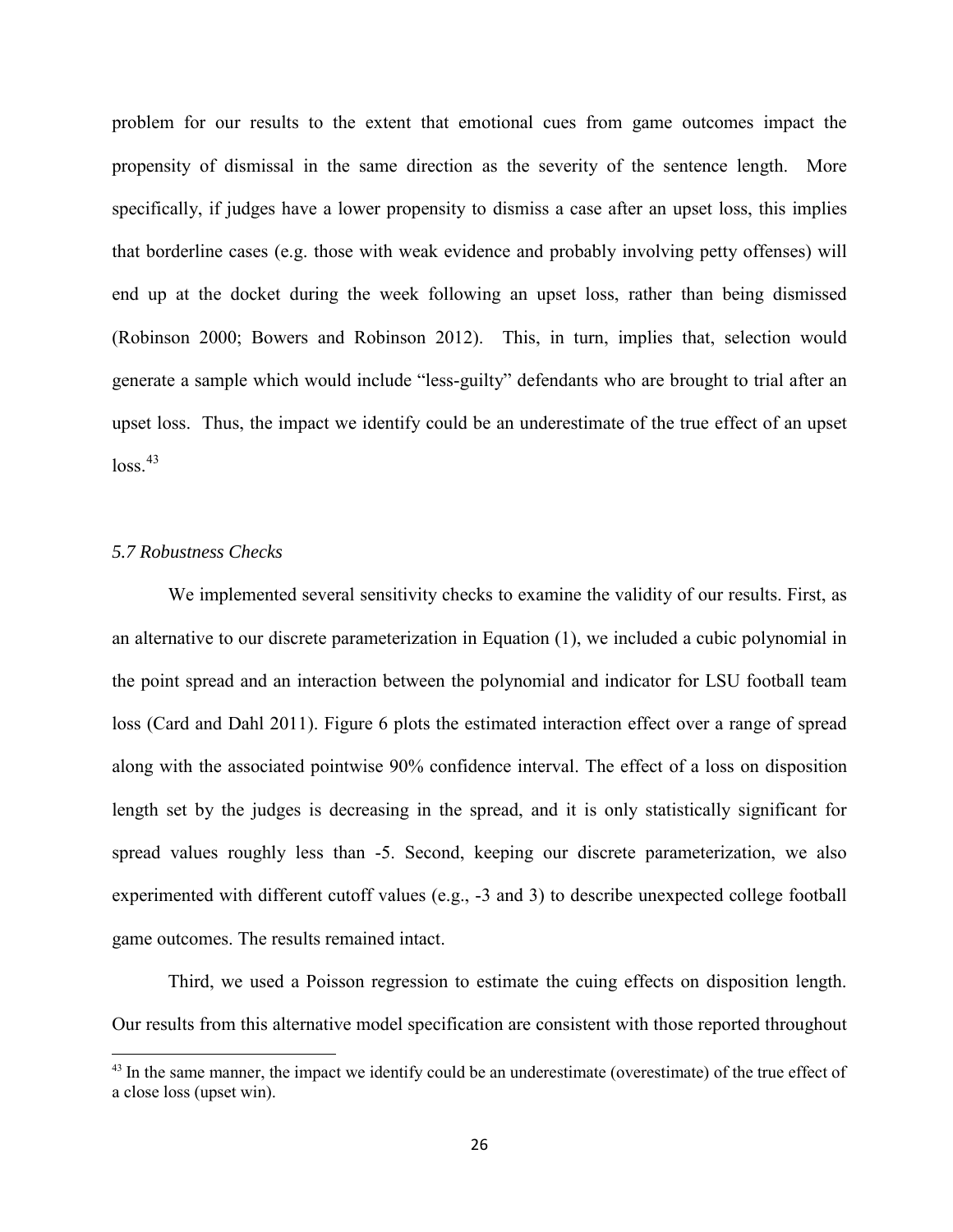the paper. Specifically, an upset loss leads to a 6.2 percent increase (7 percent from our preferred specification in the last column of Table 4) in the disposition length and we do not observe any statistically significant impact from a close loss or an upset win (column 1, Table A1). Fourth, employing the logarithm of the disposition length as the dependent variable did not affect the findings (column 2, Table A1).

Fifth, it is conceivable that emotional turmoil generated by hurricanes Katrina and Rita might have impacted the judicial decisions and game outcomes simultaneously. To address this concern we dropped all games played in the 2005 and 2006 football seasons. Doing so had almost no impact on our estimated effects (column 3, Table A1). Similarly, excluding bowl games from the sample or including very serious felonies (first and second degree murder and aggravated rape) produced virtually identical results (columns 4 and 5, Table A1).

Sixth, as mentioned earlier, we limit our attention to first-time delinquents because repeat offenders are assigned to the same judge who presided over the case of the defendant in previous conviction. Dropping this restriction and including offenders with criminal history into the sample does not alter the results (column 6, Table A1). Seventh, we also dropped season-weeks where the total number of dispositions is more than the  $90<sup>th</sup>$  percentile of the number of weekly disposition distribution. This exercise minimizes any concerns regarding congestion of the docket; but doing so has no effect on the results (column 7, Table A1).

<span id="page-28-0"></span>Eighth, to examine whether our results are driven by the decisions of a particular judge, we estimated Equation (1) repeatedly, each time removing dispositions set by a different judge. In a total of 207 regressions, the effect of an upset loss on disposition length was always statistically significant, whereas the coefficient estimates for the impact of a close loss or an upset win were never different from zero. The distribution of these 207 estimated coefficients were tight with a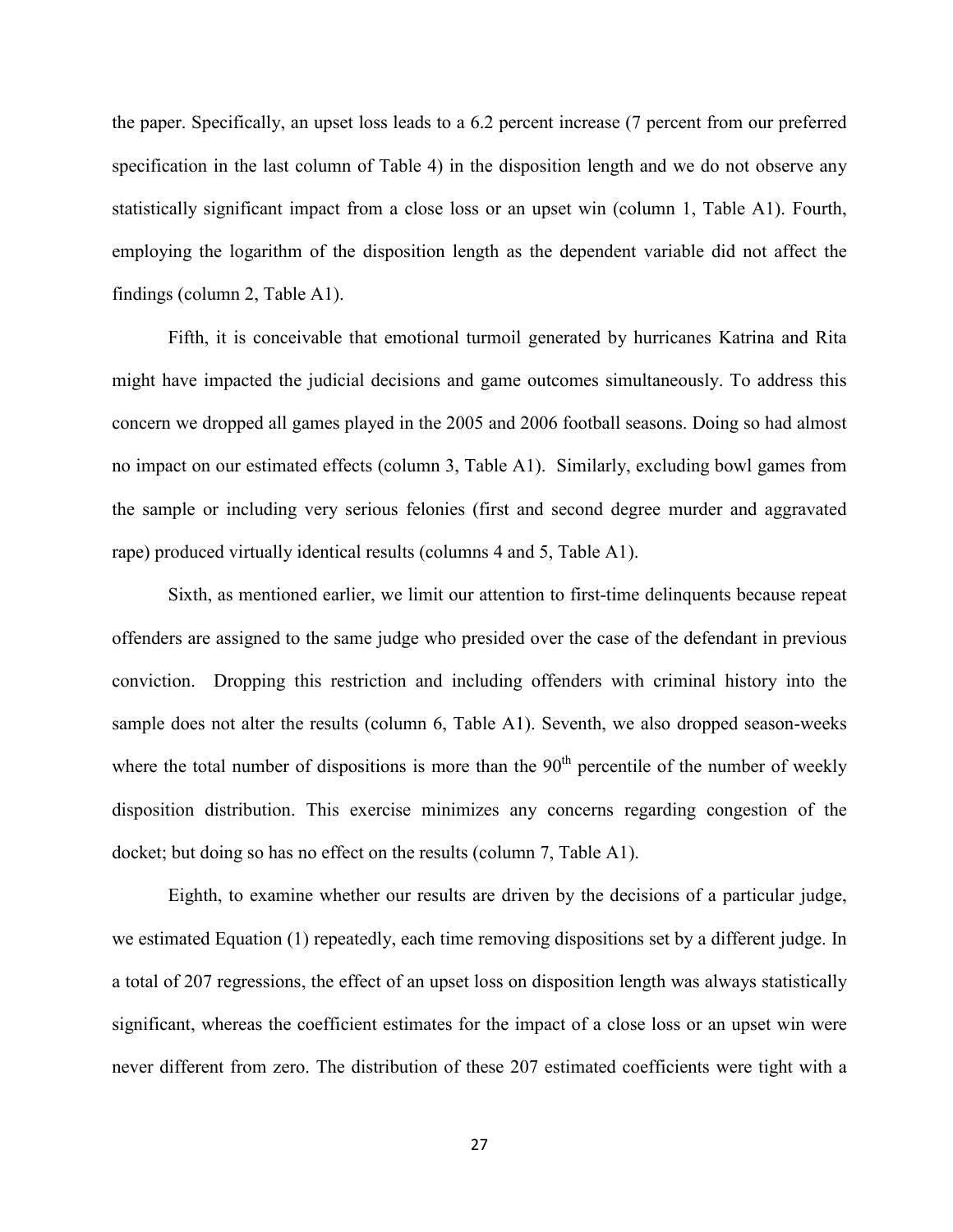mean of 34.8 and standard deviation of 0.98, indicating that the results are not driven by the behavior of a few judges.

Ninth, note that the results reported in the paper are based on the sample that excluded judicial decisions which took place during the weeks in which LSU had not played a game. Treating these weeks (bye weeks) as the omitted category in Equation (1) and adding full set of interactions between ex-ante classification of games and outcomes of games yield similar results (Table A2). Recall that we excluded one percent of the case files from the analysis where the sentence lengths were extraordinarily long as these could be data entry errors. Adding these observations to the sample did not change the results. Similarly, dropping the shortest one percent of disposition lengths did not alter the results either. And finally, dropping the defendants residing out of state (2 percent of the sample) generated almost identical results.

#### *5.8 Falsification Tests*

<span id="page-29-1"></span><span id="page-29-0"></span>We performed two falsification tests. First, we replaced the LSU pregame point spread  $(S_{k-1,s})$  and the game outcome  $(y_{k-1,s})$  records with those of several other prominent college football Division I-A teams, and re-estimated the specification depicted by Equation (1) using these placebo values. Although these games were played during the same time period as the LSU games (1996-2012 football seasons), upset wins or upset losses of these other teams should trigger no emotional response from judges. To avoid any emotional spillover effects, we did not choose teams that are direct competitors of LSU (i.e., we did not focus on Southeastern Conference teams or teams from the neighboring states). Instead, we focused on three teams with national championship titles over the sample period (Florida State, Miami-Florida, and Ohio State), and two other teams from different subdivisions with successful histories (Brigham Young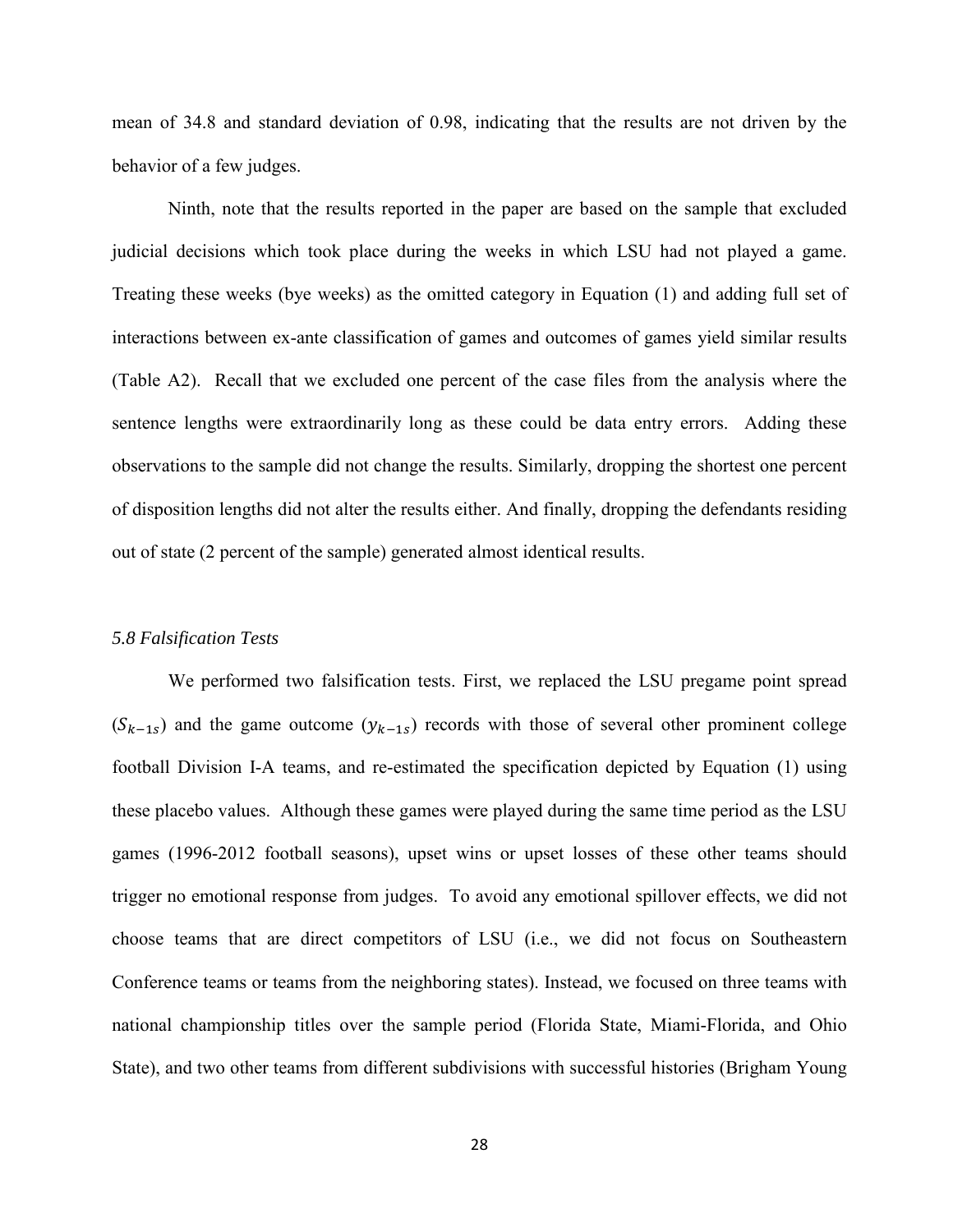and Stanford). The results, displayed in Table 11, show that upset losses of Brigham Young, Florida State, Miami-Florida, Ohio State or Stanford have no impact on the decisions handed down by judges in Louisiana.<sup>[44](#page-35-0)</sup> The point estimates are either close to zero in magnitude or are of the opposite sign of theoretical expectations. In summary, the results of Table 11 indicate that, consistent with our expectations, college football results, obtained by other prominent teams have no impact on judges' decisions in Louisiana.

Second, we investigated whether judicial decisions in a given week are impacted by the game results of the *following* week. We estimated this specification using the weeks in which LSU football team has played games in consecutive weekends. The results are provided in Table 12. Column (1) replicates our benchmark regression (column 5, Table 4), but it is estimated using the sample based on games played in consecutive weeks. Column (2) of Table 12 reports the model where the disposition length assigned by judges is explained by the spread and game outcomes pertaining to the *following* week's game. All point estimates are small in magnitude and none of them is different from zero. Finally, in Column (3) we include both the information about the game played in the immediately preceding Saturday and the following Saturday. The results show that an upset loss has an impact on dispositions imposed by judges during the week following the game, but that the result of the following week's game has no impact.

#### **6. Summary and Discussion**

l

<span id="page-30-1"></span><span id="page-30-0"></span>In this paper we utilize the universe of juvenile court decisions in the state of Louisiana between 1996 and 2012 to investigate the effects of emotional shocks associated with unexpected outcomes of football games played by Louisiana State University (LSU) football team on judicial

<span id="page-30-2"></span><sup>&</sup>lt;sup>44</sup> We employed a number of other teams as well. In no case were the results different from those reported in Table 11.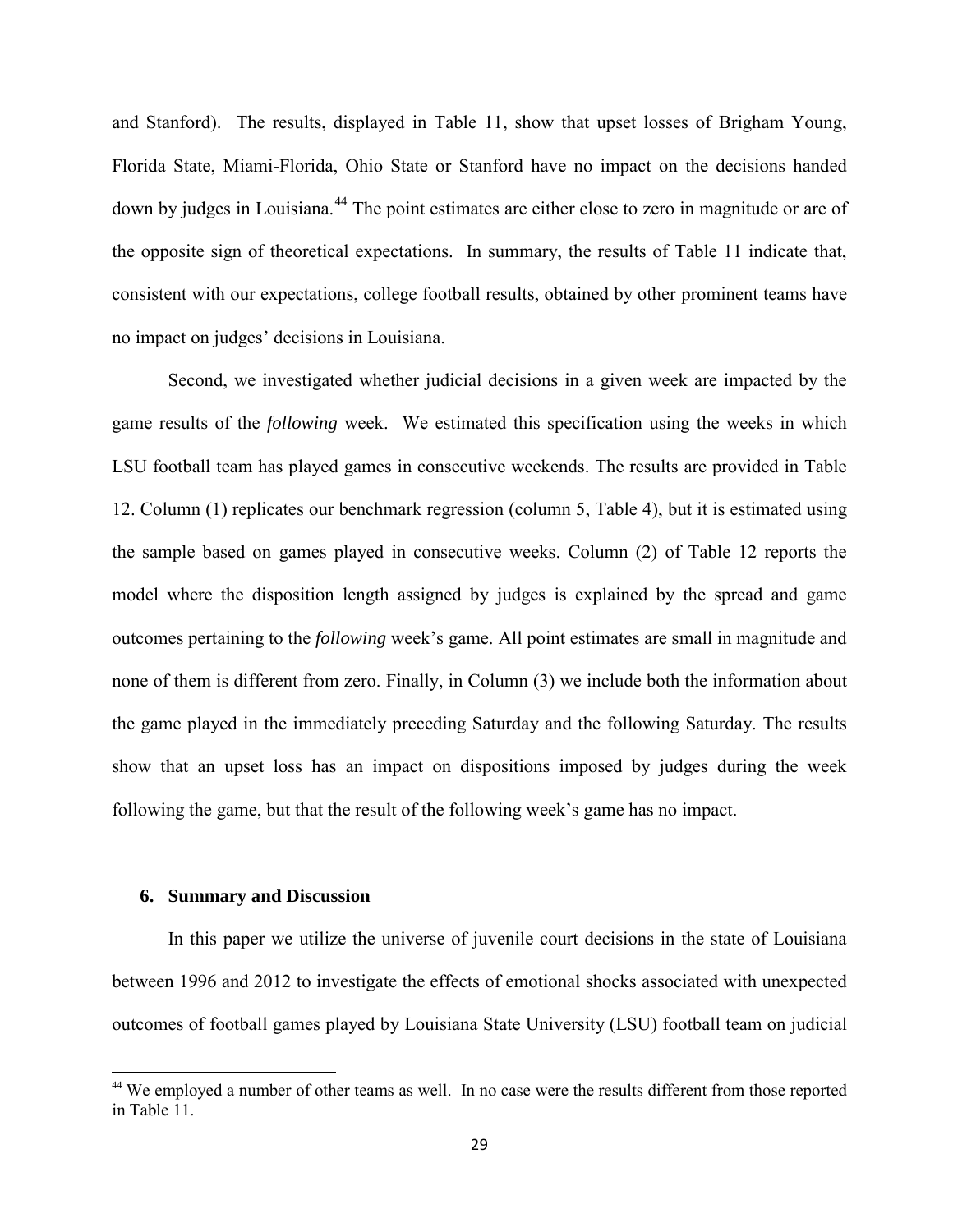decisions of juvenile court judges. We employ the Las Vegas bookmakers' pregame point spread to determine fans' (judges) rational expectations about the outcome of the game, and analyze the impact of unexpected game results on judicial decisions. Our ability to employ detailed microlevel data allows us to make inference on the disparity in sentencing based on observable juvenile and judge characteristics.

Using these naturally-occurring data which involve high-stake decisions, we analyze the behavior of judges. We show that upset losses of the LSU football team increase disposition (sentence) length imposed by judges, and that this effect persists throughout the work week following a Saturday game. On the other hand, losses of games that were expected to be close contests ex-ante, as well as upset wins have no impact. We also find that judges' reaction, triggered by an upset loss, is more pronounced after more important games (when LSU was ranked in top-10).

Different falsification tests and a variety of auxiliary analyses demonstrate the robustness of the results. We also provide evidence indicating that the results cannot be explained by attorney interference, defendant socio-economic background, or by potential courtroom misconduct of juveniles that could have prompted judges' anger.

<span id="page-31-2"></span><span id="page-31-1"></span><span id="page-31-0"></span>The reaction of judges to an upset football loss cannot be attributed to decision fatigue of judges because the impact of an upset loss lasts for one work-week. They are, however, consistent with the hypothesis that emotional stress of judges is responsible for this outcome. It has been documented that emotions in one domain influence emotions, judgments and decisions in a completely unrelated domain (e.g. Edmans et al. 2007; Healy et al. 2010; Bodenhausen et al. 1994). Our results indicate that emotional stress is responsible for this reaction of judges because we find that the entire set of results are driven by *judges who have received their bachelor's*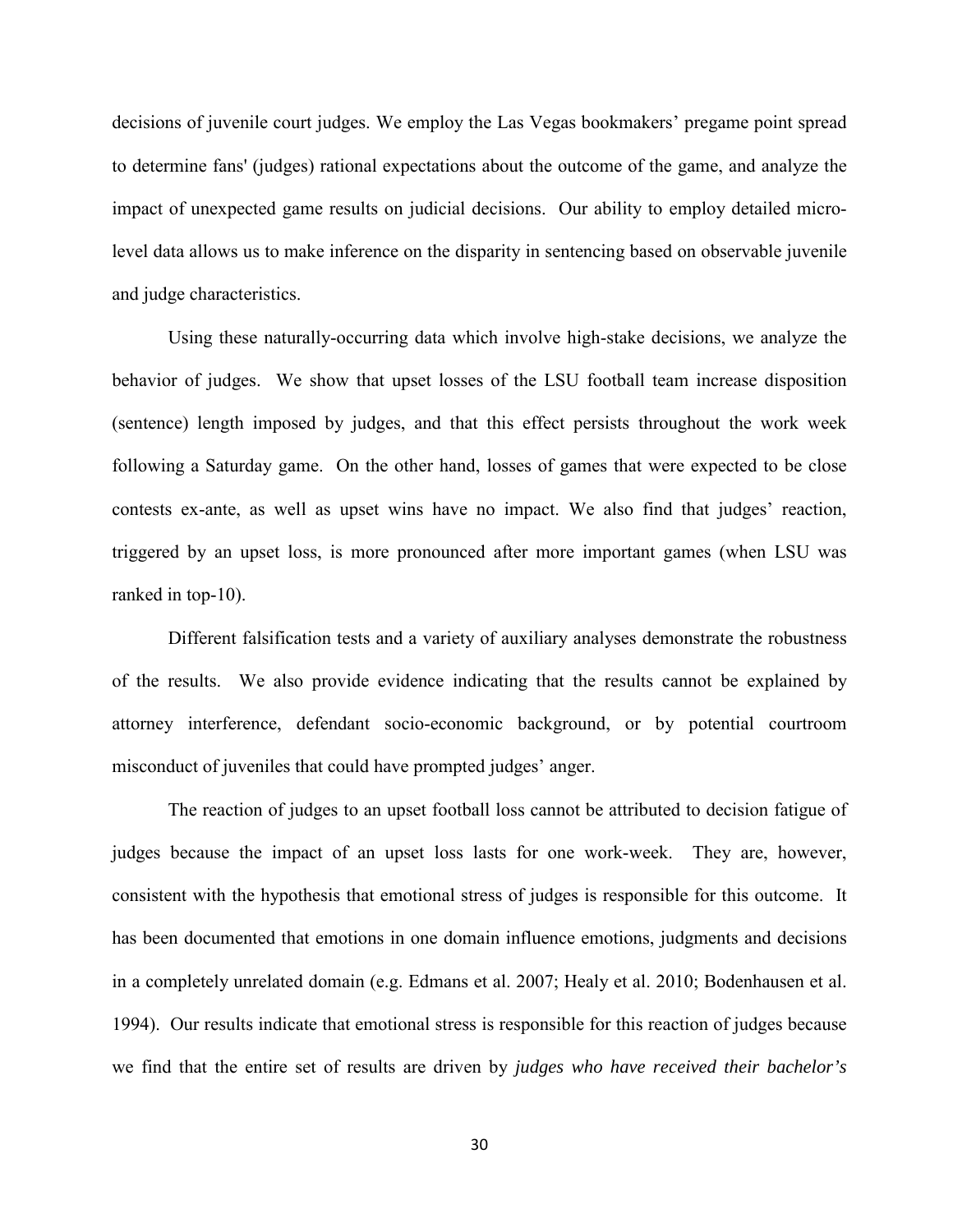## *degrees from LSU*.

 We calculate that each upset loss of the LSU football team generates excess punishments of juvenile defenders in Louisiana by a total of more than 1,332 days, including time in custody and probation. Importantly, 159 extra days of jail time has been assigned to juveniles convicted of a felony due to an upset loss in a football game.

From a broader perspective, these results contribute to the investigation of unequal treatment of defendants in the judicial process. Differential treatment of minorities could emerge because of preferences, political reasons, in-group bias, or other systemic factors (Argus and Mocan 2004; Shayo and Zussman 2011; Abrams et al. 2012; Alesina and La Ferrara 2015; Grossman et al. 2016). In this paper, we show that emotional stress, imposed on judges externally, prompts them to impose harsher sentences on defendants who were unlucky enough to face the judge during the period of the stress. Furthermore, although the average sentence lengths (conditional on case, defendant and judge attributes) do not differ by defendant race in the absence of a football effect, it appears that an upset LSU football game loss increases the disposition length (sentence severity) of black defendants more severely in comparison to white defendants. Thus, the burden of the emotional trauma generated by the upset loss seems to fall on black defendants.

Our results also contribute to a growing body of literature that aims to find ways to test the impact of emotions on behavior in settings outside of the laboratory environments. In addition to its large sample size (the universe of juvenile court cases over a period of 16 years) and the detail of the data it employs, our paper has two other distinguishing aspects. First, it investigates the impact of an emotional shock among a group of decision-makers (judges) who are uniformly highly educated. Second, the decisions analyzed in the paper are made within the constraints of a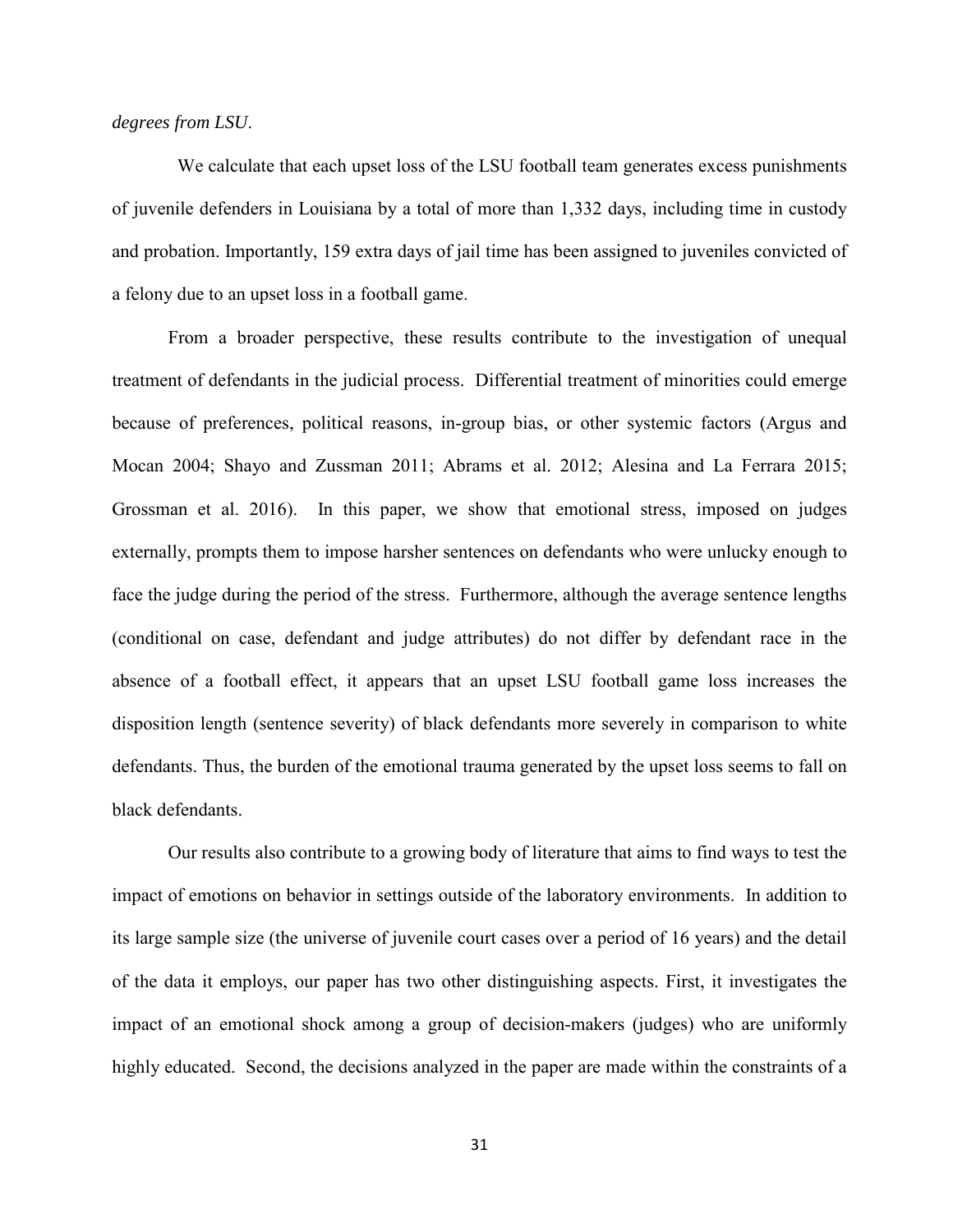legal framework which should minimize the extent of capricious judgments. Although legal realists have long argued that judges' decisions may be influenced by extraneous factors, highstake decisions about punishment severity are nevertheless expected to be free of person-specific reference points.<sup>45</sup> Thus, it is noteworthy that the judicial decisions are in fact impacted by emotions that are unrelated to the merits of the case.

 $\overline{\phantom{a}}$ 

<sup>&</sup>lt;sup>45</sup> For example, leading legal realist Judge Jerome Frank, who served as the Chairman of the Securities and Exchange Commission and a judge on the U.S. Court of Appeals for the Second Circuit, has famously argued that a judge's decision may be impacted by mundane things, including what he/she ate for breakfast.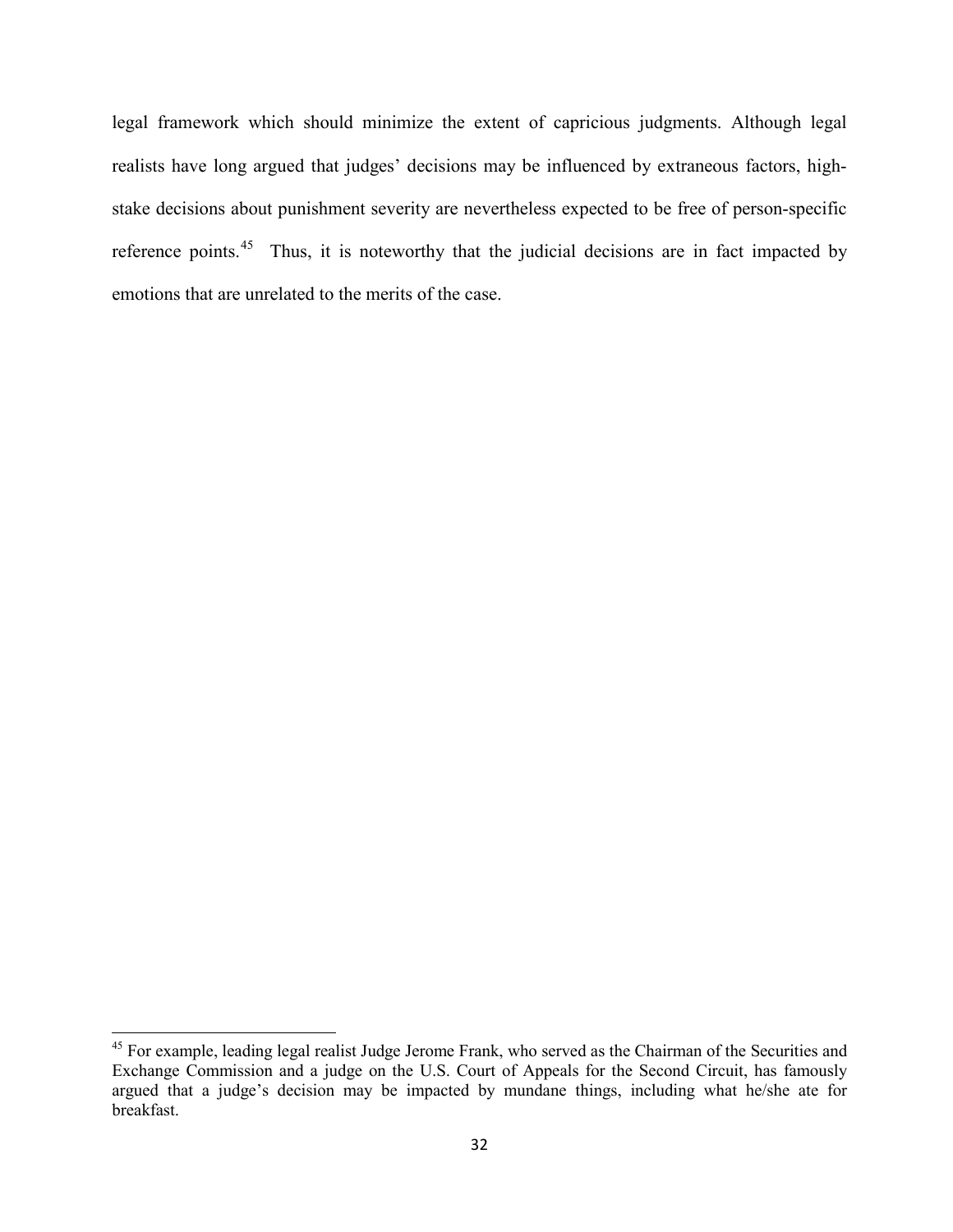# **References**

Abrams, D., M. Bertrand, and S. Mullainathan (2012). Do Judges Vary in Their Treatment of Race? Journal of Legal Studies 41 (2), 347-383.

Aizer, A. and J. J. Doyle (2015). Juvenile Incarceration, Human Capital and Future Crime: Evidence from Randomly-Assigned Judges. Quarterly Journal of Economics forthcoming.

Alesina, A. and E. La Ferrara (2014). A Test of Racial Bias in Capital Sentencing. American Economic Review 104 (11), 3397-3433.

Argys, L. M. and N. H. Mocan (2004). Who Shall Live and Who Shall Die? An Analysis of Prisoners on Death Row in the United States. Journal of Legal Studies 33 (2) 255-282.

Bodenhausen, G, L. Sheppard, and G. Kramer. (1994). Negative Affect and Social Judgment: The Differential Impact of Anger and Sadness. European Journal of Social Psychology 24 (1), 45-62.

Bowers, J. and P. H. Robinson (2012). Perceptions of Fairness and Justice: The Shared Aims and Occasional Conflicts of Legitimacy and Moral Credibility. Wake Forest Law Review 47 (2), 211- 284.

Card, D. and G. B. Dahl (2011). Family Violence and Football: The Effect of Unexpected Emotional Cues on Violent Behavior. Quarterly Journal of Economics 126 (1), 103-143.

Chen, D., T. Moskowitz, and K. Shue (2015). Decision-Making under the Gambler's Fallacy: Evidence from Asylum Judges, Loan Officers, and Baseball Umpires. Working Paper.

Chen, D. and H. Spamann (2014). This Morning's Breakfast, Last Night's Game: Detecting Extraneous Influences on Judging. Working Paper.

Clotfelter, C. (2015). Die-Hard Fans and the Ivory Tower's Ties that Bind. Social Science Quarterly 96 (2), 381-399.

Danziger, S., J. Levav, and L. Avnaim-Pesso (2011a). Extraneous Factors in Judicial Decisions. Proceedings of the National Academy of Sciences of the United States of America 108 (17), 6889-6892.

Danziger, S., J. Levav, and L. Avnaim-Pesso (2011b). Reply to Weinshall-Margel and Shapard: Extraneous Factors in Judicial Decisions Persist. Proceedings of the National Academy of Sciences of the United States of America 108 (42), E834.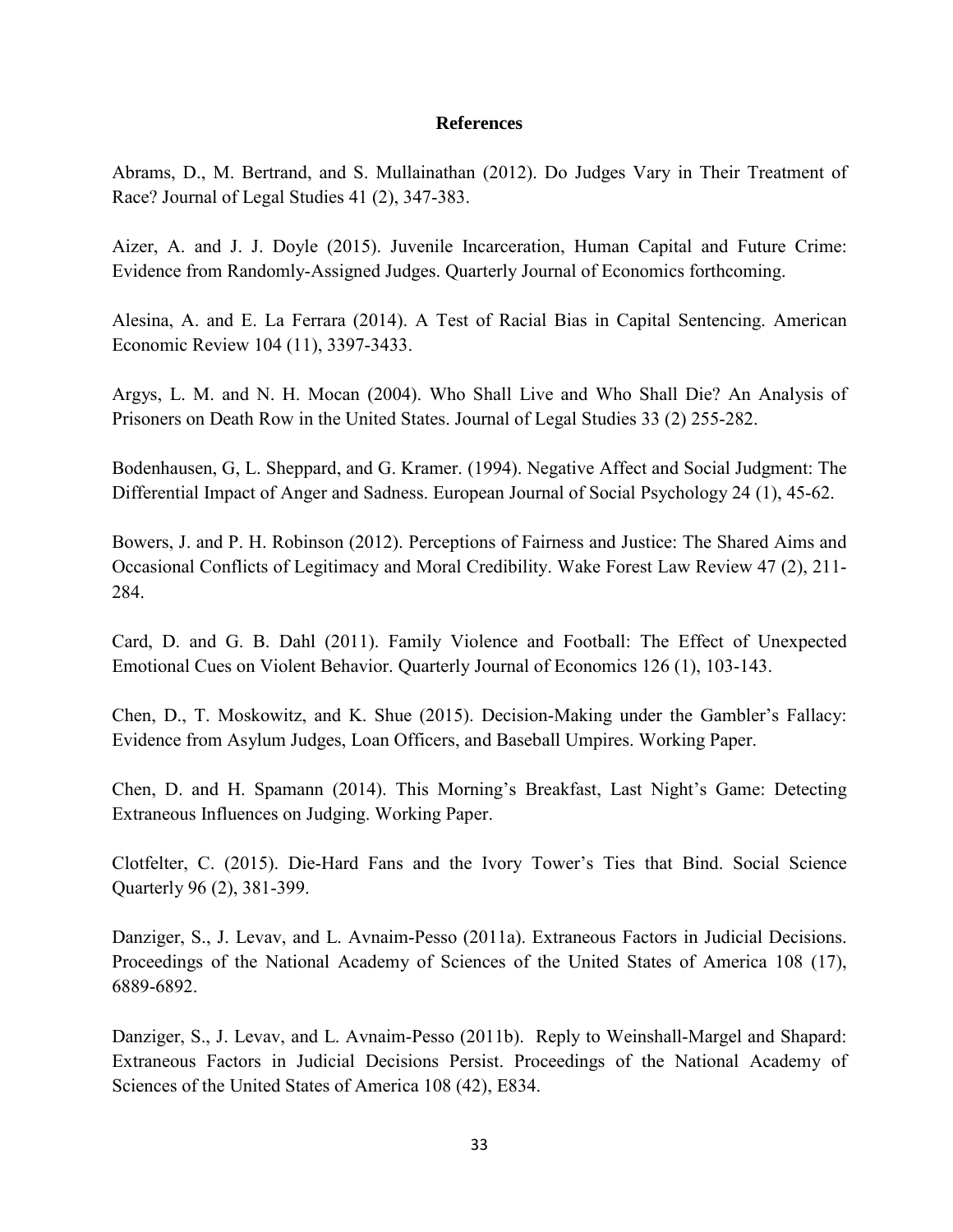Edmans, A., D. Garcia, and Ø. Norli (2007). Sports Sentiment and Stock Returns. Journal of Finance 62 (4), 1967-1998.

Feinswog, L. (2013). Tales from the LSU Tiger Sideline: A Collection of Greatest Tiger Stories Ever Told. Sports Publishing.

Forgas, Joseph. (1995) Mood and Judgment. The Affect Infusion Model (AIM). Psychological Bulletin. 117(1), 39-66.

Grossman, G., O. Gazal-Ayal, S. Pimentel, and J. Weinstein (2016). Descriptive Representation and Judicial Outcomes in Multiethnic Societies. American Journal of Political Science 60 (1), 44- 69.

Healy, A., N. Malhotra, and C. H. Mo (2010). Irrelevant Events affect Voters' Evaluations of Government Performance. Proceedings of the National Academy of Sciences 107 (29), 12804- 12809.

Hockenberry, S. and C. Puzzanchera (2014). Juvenile Court Statistics. National Center for Juvenile Justice.

Hirshleifer, D. and T. Shumway. (2003). Good Day Sunshine: Stock Returns and the Weather. Journal of Finance 58 (3), 1009-1032.

Hunt, K. A., T. Bristol, and E. R. Bashaw (1999). A Conceptual Approach to Classifying Sports Fans. Journal of Services Marketing 13 (6), 439-452.

Kahneman, D. and A. Tversky (1979). Prospect Theory: An Analysis of Decision under Risk. Econometrica 47 (2), 263-292.

Kamstra, M., L. Kramer, and M. Levi (2003). Winter Blues: A SAD Stock Market Cycle. American Economic Review 93 (1), 324-343.

Keltner, D., P. C. Ellsworth, and K. Edwards (1993). Beyond simple Pessimism: Effects of Sadness and Anger on Social Perception. Journal of Personality and Social Psychology 64 (5), 740-752.

<span id="page-35-0"></span>Koszegi, B. and M. Rabin (2006). A Model of Reference-Dependent Preferences. Quarterly Journal of Economics 121 (4), 1133-1165.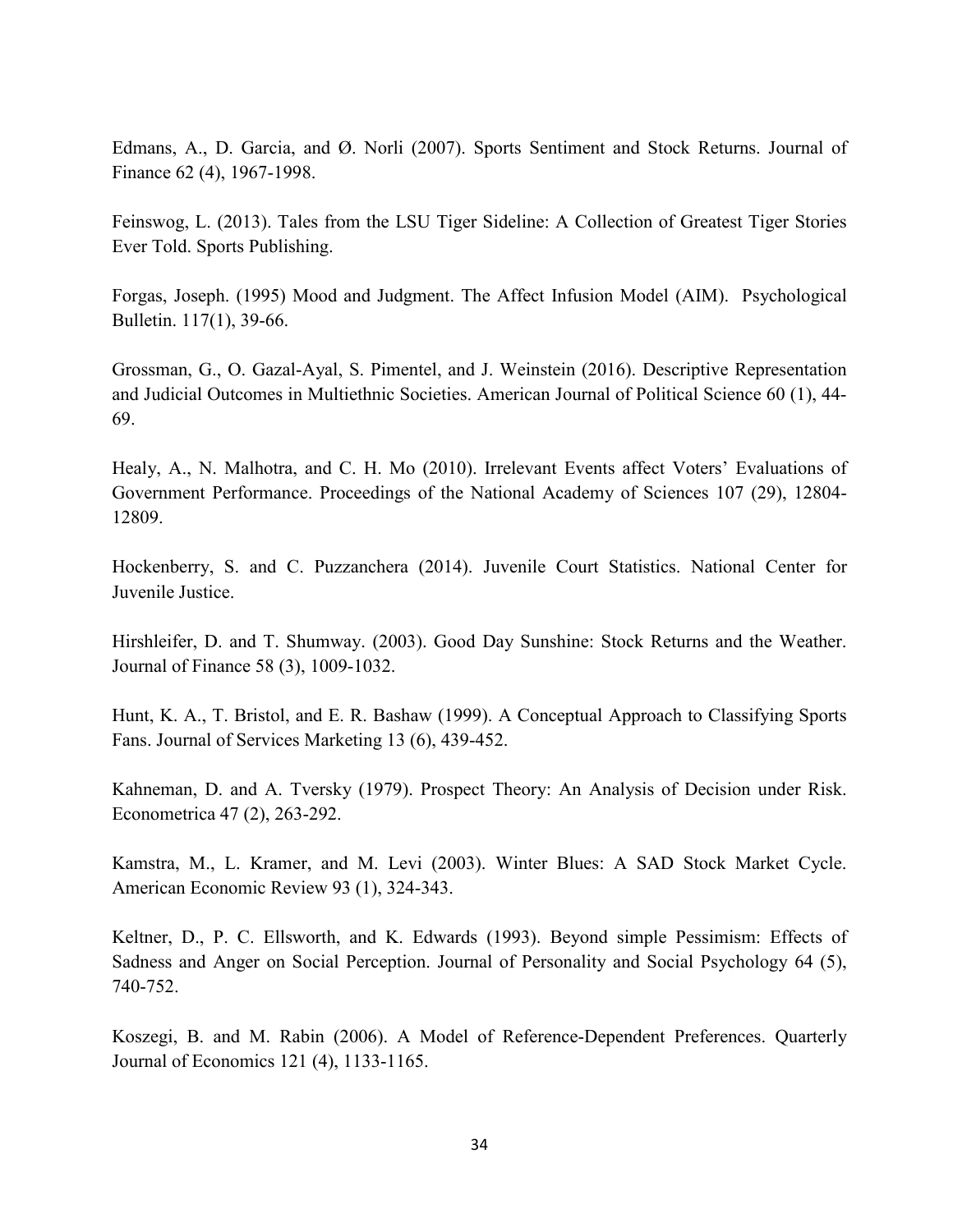Landy, J. F. and G. P. Goodwin (2015). Does Incidental Disgust Amplify Moral Judgment? A Meta-Analytic Review of Experimental Evidence. Perspectives on Psychological Science 10 (4), 518-536.

Lerner, J., Y. Li, P. Valdesolo, and K. Kassam. (2015). Emotion and Decision Making. Annual Review of Psychology 66. 799-823.

Lim, C. S. H., J. M. Snyder Jr., and D. Strömberg (2015). The Judge, the Politician, and the Press: Newspaper Coverage and Criminal Sentencing across Electoral Systems. American Economic Journal: Applied Economics 7 (4), 103-135.

Linder, J. A., J. Doctor, M. Friedberg, H. R. Nieva, C. Birks, D. Meeker, and C. Fox (2014). Time of Day and the Decision to Prescribe Antibiotics. JAMA International Medicine 174 (12), 2029- 2013.

Lindo, J., I. Swensen, and G. Waddell (2012). Are Big-time Sports a Threat to Student Achievement? American Economic Journal: Applied Economics 4 (4), 254-274.

Louisiana Children's Code (1996-2012). Louisiana State Legislature-Various Chapters.

Louisiana District Judges Association Periodicals (1956-2000). Guide to the Louisiana Judiciary.

Miller, T. Q., L. Heath, J. R. Molcan, and B. L. Dugoni (1991). Imitative Violence in the Real World: A Reanalysis of Homicide Rates Following Championship Prize Fights. Aggressive Behavior 17 (3), 121-134.

National Football Foundation (2013). Passion for College Football Remains Robust.

Philippe, A. and A. Ouss (2015). "No Hatred or Malice, Fear or Affection": Media and Sentencing. Working Paper.

Phillips, D. P. (1983). The Impact of Mass Media Violence on U.S. Homicides. American Sociological Review 48 (4), 560-568.

Quigley, B. and J. Tedeshi. (1996). Mediating Effects of Blame Attributes on Feelings of Anger. Personality and Social Psychology Bulletin 22 (12), 1280-1288.

Rabin, M. and D. Vayanos (2010). The Gambler's and Hot-hand Fallacies: Theory and Applications. Review of Economic Studies 77 (2), 730-778.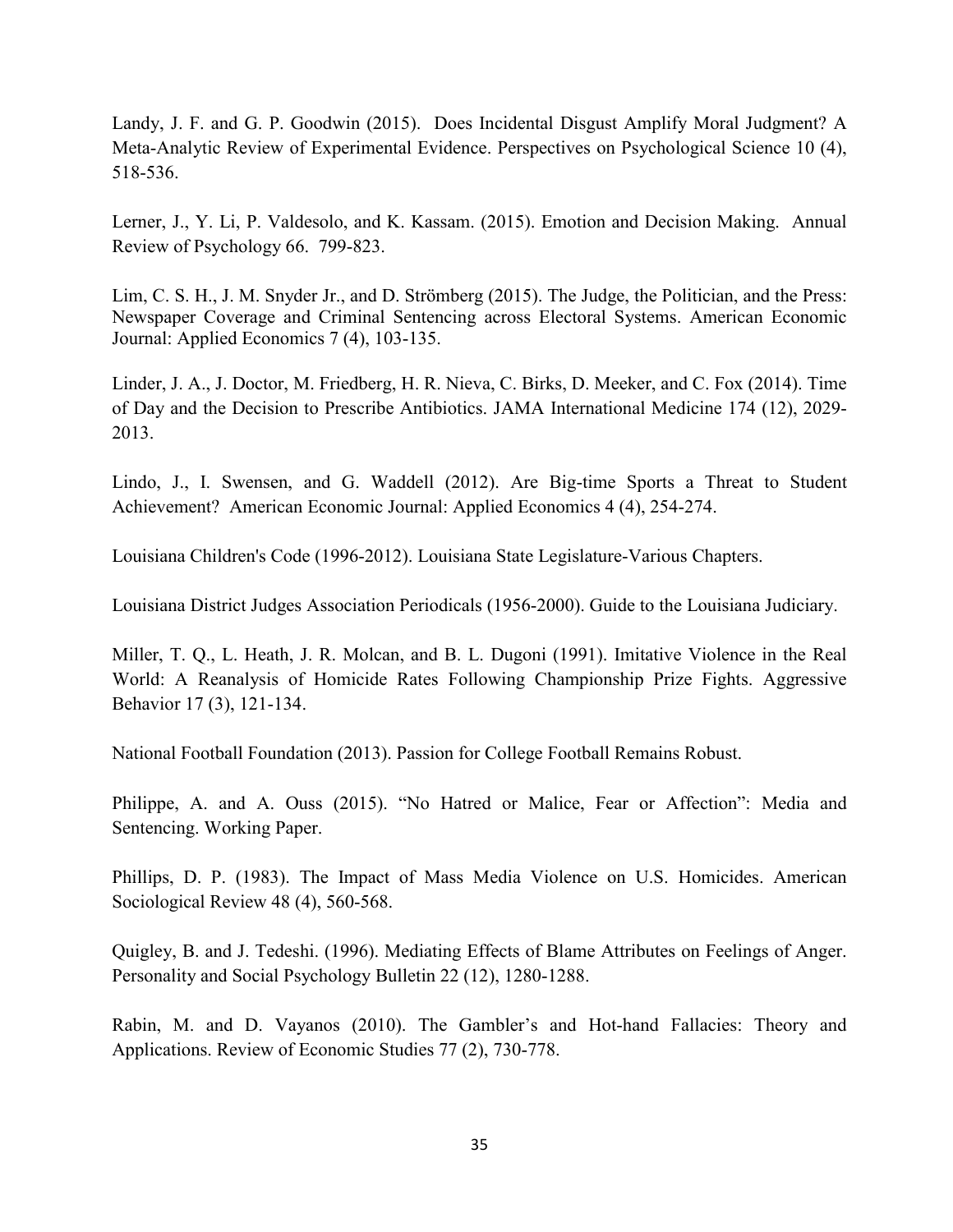Robinson, P. H. (2000). Why Does the Criminal Law Care What the Lay Person Thinks Is Just? Coercive versus Normative Crime Control. Virginia Law Review 86 (8), 1838-1869.

Schnall, S., J. Haidt, G. Clore, and A. Jordan (2008). Disguts as Embodied Moral Judgment. Personality and Social Psychology Bulletin 34 (8), 1096-1109.

Schwarz, Norbert and Gerald Clore. (1983). Mood, Misattribution, and Judgments of Well-being: Informative and Directive Functions of Affective States. Journal of Personality and Social Psychology. 45 (3), 513-523.

Shayo, M. and A. Zussman (2011). Judicial Ingroup Bias in the Shadow of Terrorism. Quarterly Journal of Economics 126 (3), 1447-1484.

Tversky, A. and D. Kahneman (1974). Judgment under Uncertainty: Heuristics and Biases. Science 185 (4157), 1124-1131.

Weinshall-Margel K. and J. Shapard (2011). Overlooked Factors in the Analysis of Parole Decisions. Proceedings of the National Academy of Sciences of the United States of America 108 (42), E833.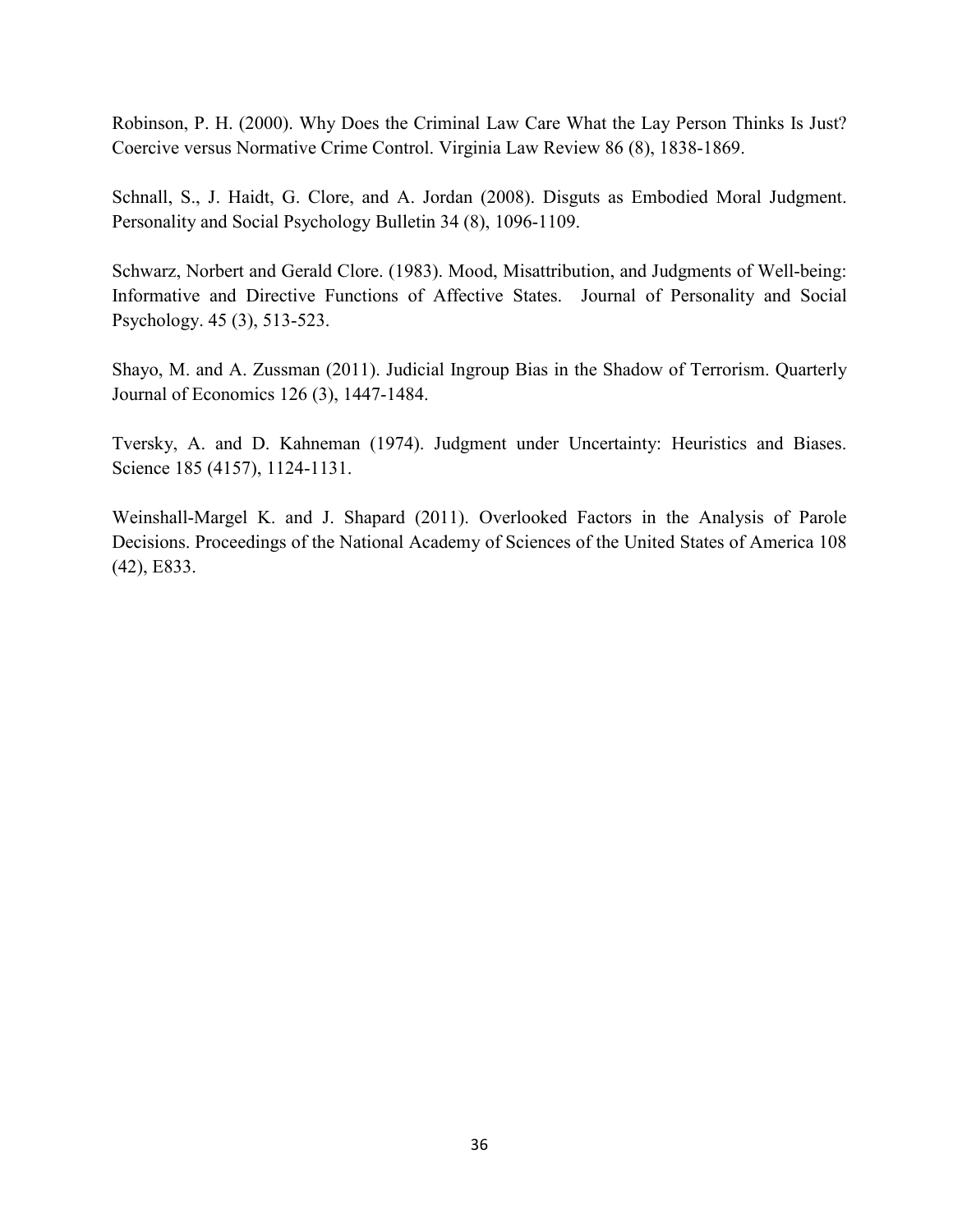|                                               | Mean    | <b>SD</b> |
|-----------------------------------------------|---------|-----------|
| <b>Panel A: Juvenile Characteristics</b>      |         |           |
| Disposition Length                            | 512.639 | 338.679   |
| Incarceration (Secure and Non-secure Custody) | 0.264   | 0.441     |
| <b>Black</b>                                  | 0.623   | 0.484     |
| White                                         | 0.356   | 0.478     |
| Female                                        | 0.236   | 0.424     |
| Age                                           | 14.767  | 1.501     |
| Committed a Felony                            | 0.419   | 0.493     |
| Sample Size                                   | 8,228   |           |
| <b>Panel B: Judge Characteristics</b>         |         |           |
| <b>Black</b>                                  | 0.115   | 0.320     |
| White                                         | 0.885   | 0.320     |
| Female                                        | 0.227   | 0.419     |
| Age                                           | 56.111  | 9.470     |
| Party Affiliation-Democratic Party            | 0.727   | 0.444     |
| College Degree from LSU                       | 0.327   | 0.470     |
| <b>LSU Law School</b>                         | 0.473   | 0.500     |
| Number of Judges                              | 207     |           |

**Table 1 Summary Statistics for Juveniles and Judges**

<span id="page-38-0"></span>The statistics above reflect our research sample, which consists of juveniles who were disposed before the judge the week following a Saturday LSU football game during the seasons from 1996 to 2012, as well as their corresponding disposition judges. The variables are only a subset of those used in the analysis. The descriptive statistics of the 171 individual offense categories are not reported. There are 180 judges with non-missing information on their alma mater.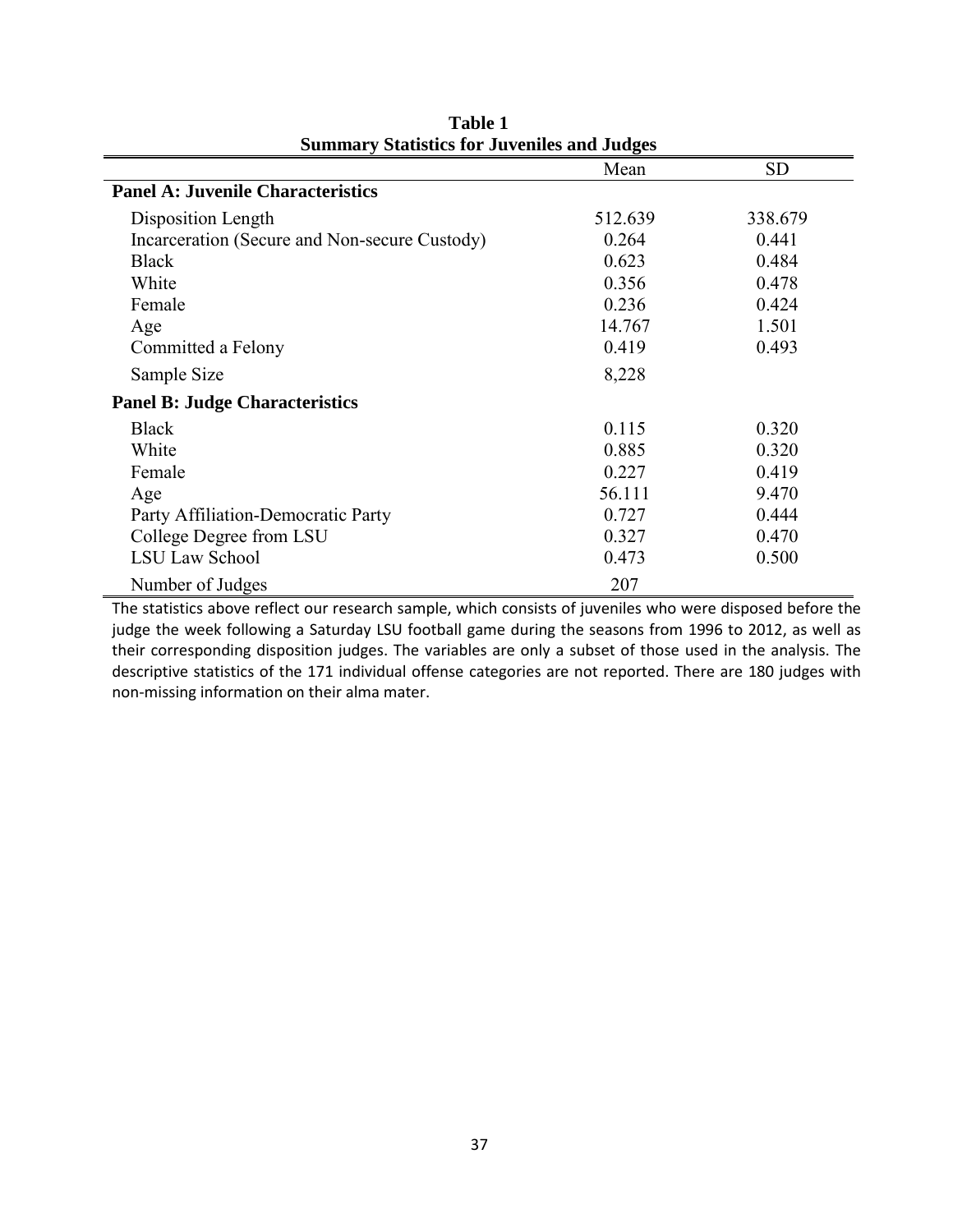|                   | <b>Seasons</b> |         |                            |         |                |        |         |        |       |
|-------------------|----------------|---------|----------------------------|---------|----------------|--------|---------|--------|-------|
|                   | 1996           | 1997    | 1998                       | 1999    | <b>2000</b>    | 2001   | 2002    | 2003   | 2004  |
| <b>LSU</b> Season |                |         |                            |         |                |        |         |        |       |
| Record (Win-Loss) | $10-2$         | $9 - 3$ | 4-7                        | $3 - 8$ | $8-4$          | $10-3$ | $8 - 5$ | $13-1$ | $9-3$ |
|                   |                |         |                            |         |                |        |         |        |       |
|                   | 2005           | 2006    | 2007                       |         | 2008 2009 2010 |        | 2011    | 2012   |       |
| LSU Season        |                |         |                            |         |                |        |         |        |       |
| Record (Win-Loss) |                |         | $11-2$ $11-2$ $12-2$ $8-5$ |         | $9-4$          | $11-2$ | $13-1$  | $10-3$ |       |

**Table 2 LSU Football Games Win-Loss Record for the Seasons from 1996 to 2012**

Win-Loss records include all season games and bowl and championship games from 1996 to 2012.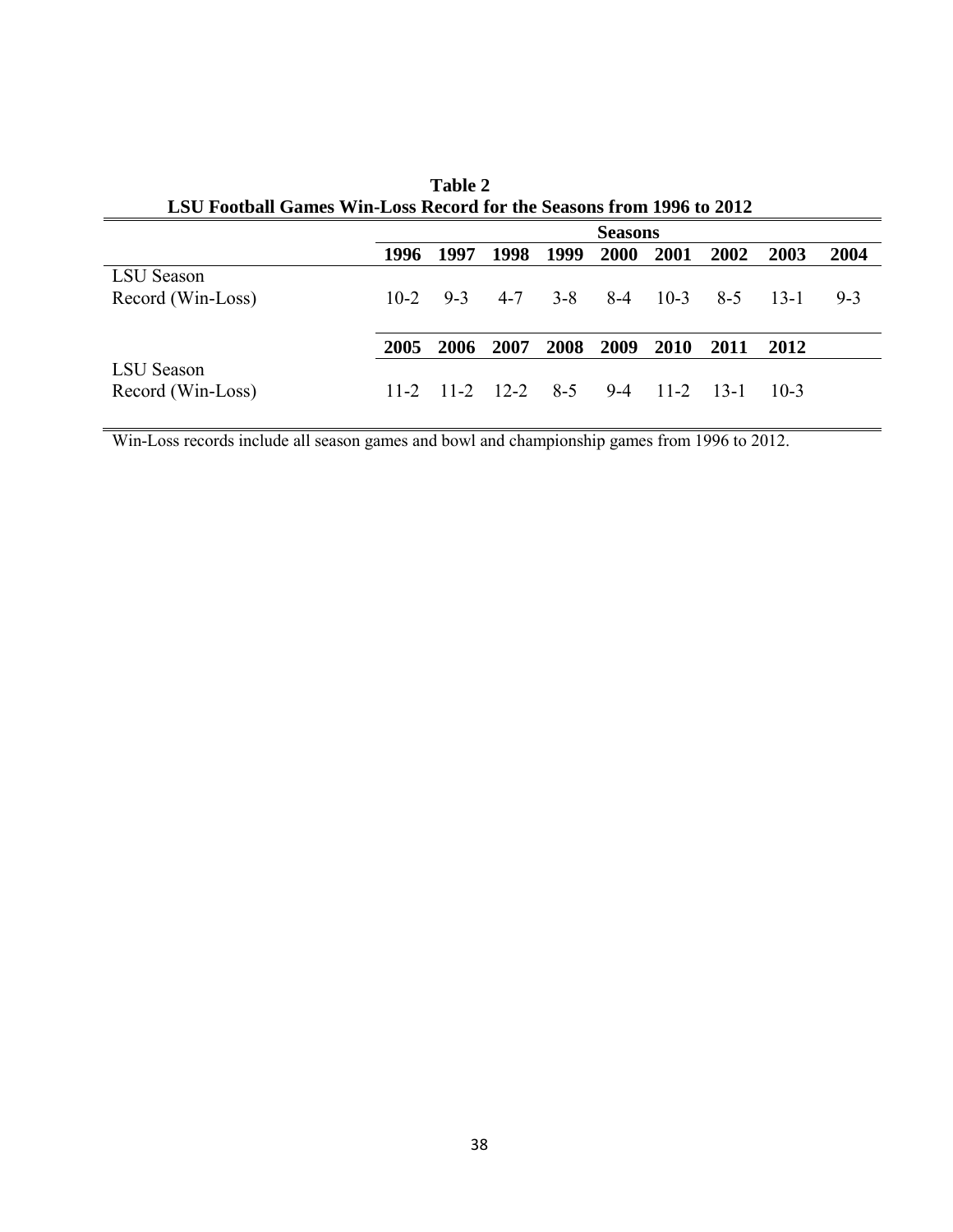|                                                                                | Number of Games          | Percent of |
|--------------------------------------------------------------------------------|--------------------------|------------|
|                                                                                | [Number of Dispositions] | Category   |
| <b>Panel A: All LSU Football Games</b>                                         |                          |            |
| Football Games on Saturday*                                                    | 179                      | 84.8       |
| Football Games on Other Days                                                   | 32                       | 15.2       |
| <b>Panel B: Saturday Games</b>                                                 |                          |            |
| <b>Outcome</b>                                                                 |                          |            |
| Win                                                                            | 133                      | 74.3       |
| Loss                                                                           | 46                       | 25.7       |
| <b>Predicted Outcomes</b>                                                      |                          |            |
| Predicted Win: point spread -4 or less                                         | 122                      | 68.1       |
|                                                                                | [5,350]                  | [65.0]     |
| Predicted Close: -4 <point spread<4<="" td=""><td>29</td><td>16.2</td></point> | 29                       | 16.2       |
|                                                                                | [1,326]                  | [16.1]     |
| Predicted Loss: point spread 4 or more                                         | 28                       | 15.6       |
|                                                                                | [1, 552]                 | [18.8]     |
| <b>Actual Outcomes</b>                                                         |                          |            |
| Actual Loss (Upset Loss)                                                       | 14                       | 11.5       |
|                                                                                | $[781]$                  | [14.5]     |
| Actual Loss (Close Loss)                                                       | 14                       | 48.3       |
|                                                                                | [612]                    | [46.1]     |
| Actual Win (Upset Win)                                                         | 10                       | 35.7       |
|                                                                                | $[552]$                  | [35.5]     |
| <b>Associated Press Rankings</b>                                               |                          |            |
| Football Games when LSU was ranked                                             | 86                       | 48.0       |
| in Top $10$                                                                    |                          |            |

**Table 3 Summary Statistics for LSU Football Games for Seasons from 1996 to 2012**

Win-Loss records include all regular season games and bowl and the championship games from 1996 to 2012. Associated Press ranking lists the top 25 college football teams, and it is published every Sunday during the college football season. See text for further details. (\*) There are 7 post-season bowl during the college football season. See text for further details. games played on Saturdays during this period.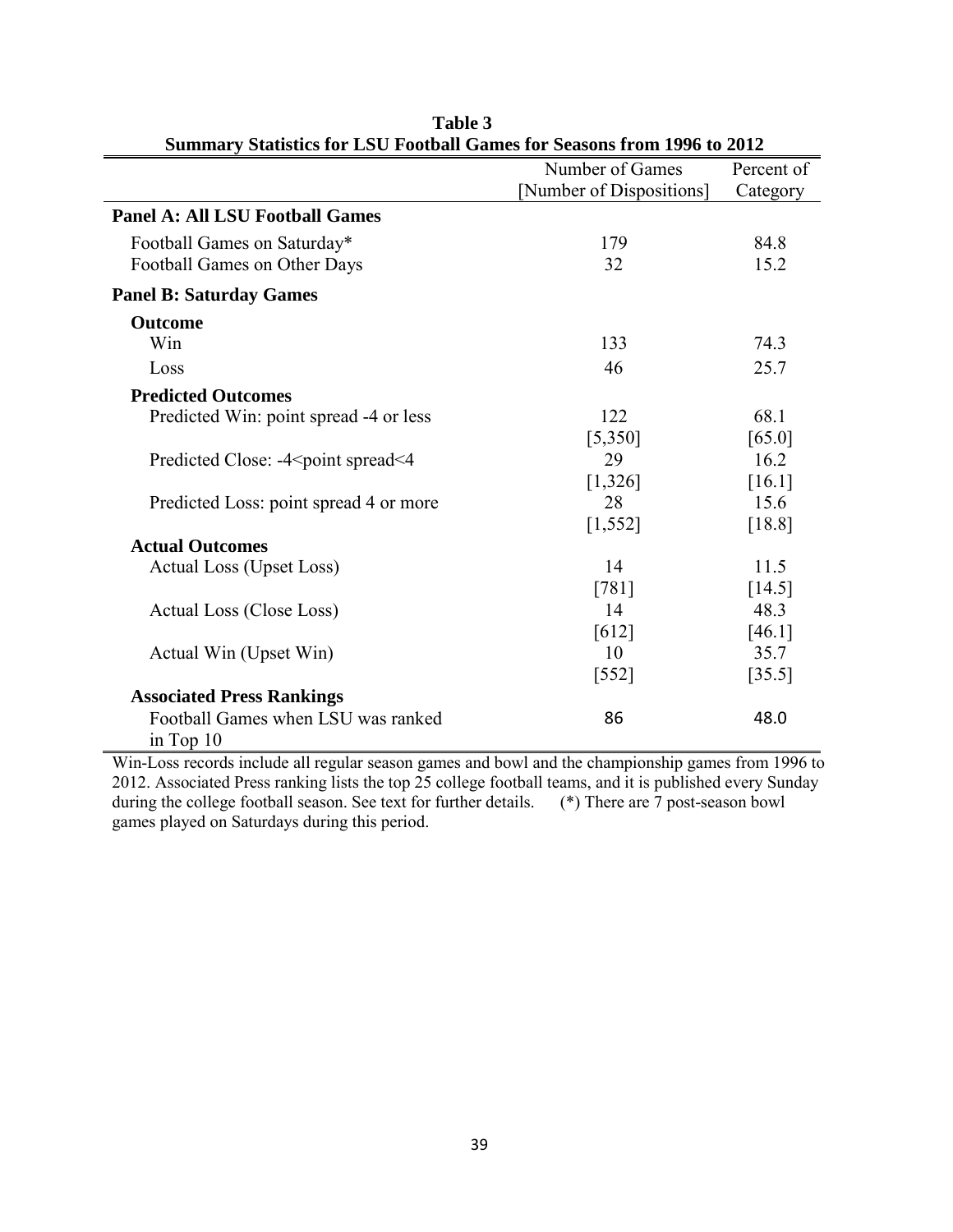|                                          | <b>Dependent Variable: Disposition Length</b> |           |            |            |           |  |  |
|------------------------------------------|-----------------------------------------------|-----------|------------|------------|-----------|--|--|
|                                          | (1)                                           | (2)       | (3)        | (4)        | (5)       |  |  |
| $Loss \times Predicted Win (Upset Loss)$ | 37.494**                                      | 39.815**  | $40.559**$ | $40.971**$ | 34.798**  |  |  |
|                                          | (18.840)                                      | (18.902)  | (18.548)   | (18.368)   | (13.848)  |  |  |
| Loss × Predicted Close (Close Loss)      | 24.225                                        | 20.383    | 21.081     | 21.439     | 3.708     |  |  |
|                                          | (20.242)                                      | (20.036)  | (19.324)   | (19.356)   | (17.915)  |  |  |
| $Win \times Predicted Loss (Upset Win)$  | $-15.490$                                     | $-17.488$ | $-11.809$  | $-10.878$  | $-10.548$ |  |  |
|                                          | (27.507)                                      | (27.416)  | (27.003)   | (26.738)   | (21.329)  |  |  |
| <b>Predicted Close</b>                   | $-1.177$                                      | 0.616     | $-4.612$   | $-5.877$   | $-7.832$  |  |  |
|                                          | (17.922)                                      | (17.516)  | (17.458)   | (17.575)   | (13.178)  |  |  |
| Predicted Loss                           | 20.701                                        | 22.485    | 21.123     | 19.398     | 4.902     |  |  |
|                                          | (18.282)                                      | (18.166)  | (18.063)   | (18.859)   | (14.413)  |  |  |
| Sample Size                              | 8,288                                         | 8,288     | 8,288      | 8,288      | 8,288     |  |  |
| <b>Controls:</b>                         |                                               |           |            |            |           |  |  |
| Season, Week, and Days of Week           | Yes                                           | Yes       | Yes        | Yes        | Yes       |  |  |
| Judge Attributes                         | No                                            | Yes       | Yes        | Yes        | No        |  |  |
| Juvenile Attributes                      | N <sub>o</sub>                                | No        | Yes        | Yes        | Yes       |  |  |
| <b>Game Attributes</b>                   | N <sub>o</sub>                                | No        | No         | Yes        | Yes       |  |  |
| <b>Offense Fixed Effects</b>             | No                                            | No        | No         | No         | Yes       |  |  |
| Judge Fixed Effects                      | N <sub>o</sub>                                | No        | No         | No         | Yes       |  |  |

**Table 4 The Effect of Emotional Shocks from LSU Football Games on Disposition Length Imposed by Judges**

The sample is restricted to all juvenile dispositions following a Saturday football game during the seasons from 1996 to 2012. *Predicted Win* indicates a point spread of -4 or less, *Predicted Close* indicates a point spread between -4 and 4 (exclusive), and *Predicted Loss* stands for a point spread of 4 or more. Standard errors, which are clustered at the judge level, are reported in parentheses. Judge controls include indicators for judge's gender, race and political party affiliation as well as judge's age and its square. Juvenile controls include indicators for juvenile's gender and race as well as age and its square. The game controls include indicators for home and bowl games. There are 171 detailed offense types and 207 judges in the effective sample. Judge fixed effect specification include time varying characteristics (indicator for party affiliation, age and its square). *Predicted Win* is the omitted category. \*significant at  $10\%$ , \*\* significant at 5%, \*\*\* significant at 1%.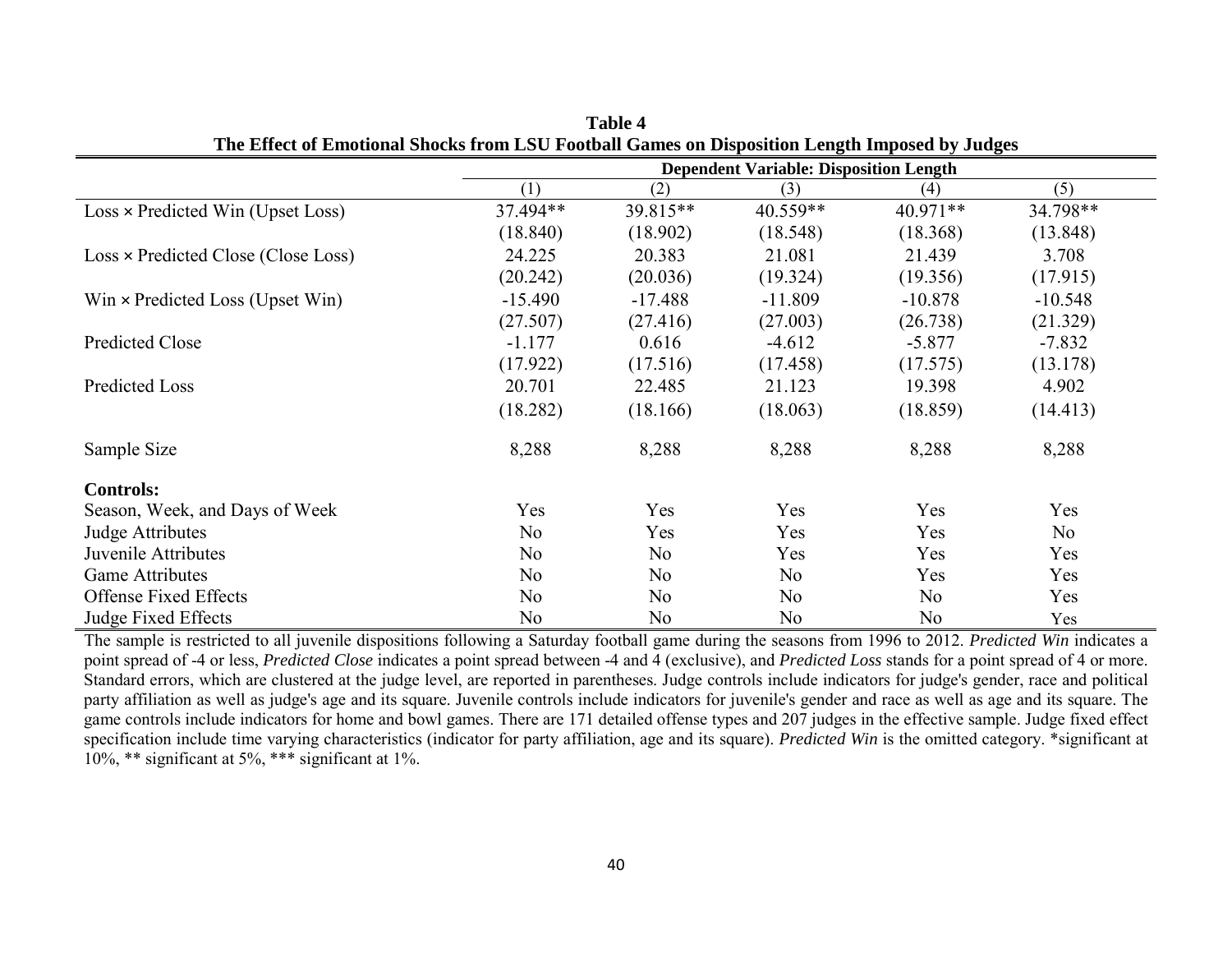| Imposed by Judges. Differential impact of Early Weekuay Decisions |                   |                    |  |  |  |  |
|-------------------------------------------------------------------|-------------------|--------------------|--|--|--|--|
| <b>Dependent Variable:</b>                                        | <b>Early Week</b> | <b>Early Week=</b> |  |  |  |  |
| <b>Disposition Length</b>                                         | $=\{Mon.\}$       | {Mon., Tu., Wed.}  |  |  |  |  |
|                                                                   | (1)               | (2)                |  |  |  |  |
| $Loss \times Predicted Win (Upset Loss)$                          | 37.141**          | 32.084             |  |  |  |  |
|                                                                   | (15.206)          | (21.569)           |  |  |  |  |
| $Loss \times Predicted Win \times Early Week$ Days                | $-14.546$         | 3.980              |  |  |  |  |
|                                                                   | (30.405)          | (22.809)           |  |  |  |  |
| $Loss \times Predicted Close (Close Loss)$                        | 2.550             | 5.687              |  |  |  |  |
|                                                                   | (18.781)          | (27.640)           |  |  |  |  |
| $Loss \times Predicted Close \times Early Week Days$              | 9.067             | $-2.979$           |  |  |  |  |
|                                                                   | (31.905)          | (32.219)           |  |  |  |  |
| $Win \times Predicted Loss$ (Upset Win)                           | $-13.487$         | $-19.127$          |  |  |  |  |
|                                                                   | (22.255)          | (28.129)           |  |  |  |  |
| Win $\times$ Predicted Loss $\times$ Early Week Days              | 23.448            | 14.623             |  |  |  |  |
|                                                                   | (45.772)          | (36.396)           |  |  |  |  |
| <b>Predicted Close</b>                                            | $-7.842$          | $-7.993$           |  |  |  |  |
|                                                                   | (13.182)          | (13.141)           |  |  |  |  |
| Predicted Loss                                                    | 4.960             | 4.794              |  |  |  |  |
|                                                                   | (14.418)          | (14.489)           |  |  |  |  |
| Sample Size                                                       | 8,228             | 8,228              |  |  |  |  |
| <b>Controls:</b>                                                  |                   |                    |  |  |  |  |
| Season, Week, and Days of Week                                    | Yes               | Yes                |  |  |  |  |
| <b>Judge Attributes</b>                                           | No                | No                 |  |  |  |  |
| Juvenile Attributes                                               | Yes               | Yes                |  |  |  |  |
| <b>Game Attributes</b>                                            | Yes               | Yes                |  |  |  |  |
| <b>Offense Fixed Effects</b>                                      | Yes               | Yes                |  |  |  |  |
| Judge Fixed Effects                                               | Yes               | Yes                |  |  |  |  |

**Table 5 The Effect of Emotional Shocks from LSU Football Games on Disposition Length Imposed by Judges: Differential Impact of Early Weekday Decisions**

Standard errors, which are clustered at the judge level, are reported in parentheses. Early Weekday indicator in column (1) includes only Monday, while it includes Monday through Wednesday in column (2). See notes to Table 4 and the text for data and control variable details. \*significant at 10%, \*\* significant at 5%, \*\*\* significant at 1%.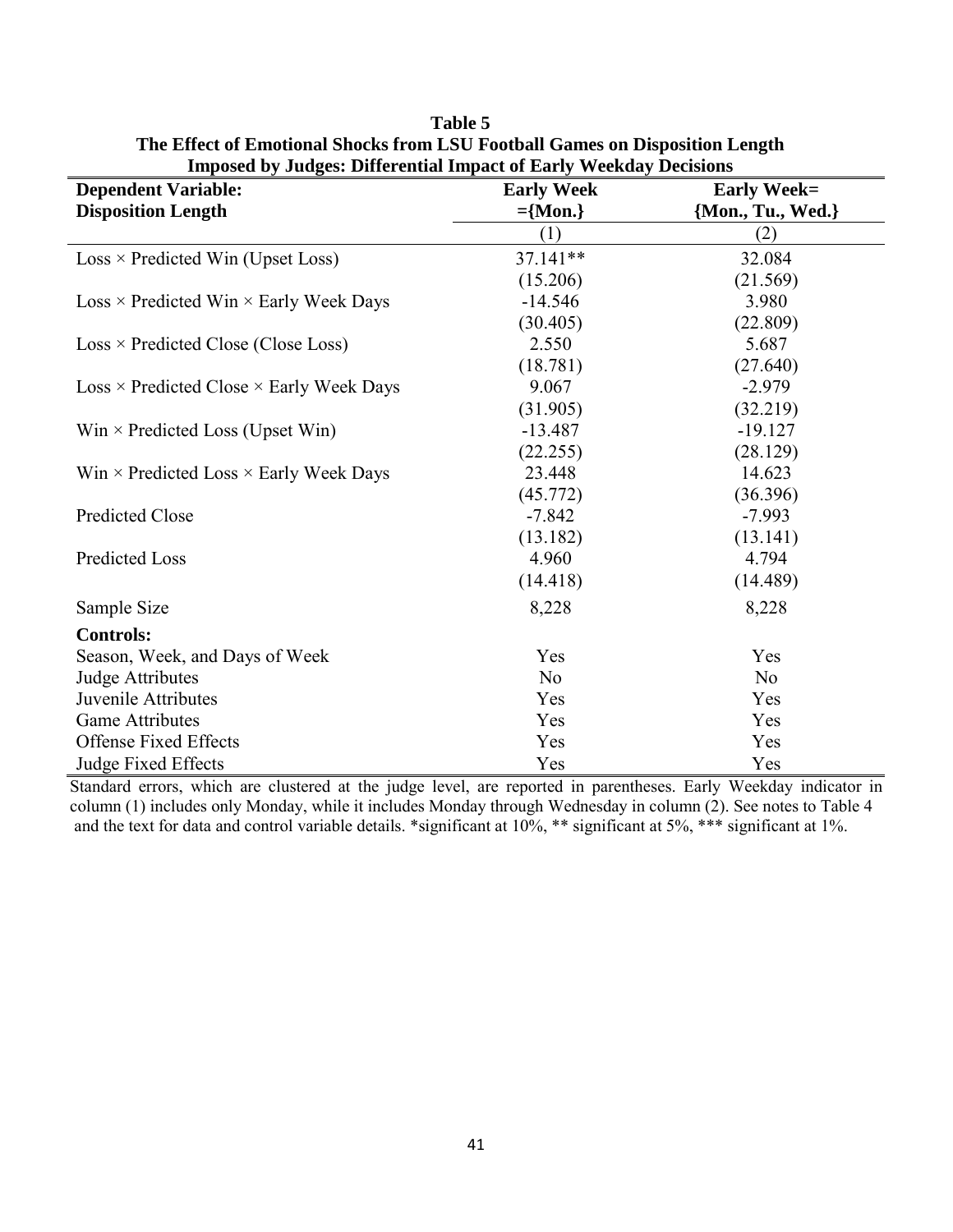| Disposition Length Imposed by Judges            |           |           |            |
|-------------------------------------------------|-----------|-----------|------------|
| <b>Dependent Variable: Disposition Length</b>   | (1)       | (2)       | (3)        |
| Loss × Predicted Win (Upset Loss)               | 31.488**  |           | 30.861**   |
|                                                 | (14.994)  |           | (15.054)   |
| Loss × Predicted Close (Close Loss)             | 18.074    |           | 23.030     |
|                                                 | (20.190)  |           | (19.020)   |
| $Win \times Predicted Loss (Upset Win)$         | $-16.074$ |           | $-26.716$  |
|                                                 | (25.042)  |           | (26.816)   |
| Predicted Close                                 | $-26.479$ |           | $-35.062*$ |
|                                                 | (19.771)  |           | (19.547)   |
| Predicted Loss                                  | 15.468    |           | 14.073     |
|                                                 | (18.826)  |           | (18.801)   |
| Loss × Predicted Win (Upset Loss)-Week Before   | .         | $-3.709$  | $-1.848$   |
|                                                 |           | (22.452)  | (23.378)   |
| Loss × Predicted Close (Close Loss)-Week Before |           | $-0.718$  | 3.953      |
|                                                 |           | (32.001)  | (31.113)   |
| Win × Predicted Loss (Upset Win)-Week Before    | .         | 0.531     | $-2.346$   |
|                                                 |           | (25.366)  | (25.579)   |
| Predicted Close-Week Before                     | .         | 3.875     | 1.065      |
|                                                 |           | (22.472)  | (22.275)   |
| Predicted Loss-Week Before                      | .         | $-21.526$ | $-27.962$  |
|                                                 |           | (18.980)  | (19.018)   |
| Sample Size                                     | 5,896     | 5,896     | 5,896      |

**Table 6 The Long-Run Effect of Emotional Shocks from LSU Football Games on Disposition Length Imposed by Judges**

The sample is restricted to all juvenile dispositions following Saturday games played in consecutive weeks during the seasons from 1996 to 2012. Standard errors, which are clustered at the judge level, are reported in parentheses. All specifications control for day of the week, week and season effects, (time-variant) judge, juvenile characteristics and offense and judge fixed effects. There are 156 detailed offense types and 205 judges in the effective sample. See notes to Table 4 and the text for data and control variable details. \*significant at 10%, \*\* significant at 5%, \*\*\* significant at 1%.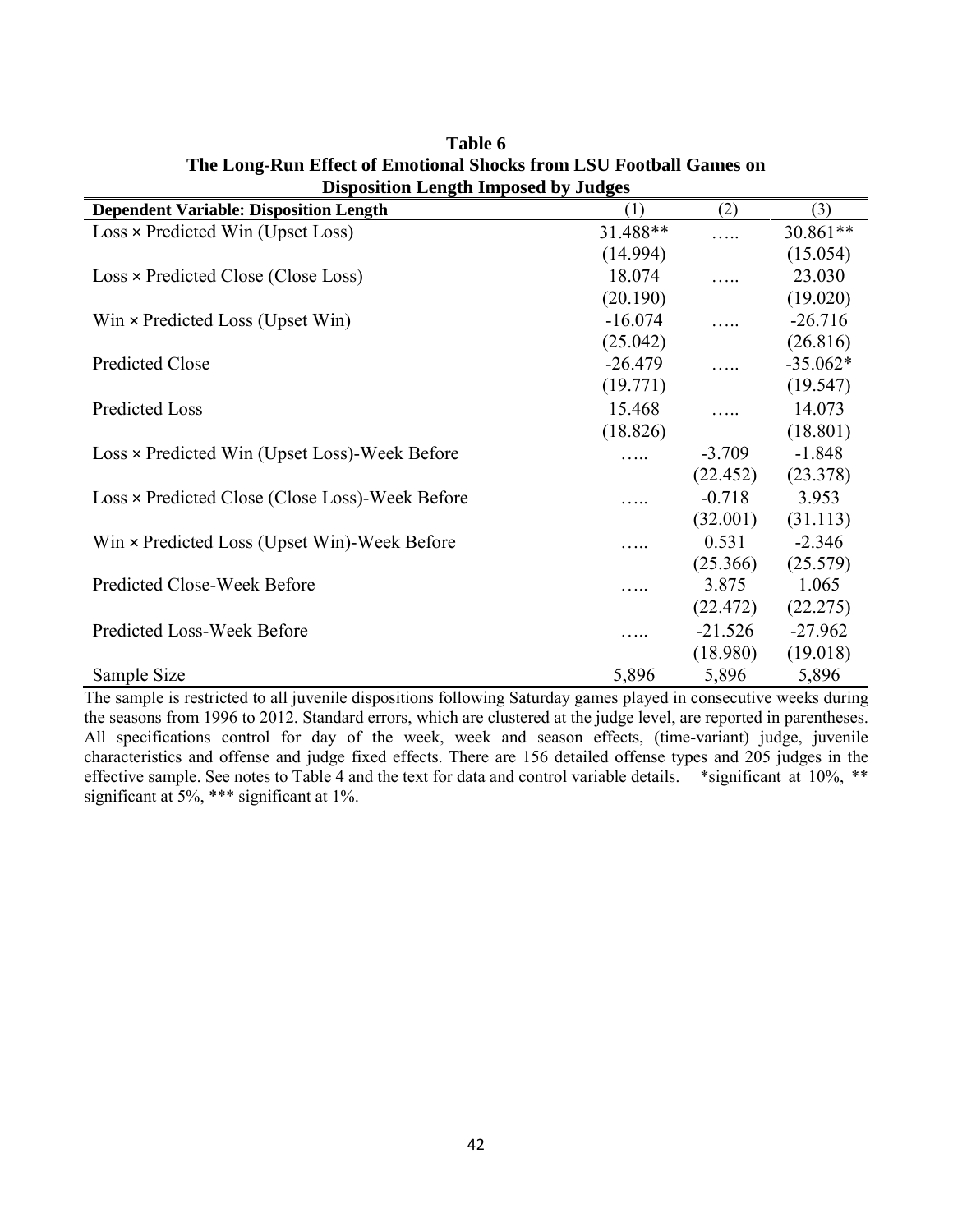| $\sim$ $\sim$ $\sim$                    |                  | <b>Game Type</b>    |               | <b>Offense Type</b> | <b>Juvenile Race</b> |          |  |
|-----------------------------------------|------------------|---------------------|---------------|---------------------|----------------------|----------|--|
| <b>Dependent Variable:</b>              | <b>LSU Ranks</b> | <b>LSU Ranks</b>    | <b>Felony</b> | <b>Non-Felony</b>   | <b>Black</b>         | White    |  |
| <b>Disposition Length</b>               | in Top 10        | <b>Below Top 10</b> |               |                     |                      |          |  |
|                                         | (1)              | (2)                 | (3)           | (4)                 | (5)                  | (6)      |  |
| Loss × Predicted Win (Upset Loss)       | 62.823***        | 36.244              | 34.421        | 30.734*             | 46.053***            | 8.308    |  |
|                                         | (22.704)         | (26.622)            | (21.834)      | (17.420)            | (15.459)             | (23.098) |  |
| Loss × Predicted Close (Close Loss)     | 26.201           | 2.667               | 10.103        | 13.465              | 3.007                | 11.159   |  |
|                                         | (34.402)         | (30.009)            | (38.631)      | (22.335)            | (23.099)             | (35.637) |  |
| Win $\times$ Predicted Loss (Upset Win) | 45.913           | $-24.810$           | $-38.242$     | 7.075               | $-5.491$             | $-0.478$ |  |
|                                         | (62.649)         | (24.541)            | (40.143)      | (23.330)            | (28.259)             | (32.209) |  |
| <b>Predicted Close</b>                  | $-9.847$         | $-10.144$           | $-10.726$     | $-11.885$           | $-18.477$            | 5.767    |  |
|                                         | (17.282)         | (21.965)            | (25.487)      | (15.132)            | (20.000)             | (24.056) |  |
| Predicted Loss                          | $-40.371$        | 21.358              | 1.041         | 9.516               | $-3.256$             | 27.220   |  |
|                                         | (31.129)         | (24.181)            | (28.669)      | (16.970)            | (22.457)             | (22.345) |  |
| <b>Average Disposition Length</b>       | 476.286          | 539.256             | 636.340       | 423.096             | 519.294              | 500.844  |  |
| Sample Size                             | 3,478            | 4,750               | 3,455         | 4,773               | 5,132                | 2,932    |  |
| <b>Controls:</b>                        |                  |                     |               |                     |                      |          |  |
| Season, Week, and Days of Week          | Yes              | Yes                 | Yes           | Yes                 | Yes                  | Yes      |  |
| Judge Attributes                        | No               | No                  | No            | No                  | N <sub>o</sub>       | No       |  |
| Juvenile Attributes                     | Yes              | Yes                 | Yes           | Yes                 | Yes                  | Yes      |  |
| <b>Game Attributes</b>                  | Yes              | Yes                 | Yes           | Yes                 | Yes                  | Yes      |  |
| <b>Offense Fixed Effects</b>            | Yes              | Yes                 | Yes           | Yes                 | Yes                  | Yes      |  |
| <b>Judge Fixed Effects</b>              | Yes              | Yes                 | Yes           | Yes                 | Yes                  | Yes      |  |

**Table 7 The Effect of Emotional Shocks from LSU Football Games on Disposition Length Imposed by Judges: by Type of Game, Type of Crime, and the Race of the Juvenile**

Standard errors, which are clustered at the judge level, are reported in parentheses. Offense classifications (felony and non-felony) are based on the Louisiana Office of Juvenile Justice categorization. See notes to Table 4 and the text for data and control variable details. The p-value pertains to the null hypothesis that the coefficients on upset loss are equal to each other across relevant subgroups. \*significant at 10%, \*\* significant at 5%, \*\*\* significant at 1%.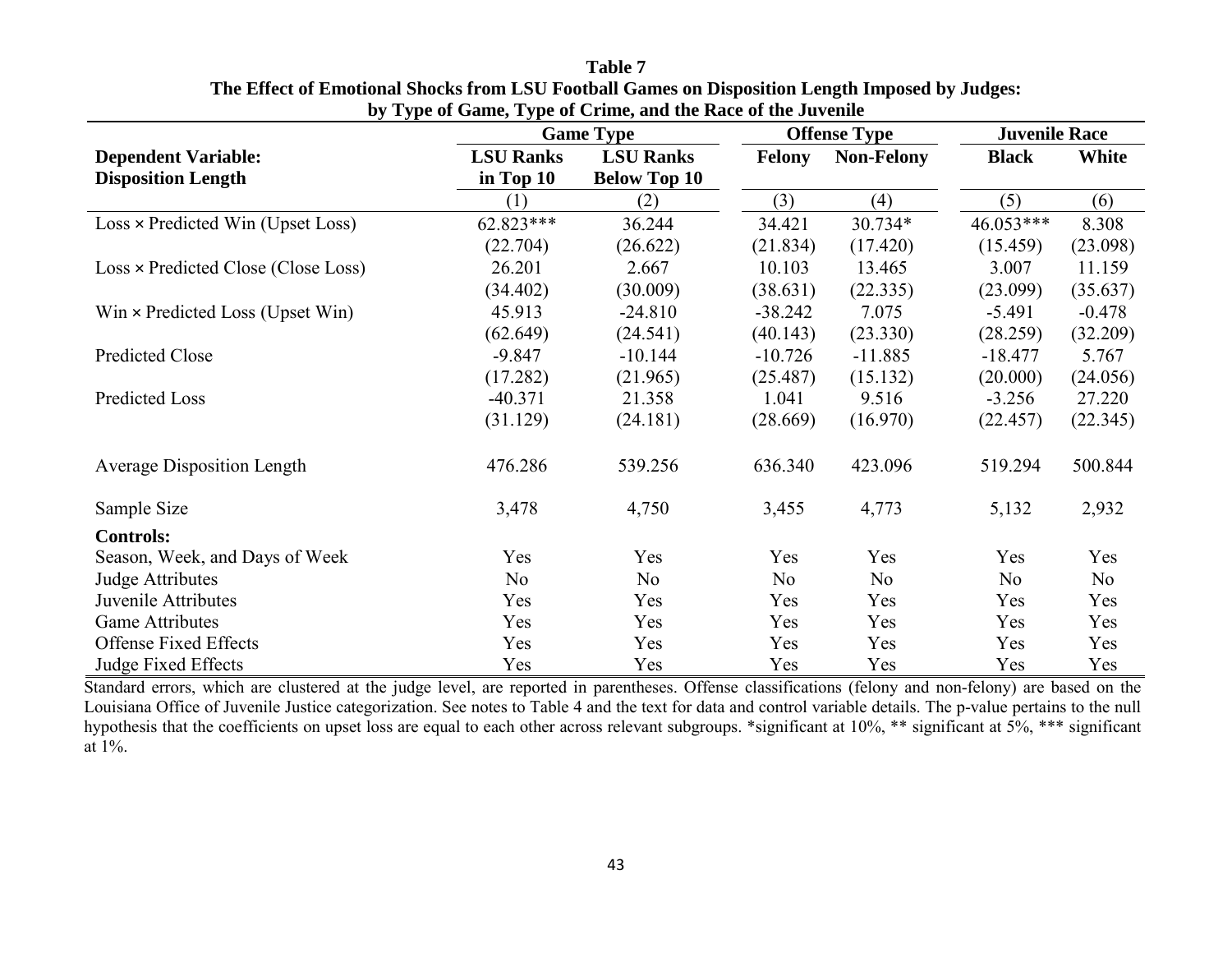| <b>Dependent Variable:</b><br><b>Disposition Length</b> | <b>Adjudication and</b><br><b>Disposition Dates in</b><br>the Same Week | <b>Adjudication and</b><br><b>Disposition Dates At</b><br><b>Least One Week Apart</b> | <b>Judges with</b><br><b>Bachelor's</b><br>Degree from<br><b>LSU</b> | <b>Judges with</b><br><b>Bachelor's</b><br>Degree from<br><b>Universities</b><br>other than LSU |
|---------------------------------------------------------|-------------------------------------------------------------------------|---------------------------------------------------------------------------------------|----------------------------------------------------------------------|-------------------------------------------------------------------------------------------------|
|                                                         | (1)                                                                     | (2)                                                                                   | (3)                                                                  | (4)                                                                                             |
| Loss × Predicted Win (Upset Loss)                       | 35.619**<br>(15.314)                                                    | 47.485<br>(48.622)                                                                    | 74.157**<br>(28.234)                                                 | 11.608<br>(18.228)                                                                              |
| Loss × Predicted Close (Close Loss)                     | 9.158<br>(20.699)                                                       | 10.611<br>(41.770)                                                                    | 5.833<br>(36.548)                                                    | 32.162<br>(22.291)                                                                              |
| $Win \times Predicted Loss (Upset Win)$                 | $-5.173$<br>(21.997)                                                    | $-52.545$<br>(68.309)                                                                 | 26.540<br>(35.363)                                                   | 3.711<br>(29.181)                                                                               |
| Predicted Close                                         | $-6.356$<br>(14.792)                                                    | $-39.241$<br>(43.337)                                                                 | 1.036<br>(26.049)                                                    | $-34.035**$<br>(16.941)                                                                         |
| <b>Predicted Loss</b>                                   | 2.969<br>(14.556)                                                       | 11.560<br>(51.112)                                                                    | $-28.103$<br>(28.661)                                                | 15.569<br>(16.146)                                                                              |
| <b>Average Disposition Length</b>                       | 502.167                                                                 | 567.739                                                                               | 503.966                                                              | 515.975                                                                                         |
| Sample Size                                             | 6,914                                                                   | 1,314                                                                                 | 2,106                                                                | 4,683                                                                                           |
| <b>Controls:</b>                                        |                                                                         |                                                                                       |                                                                      |                                                                                                 |
| Season, Week, and Days of Week                          | Yes                                                                     | Yes                                                                                   | Yes                                                                  | Yes                                                                                             |
| Judge Attributes                                        | No                                                                      | No                                                                                    | No                                                                   | No                                                                                              |
| Juvenile Attributes                                     | Yes                                                                     | Yes                                                                                   | Yes                                                                  | Yes                                                                                             |
| <b>Game Attributes</b>                                  | Yes                                                                     | Yes                                                                                   | Yes                                                                  | Yes                                                                                             |
| <b>Offense Fixed Effects</b>                            | Yes                                                                     | Yes                                                                                   | Yes                                                                  | Yes                                                                                             |
| Judge Fixed Effects                                     | Yes                                                                     | Yes                                                                                   | Yes                                                                  | Yes                                                                                             |

| <b>Table 8</b>                                                                                  |
|-------------------------------------------------------------------------------------------------|
| The Effect of Emotional Shocks from LSU Football Games on Disposition Length Imposed by Judges: |
| by Differences in Adjudication and Disposition Dates, and by Judges' Alma Mater                 |

Standard errors, which are clustered at the judge level, are reported in parentheses. There are 180 judges with non-missing information on their alma mater (166 detailed offense types). 59 judges have received their undergraduate degree from LSU. See notes to Table 4 and the text for data and control variable details. The pvalue pertains to the null hypothesis that the coefficients on upset loss are equal to each other. \*significant at 10%, \*\* significant at 5%, \*\*\* significant at 1%.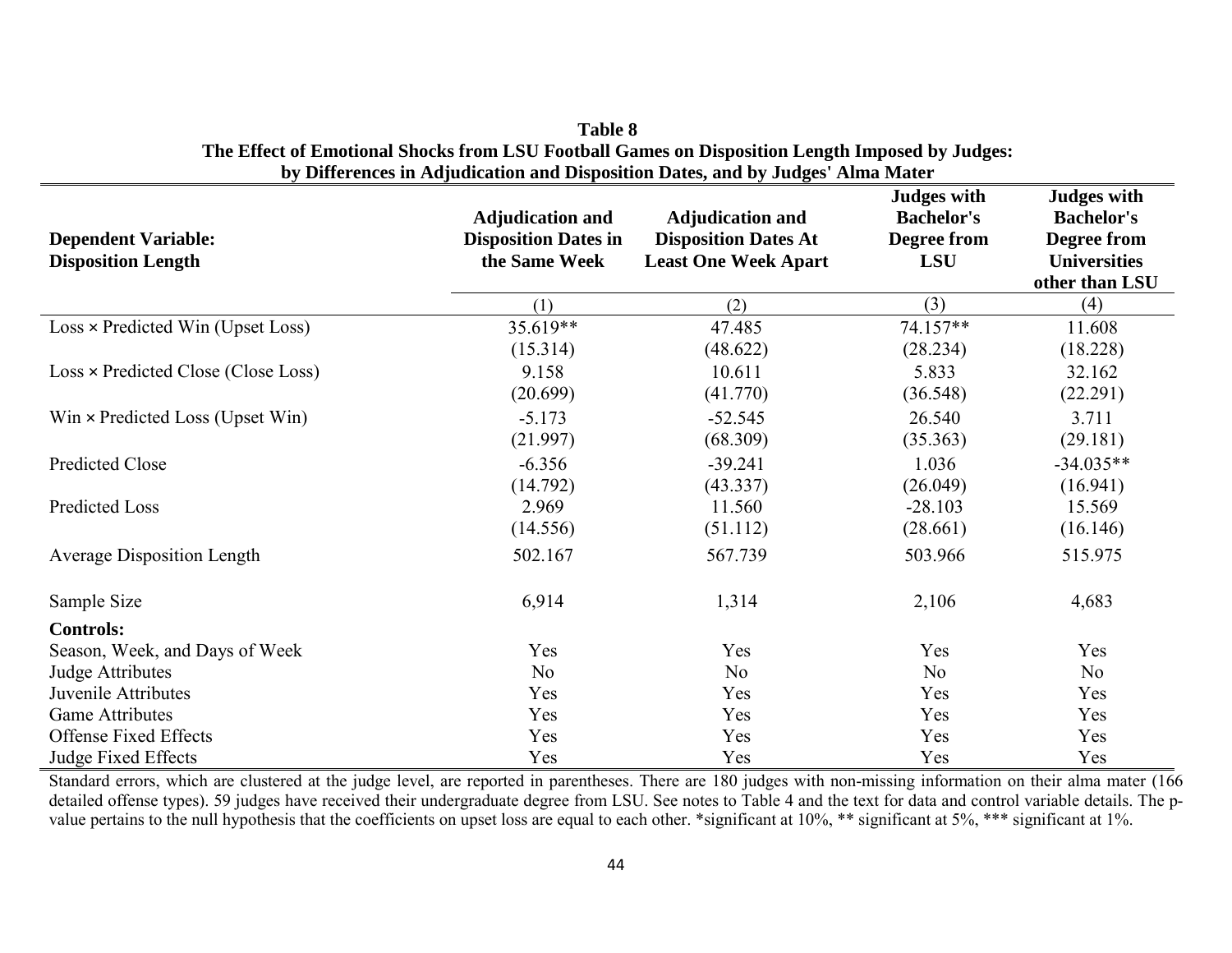|                                                                         | <b>Game Type</b>    |                     |           | <b>Offense Type</b> | <b>Juvenile Race</b> |           |
|-------------------------------------------------------------------------|---------------------|---------------------|-----------|---------------------|----------------------|-----------|
| <b>Dependent Variable:</b>                                              | <b>LSU</b> Ranks in | <b>LSU Ranks</b>    |           |                     |                      |           |
| <b>Disposition Length</b>                                               | <b>Top 10</b>       | <b>Below Top 10</b> | Felony    | <b>Non-Felony</b>   | <b>Black</b>         | White     |
|                                                                         | (1)                 | (2)                 | (3)       | (4)                 | (5)                  | (6)       |
| $Loss \times Predicted Win (Upset Loss)$                                | 44.792              | $-8.269$            | 22.339    | 0.768               | 23.439               | $-27.874$ |
|                                                                         | (29.745)            | (32.521)            | (31.561)  | (21.853)            | (19.877)             | (28.399)  |
| Loss × Predicted Win × Judge's Bachelor's Degree from LSU               | 41.812              | 64.590              | 79.768    | 32.159              | 53.080               | 77.020    |
|                                                                         | (40.323)            | (39.931)            | (46.368)  | (33.948)            | (33.485)             | (49.358)  |
| $Loss \times Predicted Close (Close Loss)$                              | 52.329              | 24.738              | 56.973    | 19.352              | 11.487               | 42.446    |
|                                                                         | (47.246)            | (31.332)            | (51.929)  | (30.722)            | (26.216)             | (35.080)  |
| $Loss \times Predicted Close \times Judge's Bachelor's Degree from LSU$ | $-43.870$           | 31.146              | $-8.636$  | $-37.046$           | 7.485                | $-7.071$  |
|                                                                         | (45.908)            | (52.644)            | (60.818)  | (42.365)            | (47.350)             | (42.374)  |
| $Win \times Predicted Loss (Upset Win)$                                 | 15.304              | $-0.975$            | $-40.617$ | 38.450              | 15.649               | 2.228     |
|                                                                         | (100.837)           | (31.105)            | (49.397)  | (28.920)            | (35.663)             | (40.207)  |
| Win $\times$ Predicted Loss $\times$ Judge's Bachelor's Degree from LSU | 23.869              | $-3.069$            | 62.571    | $-52.238$           | $-24.090$            | 35.015    |
|                                                                         | (117.580)           | (38.155)            | (69.066)  | (35.104)            | (52.419)             | (55.956)  |
| <b>Predicted Close</b>                                                  | $-14.221$           | $-36.304$           | $-33.691$ | $-18.618$           | $-41.387$            | 10.250    |
|                                                                         | (19.012)            | (22.718)            | (28.504)  | (17.097)            | (21.106)             | (28.723)  |
| Predicted Loss                                                          | $-35.626$           | $-1.303$            | $-0.136$  | $-4.655$            | $-14.052$            | 25.533    |
|                                                                         | (34.791)            | (26.636)            | (35.010)  | (18.581)            | (24.567)             | (25.407)  |
| <b>Average Disposition Length</b>                                       | 482.208             | 534.746             | 630.738   | 425.478             | 515.913              | 505.096   |
| Sample Size                                                             | 2,907               | 3,882               | 2,870     | 3,919               | 4,204                | 2,452     |
| p-value (Upset Loss+ Upset Loss× LSU Degree)                            | 0.02                | 0.11                | 0.01      | 0.23                | 0.01                 | 0.27      |
| <b>Controls:</b>                                                        |                     |                     |           |                     |                      |           |
| Season, Week, and Days of Week                                          | Yes                 | Yes                 | Yes       | Yes                 | Yes                  | Yes       |
| Judge Attributes                                                        | N <sub>o</sub>      | N <sub>o</sub>      | No        | No                  | N <sub>o</sub>       | No        |
| Juvenile Attributes                                                     | Yes                 | Yes                 | Yes       | Yes                 | Yes                  | Yes       |
| <b>Game Attributes</b>                                                  | Yes                 | Yes                 | Yes       | Yes                 | Yes                  | Yes       |
| <b>Offense Fixed Effects</b>                                            | Yes                 | Yes                 | Yes       | Yes                 | Yes                  | Yes       |
| Judge Fixed Effects                                                     | Yes                 | Yes                 | Yes       | Yes                 | Yes                  | Yes       |

**Table 9 The Effect of Emotional Shocks from LSU Football Games on Disposition Length Imposed by Judges who have Received Their Bachelor's Degree from LSU: by Type of Game, Type of Crime, and the Race of the Juvenile**

Standard errors, which are clustered at the judge level, are reported in parentheses. Offense classifications (felony and non-felony) are based on the Louisiana Office of Juvenile Justice categorization. See notes to Tables 4 and 8 as well as the text for data and control variable details. The first p-value pertains to the null hypothesis that the sum of the coefficients in the first two rows is zero. The second p-value pertains to the null hypothesis that the coefficients on upset loss are equal to each other. \*significant at 10%, \*\* significant at 5%, \*\*\* significant at 1%.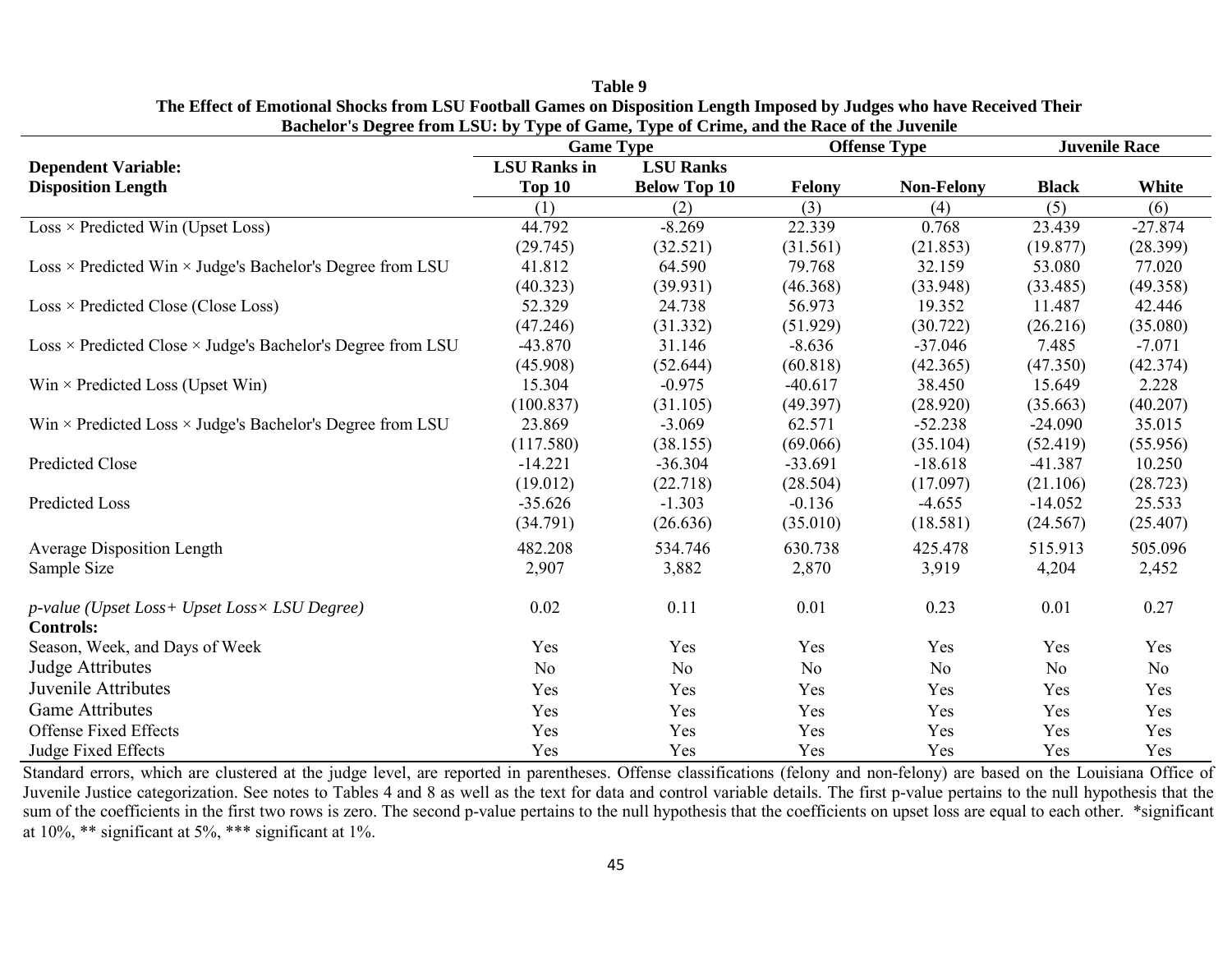|                                          |                    |                               | <b>Judges with Bachelor's</b>   |
|------------------------------------------|--------------------|-------------------------------|---------------------------------|
| <b>Dependent Variable: Incarceration</b> | <b>Full Sample</b> | <b>Judges with Bachelor's</b> | <b>Degree from Universities</b> |
| (Secure and Non-Secure Custody)          |                    | Degree from LSU               | other than LSU                  |
|                                          | (1)                | (2)                           | (3)                             |
| $Loss \times Predicted Win (Upset Loss)$ | $-0.002$           | $-0.023$                      | $-0.011$                        |
|                                          | (0.018)            | (0.034)                       | (0.026)                         |
| Loss × Predicted Close (Close Loss)      | $-0.016$           | $-0.008$                      | 0.005                           |
|                                          | (0.023)            | (0.042)                       | (0.028)                         |
| $Win \times Predicted Loss (Upset Win)$  | $-0.020$           | 0.050                         | $-0.043$                        |
|                                          | (0.026)            | (0.051)                       | (0.034)                         |
| Predicted Close                          | 0.024              | 0.012                         | 0.008                           |
|                                          | (0.018)            | (0.037)                       | (0.023)                         |
| <b>Predicted Loss</b>                    | $0.041**$          | $-0.000$                      | $0.057*$                        |
|                                          | (0.020)            | (0.028)                       | (0.031)                         |
| Sample Size                              | 8,228              | 2,106                         | 4,683                           |
| <b>Controls:</b>                         |                    |                               |                                 |
| Season, Week, and Days of Week           | Yes                | Yes                           | <b>Yes</b>                      |
| Judge Attributes                         | N <sub>o</sub>     | N <sub>o</sub>                | No                              |
| Juvenile Attributes                      | Yes                | Yes                           | Yes                             |
| <b>Game Attributes</b>                   | Yes                | Yes                           | Yes                             |
| <b>Offense Fixed Effects</b>             | Yes                | Yes                           | Yes                             |
| Judge Fixed Effects                      | Yes                | Yes                           | Yes                             |

**Table 10 The Effect of Emotional Shocks from LSU Football Games on the Propensity for Incarceration**

The dependent variable takes the value of one if the juvenile defendant was in incarcerated (received disposition in secure or non-secure custody) and zero if the defendant was put on probation. Standard errors, which are clustered at the judge level, are reported in parentheses. See notes to Tables 4 and 8 as well as the text for data and control variable details. \*significant at 10%, \*\* significant at 5%, \*\*\* significant at 1%.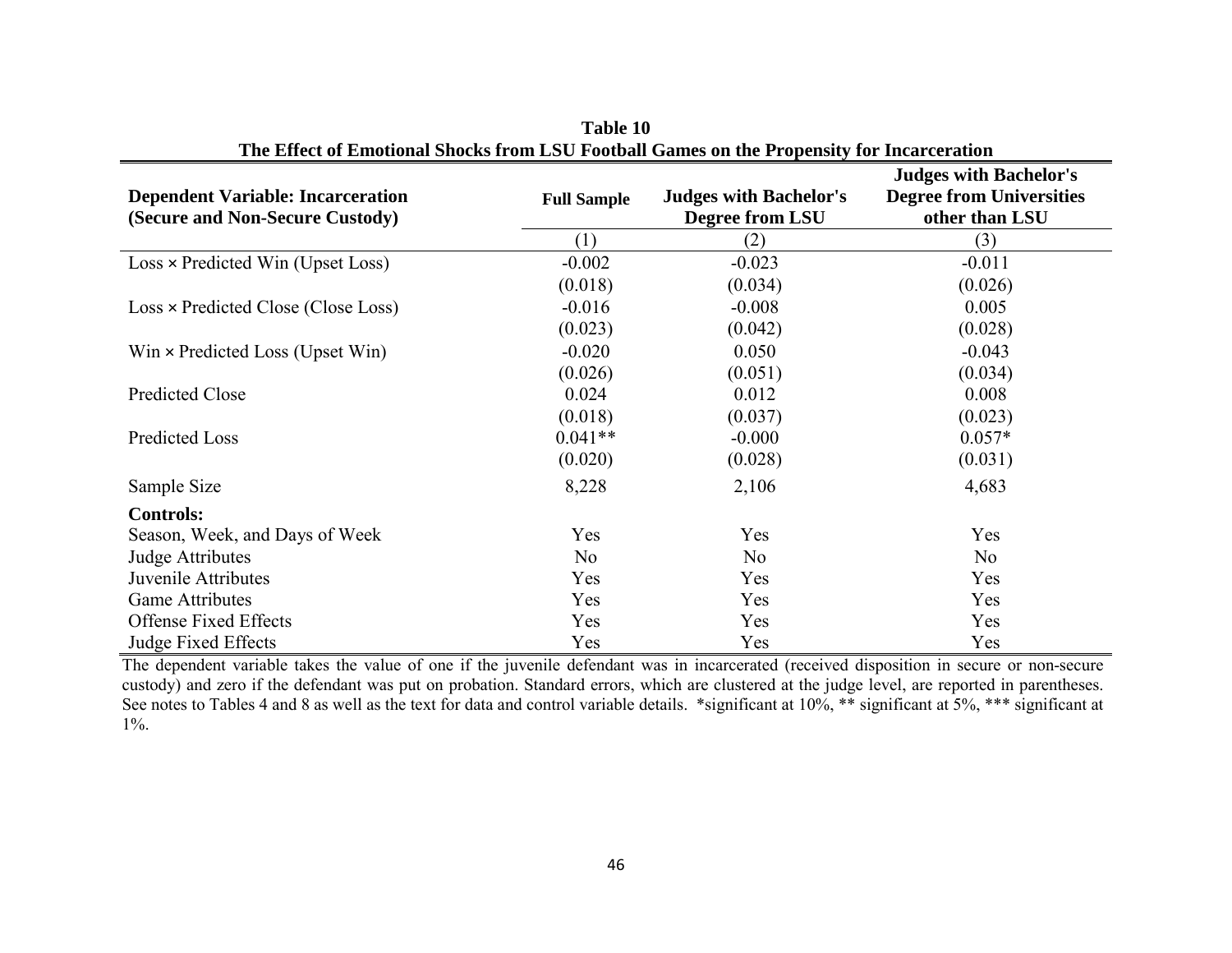|                                            | <b>Teams</b> Games on Disposition Length Imposed by Judges |                |           |                   |                 |
|--------------------------------------------|------------------------------------------------------------|----------------|-----------|-------------------|-----------------|
| <b>Dependent Variable:</b>                 | <b>Brigham</b>                                             | <b>Florida</b> | Miami-    |                   |                 |
| <b>Disposition Length</b>                  | Young                                                      | <b>State</b>   | Florida   | <b>Ohio State</b> | <b>Stanford</b> |
|                                            | (1)                                                        | (2)            | (3)       | (4)               | (5)             |
| $Loss \times Predicted Win (Upset Loss)$   | 4.668                                                      | 0.338          | $-15.525$ | 6.552             | $-0.454$        |
|                                            | (17.083)                                                   | (11.850)       | (14.763)  | (15.826)          | (18.714)        |
| $Loss \times Predicted Close (Close Loss)$ | $-16.354$                                                  | 12.538         | 45.013**  | 17.864            | $-19.771$       |
|                                            | (19.293)                                                   | (27.143)       | (18.930)  | (18.479)          | (19.308)        |
| $Win \times Predicted Loss (Upset Win)$    | $-12.978$                                                  | $-19.379$      | 21.537    | $-52.121$         | 3.537           |
|                                            | (18.032)                                                   | (25.162)       | (22.813)  | (30.550)          | (13.085)        |
| <b>Predicted Close</b>                     | $-9.131$                                                   | $-13.370$      | $-15.657$ | 5.882             | $-4.712$        |
|                                            | (15.023)                                                   | (18.063)       | (16.480)  | (12.718)          | (15.479)        |
| <b>Predicted Loss</b>                      | $-8.135$                                                   | 23.743         | $-7.801$  | 11.252            | $-16.947$       |
|                                            | (16.047)                                                   | (17.187)       | (16.219)  | (19.143)          | (14.345)        |
| Sample Size                                | 7,329                                                      | 8,162          | 7,518     | 8,770             | 7,726           |
| <b>Controls:</b>                           |                                                            |                |           |                   |                 |
| Season, Week, and Days of Week             | Yes                                                        | Yes            | Yes       | Yes               | Yes             |
| Judge Attributes                           | No                                                         | N <sub>o</sub> | No        | No                | No              |
| Juvenile Attributes                        | Yes                                                        | Yes            | Yes       | Yes               | Yes             |
| <b>Game Attributes</b>                     | Yes                                                        | Yes            | Yes       | Yes               | Yes             |
| <b>Offense Fixed Effects</b>               | Yes                                                        | Yes            | Yes       | Yes               | Yes             |
| <b>Judge Fixed Effects</b>                 | Yes                                                        | Yes            | Yes       | Yes               | Yes             |

| Table 11                                                                                 |
|------------------------------------------------------------------------------------------|
| <b>Falsification Tests-The Effect of Emotional Shocks from Selected College Football</b> |
| <b>Teams' Games on Disposition Length Imposed by Judges</b>                              |

Standard errors, which are clustered at the judge level, are reported in parentheses. See notes to Table 4 and the text for data and control variable details. \*significant at 10%, \*\* significant at 5%, \*\*\* significant at 1%.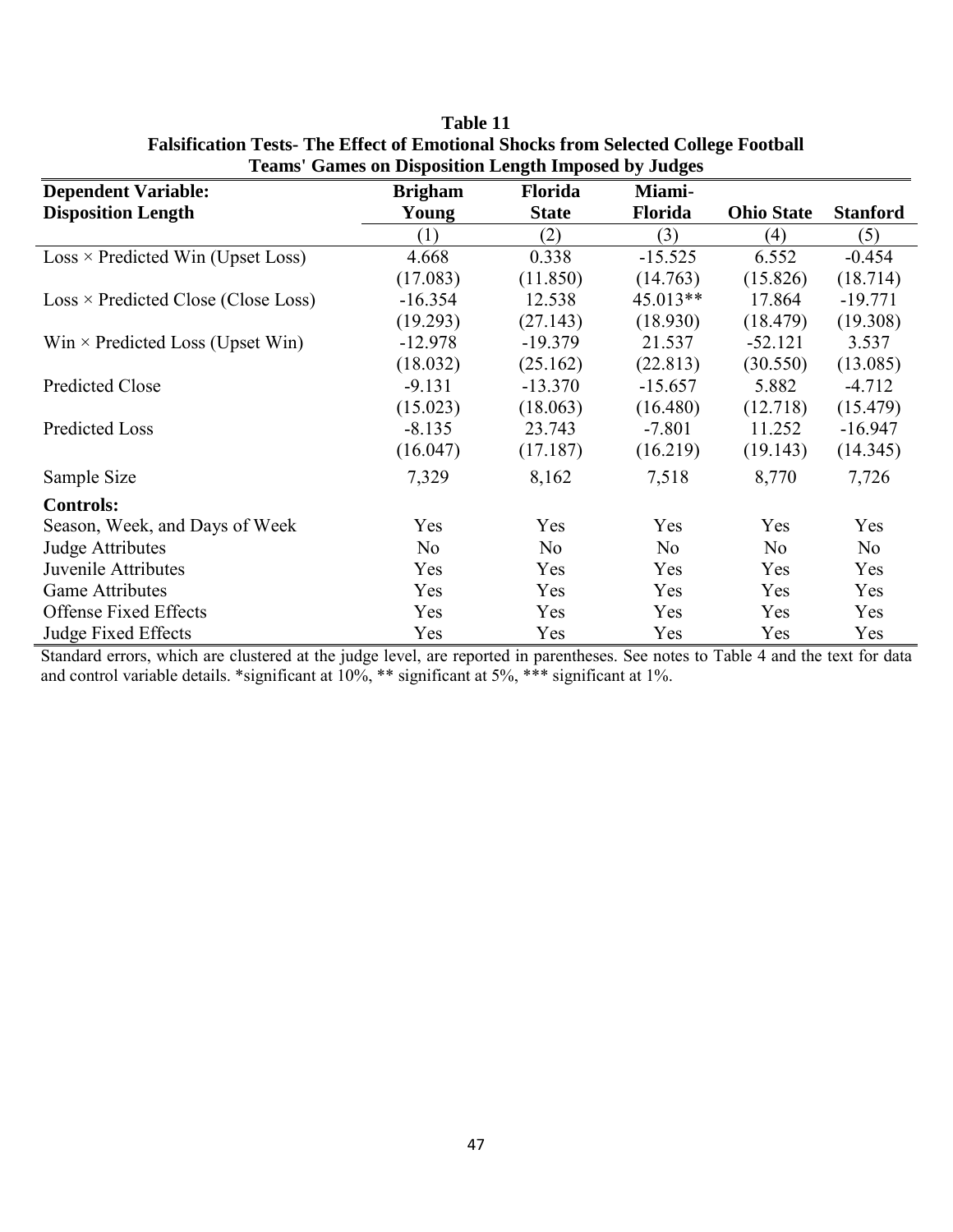| <b>Dependent Variable:</b>                         |                   | Coefficients |           |  |
|----------------------------------------------------|-------------------|--------------|-----------|--|
| <b>Disposition Length</b>                          | (Standard Errors) |              |           |  |
|                                                    | (1)               | (2)          | (3)       |  |
| $Loss \times Predicted Win (Upset Loss)$           | 35.160**          |              | 36.387**  |  |
|                                                    | (16.134)          |              | (16.343)  |  |
| Loss × Predicted Close (Close Loss)                | $-2.875$          |              | $-2.924$  |  |
|                                                    | (24.641)          |              | (26.308)  |  |
| $Win \times Predicted Loss (Upset Win)$            | $-12.544$         |              | $-12.669$ |  |
|                                                    | (24.345)          |              | (24.461)  |  |
| Predicted Close                                    | $-1.064$          |              | $-1.185$  |  |
|                                                    | (16.908)          |              | (17.380)  |  |
| Predicted Loss                                     | 14.085            |              | 14.884    |  |
|                                                    | (17.202)          |              | (17.732)  |  |
| Loss × Predicted Win (Upset Loss)-Following Week   |                   | $-1.213$     | 3.259     |  |
|                                                    |                   | (16.434)     | (17.208)  |  |
| Loss × Predicted Close (Close Loss)-Following Week |                   | $-3.060$     | $-6.538$  |  |
|                                                    |                   | (21.419)     | (21.203)  |  |
| Win × Predicted Loss (Upset Win)-Following Week    |                   | 14.694       | 10.083    |  |
|                                                    |                   | (24.820)     | (26.318)  |  |
| Predicted Close-Following Week                     | .                 | 0.383        | 3.469     |  |
|                                                    |                   | (17.524)     | (17.806)  |  |
| Predicted Loss-Following Week                      | .                 | $-14.035$    | $-13.547$ |  |
|                                                    |                   | (17.277)     | (17.334)  |  |
| Sample Size                                        | 6,420             | 6,420        | 6,420     |  |

**Table 12 Falsification Test-The Effect of Past-and-Next Weeks' LSU Football Game Results on Disposition Length Imposed by Judges**

The sample is restricted to all juvenile dispositions following Saturday games played in consecutive weeks during the seasons from 1996 to 2012. Standard errors, which are clustered at the judge level, are reported in parentheses. All specifications control for day of the week, week and season effects, (time-variant) judge, juvenile characteristics and offense and judge fixed effects. There are 161 detailed offense types and 201 judges in the effective sample. See notes to Table 4 and the text for data and control variable details. \*significant at 10%, \*\* significant at 5%, \*\*\* significant at 1%. Column (1) is the baseline specification where disposition lengths assigned by judges in a week are regressed on previous week's game results. In column (2) disposition length assigned by judges in a week are regressed on next week's game results.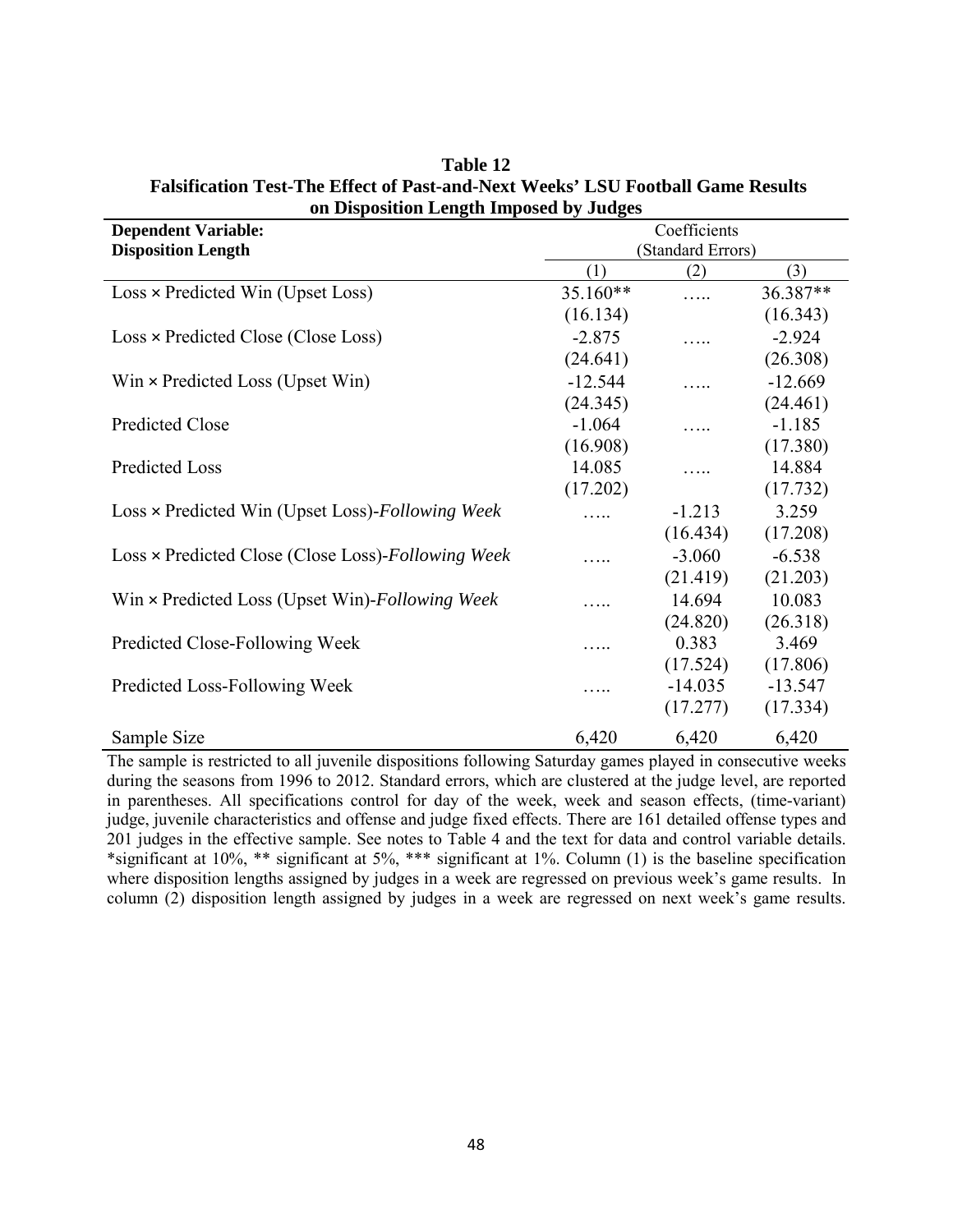

**Figure 1 Distribution of Disposition Length Imposed by Judges**

All dispositions are during the weekdays following a Saturday game for the seasons from 1996 to 2012.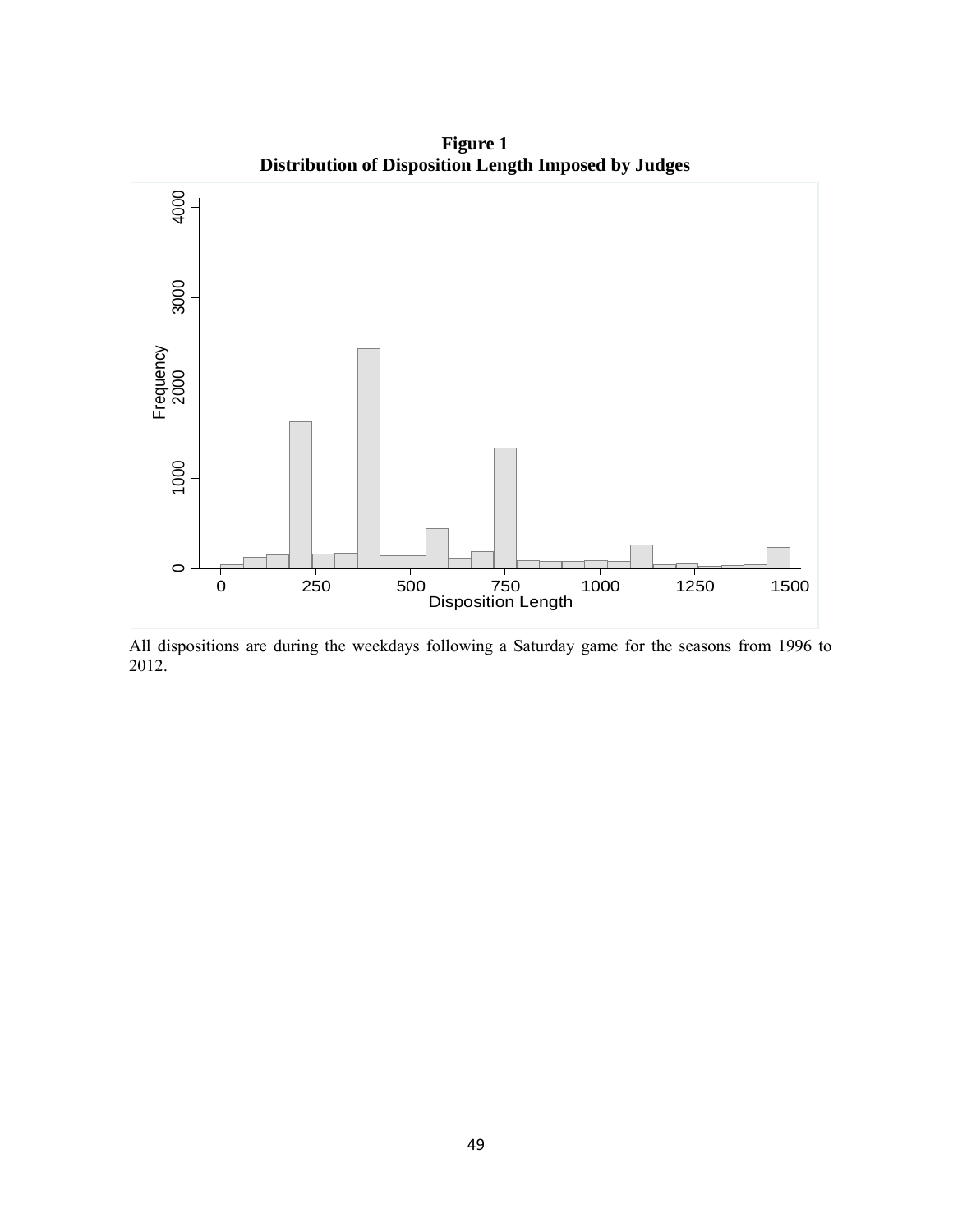

**Figure 2 Realized Score Differential (Opponent Team – LSU) and Pregame Point Spread**

The plotted regression has a slope of 0.98 (s.e.  $= 0.07$ ). The R<sup>2</sup> from the regression is 0.49.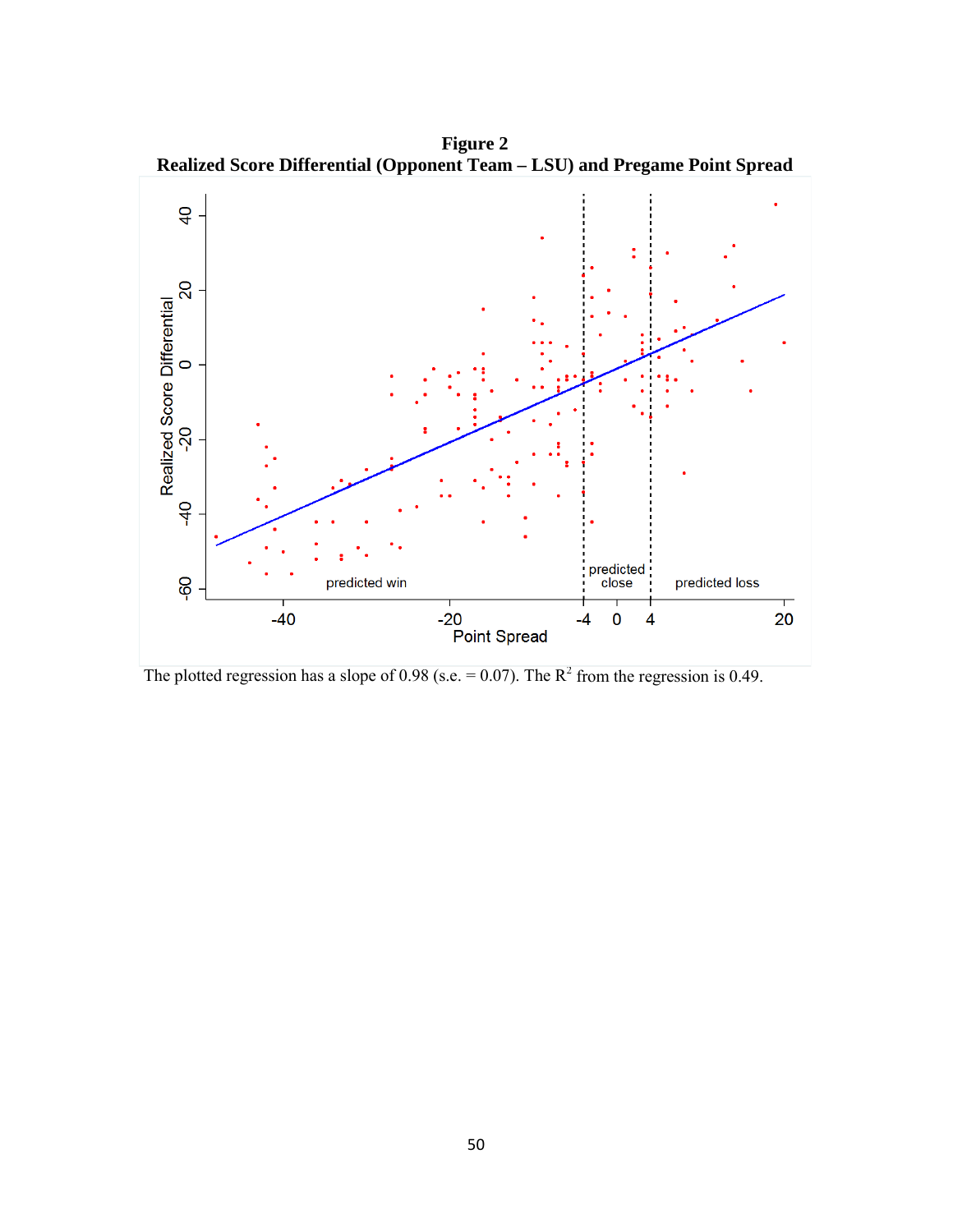**Figure 3A Predicted Win**



**Figure 3B Actual Loss (Upset Loss)**



Predicted Win denotes games where the point spread for LSU is -4 or less.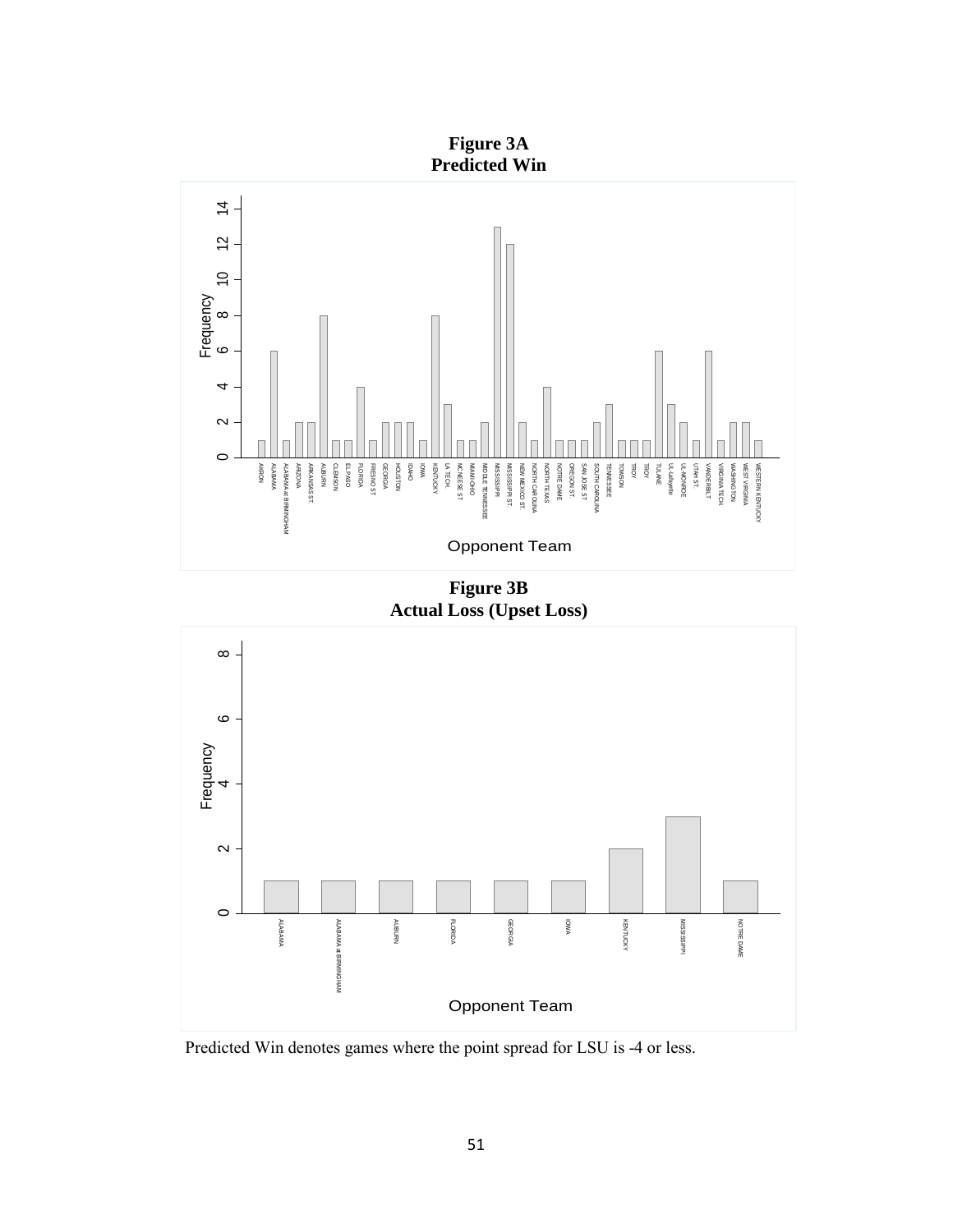**Figure 4A Predicted Close**



**Actual Loss (Close Loss)**



Predicted Close denotes games where point spread for LSU is between -4 and 4.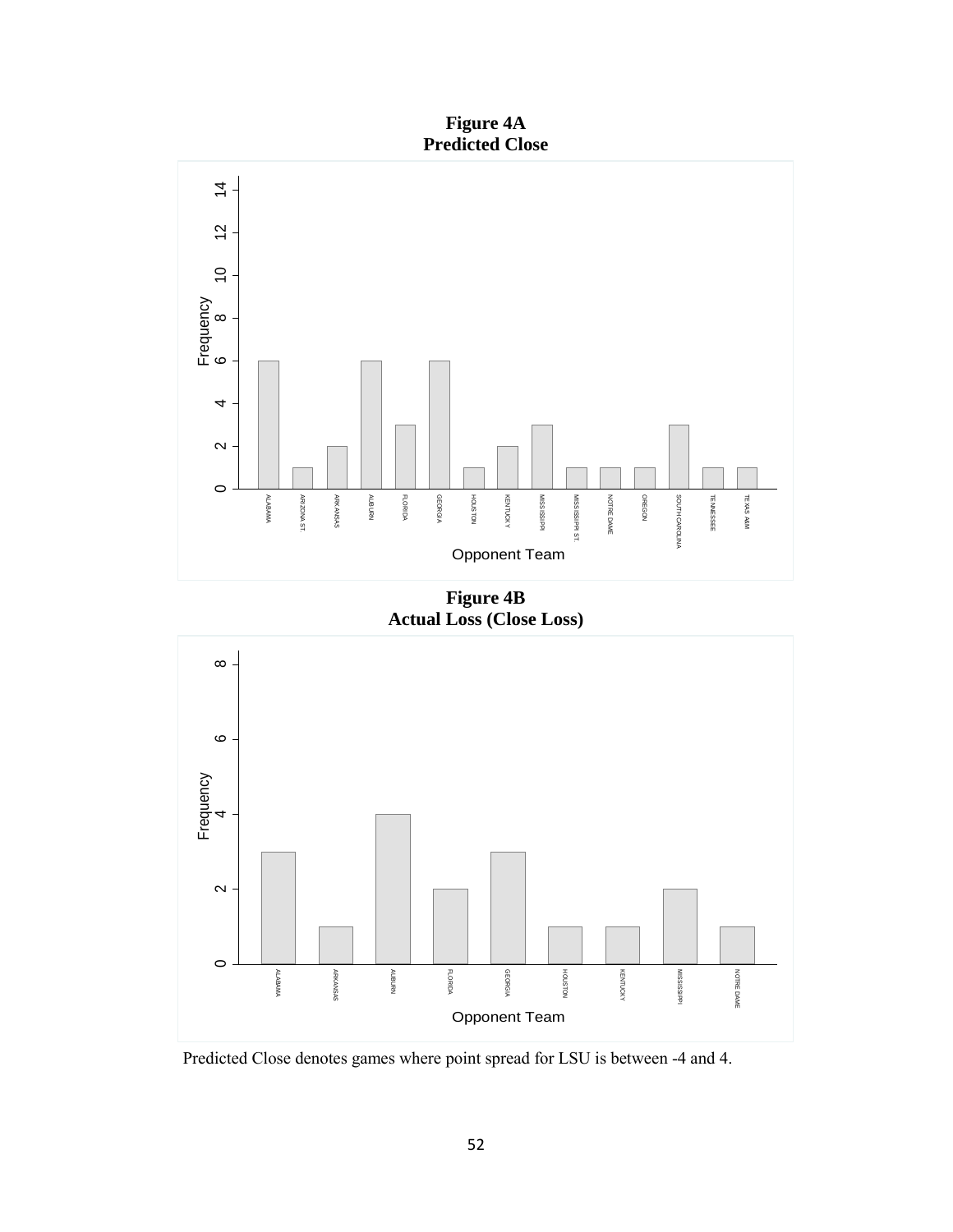



**Figure 5B Actual Win (Upset Win)**



Predicted Loss denotes games where point spread for LSU is 4 or more.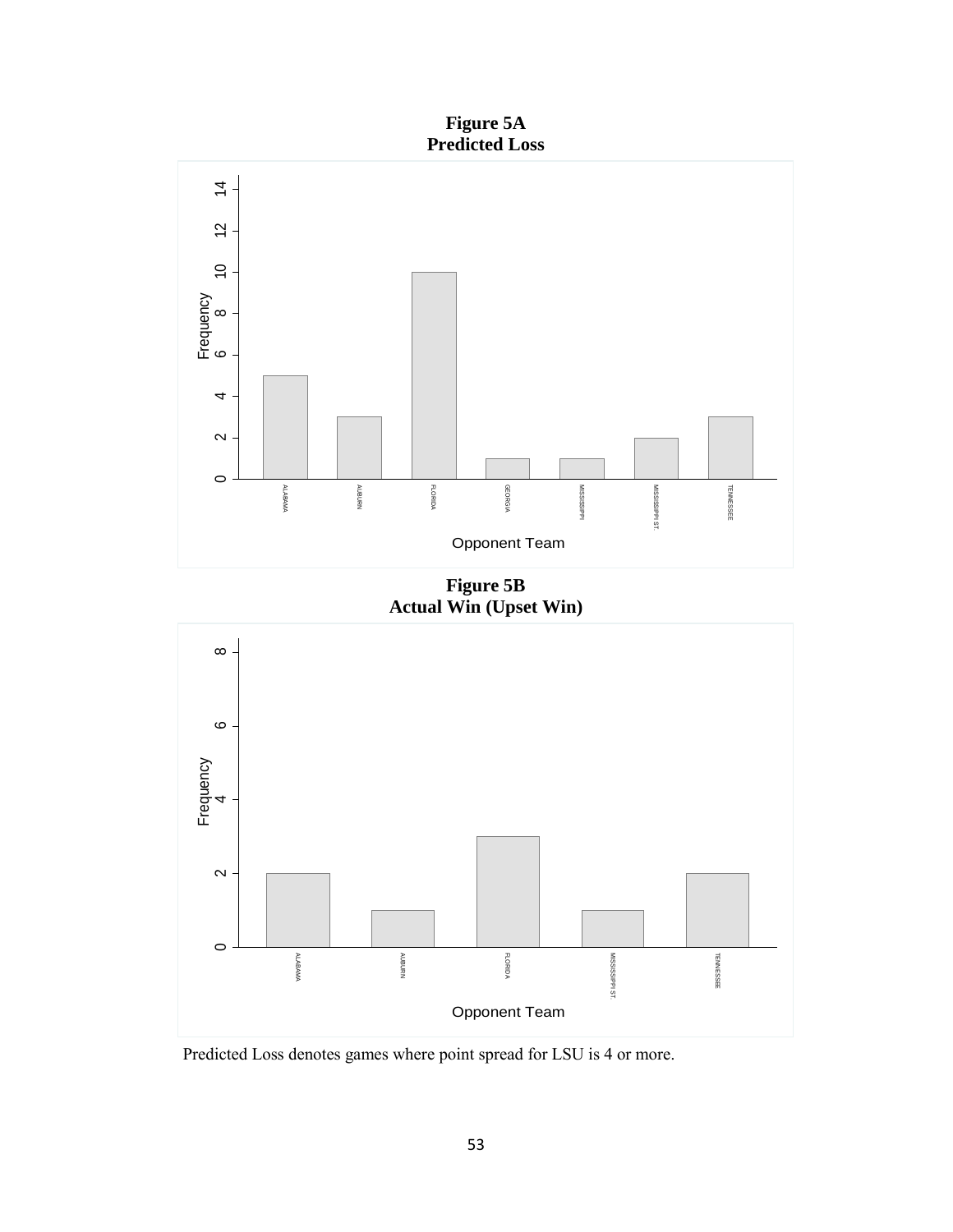**Figure 6 Increase in Disposition Length for an LSU Loss vs. a Win as a Function of the Pregame Point Spread**



The estimates are obtained from a specification with a third-order polynomial in the point spread and an interaction between the polynomial and an indicator for LSU loss. The dashed lines are pointwise 90% confidence intervals.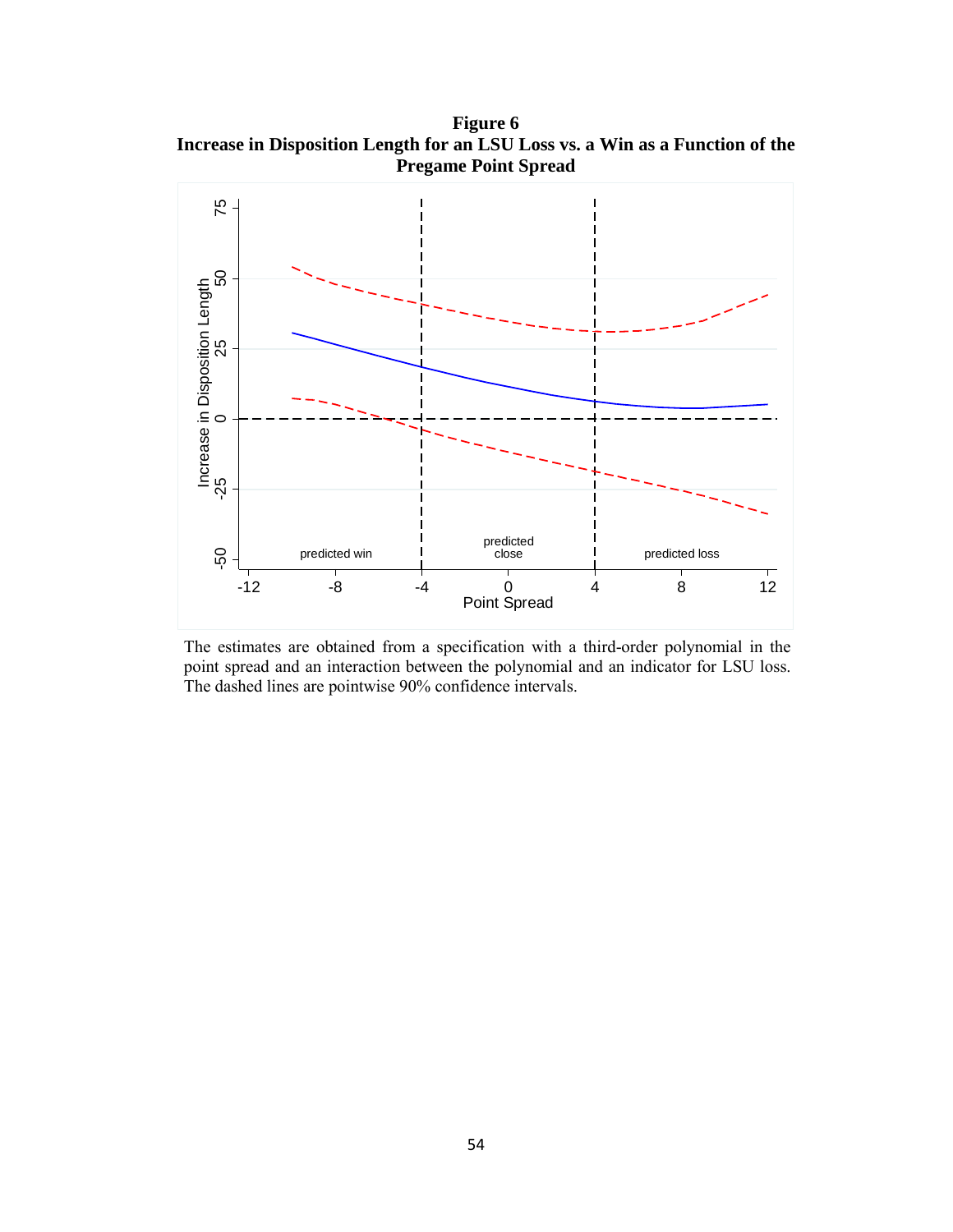# **Appendix Table A1**

# **The Effect of Emotional Shocks from LSU Football Games on Disposition Length Imposed by Judges:**

| <b>Alternative Estimations</b>                          |                                     |                     |                                                  |                                               |                                                     |                                                                    |                                                                           |
|---------------------------------------------------------|-------------------------------------|---------------------|--------------------------------------------------|-----------------------------------------------|-----------------------------------------------------|--------------------------------------------------------------------|---------------------------------------------------------------------------|
| <b>Dependent Variable:</b><br><b>Disposition Length</b> | <b>Poisson</b><br><b>Regression</b> | Log of<br>Dep. Var. | <b>Exclude</b><br><b>Katrina</b><br><b>Years</b> | <b>Exclude</b><br><b>Bowl</b><br><b>Games</b> | <b>Include</b><br><b>Serious</b><br><b>Offenses</b> | <b>Include</b><br><b>Offenders</b><br>with Crime<br><b>History</b> | <b>Exclude</b><br><b>Weeks with</b><br><b>Docket</b><br><b>Congestion</b> |
|                                                         | (1)                                 | (2)                 | (3)                                              | (4)                                           | (5)                                                 | (6)                                                                | (7)                                                                       |
| Loss Predicted Win (Upset Loss)                         | $0.062***$                          | $0.063***$          | $34.643**$                                       | $34.657**$                                    | 33.075**                                            | 33.038**                                                           | 31.952**                                                                  |
|                                                         | (0.023)                             | (0.023)             | (13.488)                                         | (13.746)                                      | (13.925)                                            | (13.325)                                                           | (13.711)                                                                  |
| Loss Predicted Close (Close Loss)                       | 0.012                               | 0.020               | 17.721                                           | 7.696                                         | 2.685                                               | 5.296                                                              | 2.835                                                                     |
|                                                         | (0.033)                             | (0.036)             | (21.619)                                         | (20.070)                                      | (17.925)                                            | (15.841)                                                           | (17.759)                                                                  |
| Win Predicted Loss (Upset Win)                          | $-0.020$                            | $-0.024$            | $-11.135$                                        | $-9.850$                                      | $-12.437$                                           | $-1.630$                                                           | $-15.468$                                                                 |
|                                                         | (0.039)                             | (0.037)             | (21.262)                                         | (21.456)                                      | (21.328)                                            | (20.399)                                                           | (21.529)                                                                  |
| Predicted Close                                         | $-0.017$                            | $-0.021$            | $-12.040$                                        | $-10.697$                                     | $-7.683$                                            | $-10.266$                                                          | $-11.745$                                                                 |
|                                                         | (0.024)                             | (0.031)             | (13.798)                                         | (13.978)                                      | (13.413)                                            | (11.732)                                                           | (13.861)                                                                  |
| Predicted Loss                                          | 0.013                               | 0.020               | 1.981                                            | 4.869                                         | 3.659                                               | $-1.962$                                                           | 10.292                                                                    |
|                                                         | (0.027)                             | (0.027)             | (15.223)                                         | (14.578)                                      | (14.348)                                            | (14.530)                                                           | (15.021)                                                                  |
| Sample Size                                             | 8,228                               | 8,228               | 7,443                                            | 7,867                                         | 8,260                                               | 9,313                                                              | 7,625                                                                     |
| <b>Controls:</b>                                        |                                     |                     |                                                  |                                               |                                                     |                                                                    |                                                                           |
| Season, Week, and Days of Week                          | Yes                                 | Yes                 | Yes                                              | Yes                                           | Yes                                                 | Yes                                                                | Yes                                                                       |
| Judge Attributes                                        | No                                  | No                  | No                                               | No                                            | N <sub>o</sub>                                      | N <sub>o</sub>                                                     | No                                                                        |
| Juvenile Attributes                                     | Yes                                 | Yes                 | Yes                                              | Yes                                           | Yes                                                 | Yes                                                                | Yes                                                                       |
| <b>Game Attributes</b>                                  | Yes                                 | Yes                 | Yes                                              | Yes                                           | Yes                                                 | Yes                                                                | Yes                                                                       |
| <b>Offense Fixed Effects</b>                            | Yes                                 | Yes                 | Yes                                              | Yes                                           | Yes                                                 | Yes                                                                | Yes                                                                       |
| Judge Fixed Effects                                     | Yes                                 | Yes                 | Yes                                              | Yes                                           | Yes                                                 | Yes                                                                | Yes                                                                       |

Standard errors, which are clustered at the judge level, are reported in parentheses. Pseudo R<sup>2</sup> is reported in Column 1. See notes to Table 4 and the text for data and control variable details. \*significant at 10%, \*\* significant at 5%, \*\*\* significant at 1%.